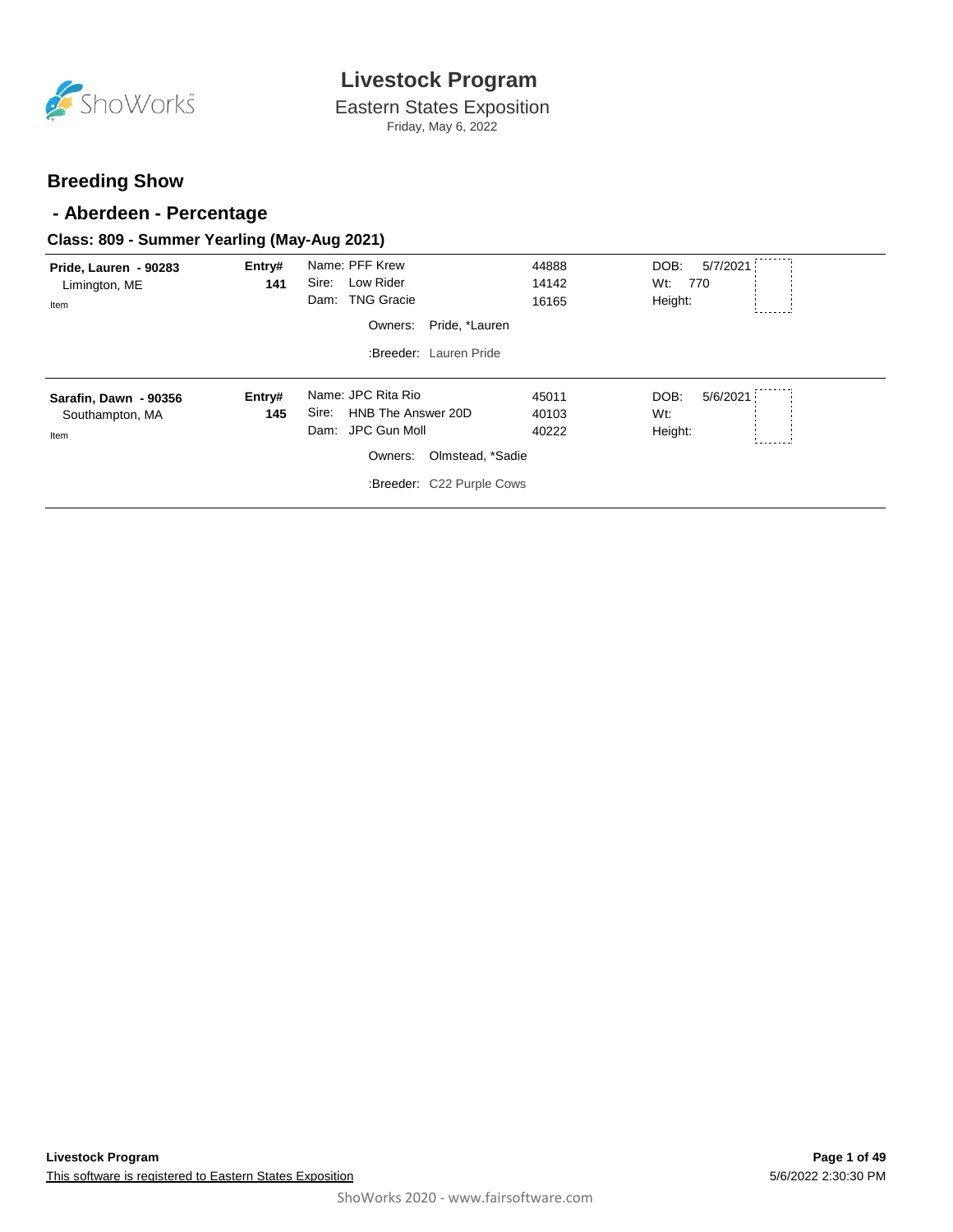

Eastern States Exposition Friday, May 6, 2022

### **- Angus**

#### **Class: 106 - Sr Heifer Calf (Sept-Dec 2021)**

| Groom, Evie - 90429<br>Lyons, NY<br>Item | Entrv#<br>73 | Name: Tullyfergus Everelda 591<br>Connealy Black Granite<br>Sire:<br>Dam: Tullyfergus Everelda 92 | 20302732<br>17028963<br>17201353 | DOB: 9/15/2021<br>Wt:<br>Height: |  |
|------------------------------------------|--------------|---------------------------------------------------------------------------------------------------|----------------------------------|----------------------------------|--|
|                                          |              | Owners: Groom, *Evie                                                                              |                                  |                                  |  |
|                                          |              | :Breeder: Tullyfergus Angus Herd                                                                  |                                  |                                  |  |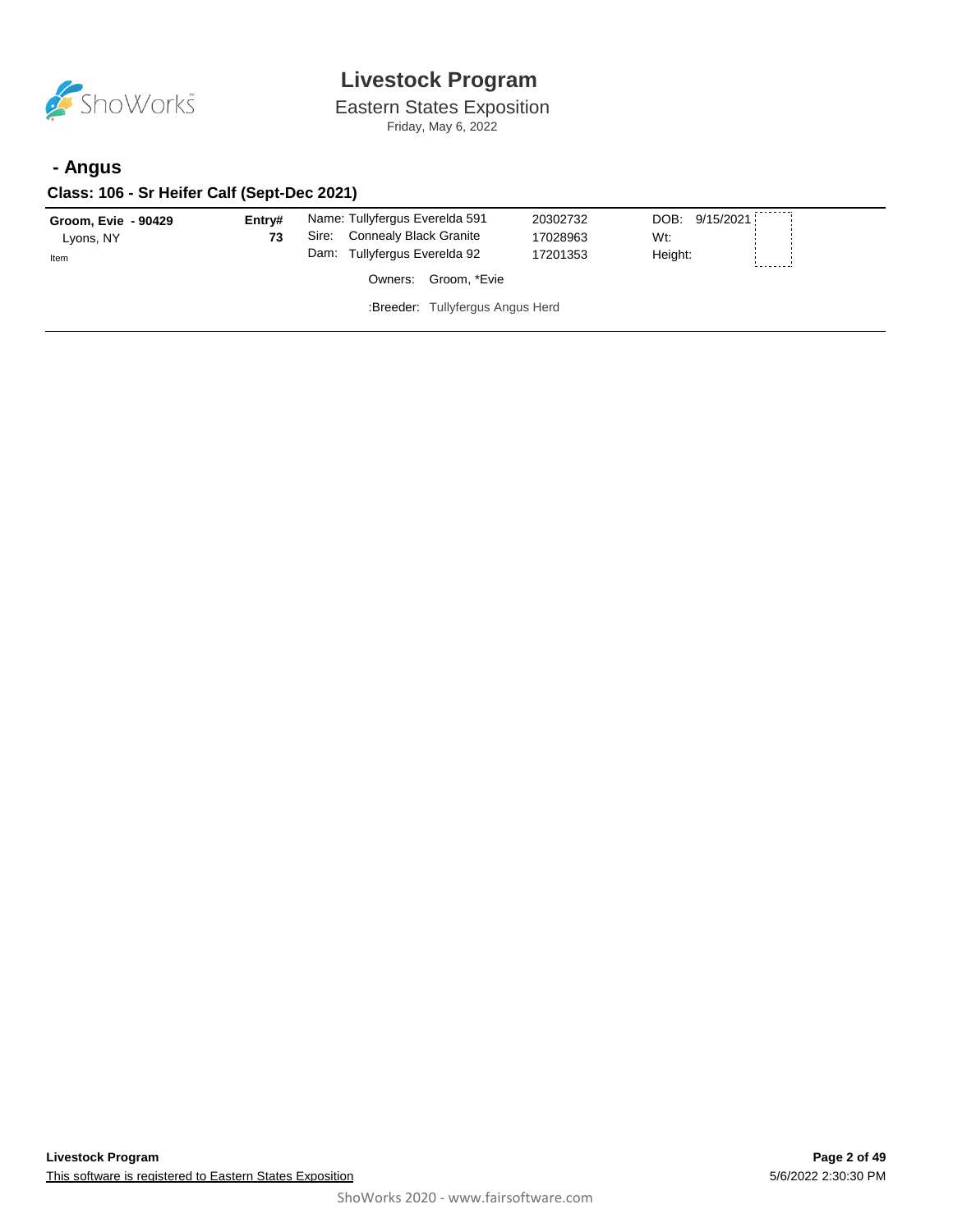

Eastern States Exposition

Friday, May 6, 2022

#### **Class: 109 - Summer Yearling (May-Aug 2021)**

| Hopstetter, Hunter - 90351<br>Bangor, PA<br>Item | Entry#<br>60  | Name: HH Violet J125<br>Sire:<br><b>HH Tackle FE4</b><br>Dam: Keifers Norma E56<br>Hopstetter, *Hunter<br>Owners:                                    | 20083873<br>19216371<br>18887137 | DOB: 5/29/2021<br>Wt:<br>Height:    |
|--------------------------------------------------|---------------|------------------------------------------------------------------------------------------------------------------------------------------------------|----------------------------------|-------------------------------------|
|                                                  |               | :Breeder: Hunter Hopstetter                                                                                                                          |                                  |                                     |
| Couto, Kaylin - 90409<br>Foster, RI<br>Item      | Entry#<br>161 | Name: Rodfame Gina R96<br>Rodfame Stanley R89<br>Sire:<br>Champion Hill Georgina 9058<br>Dam:<br>Couto, *Kaylin<br>Owners:<br>:Breeder: Kaylin Couto | 20117418<br>19632069<br>18613149 | DOB:<br>5/20/2021<br>Wt:<br>Height: |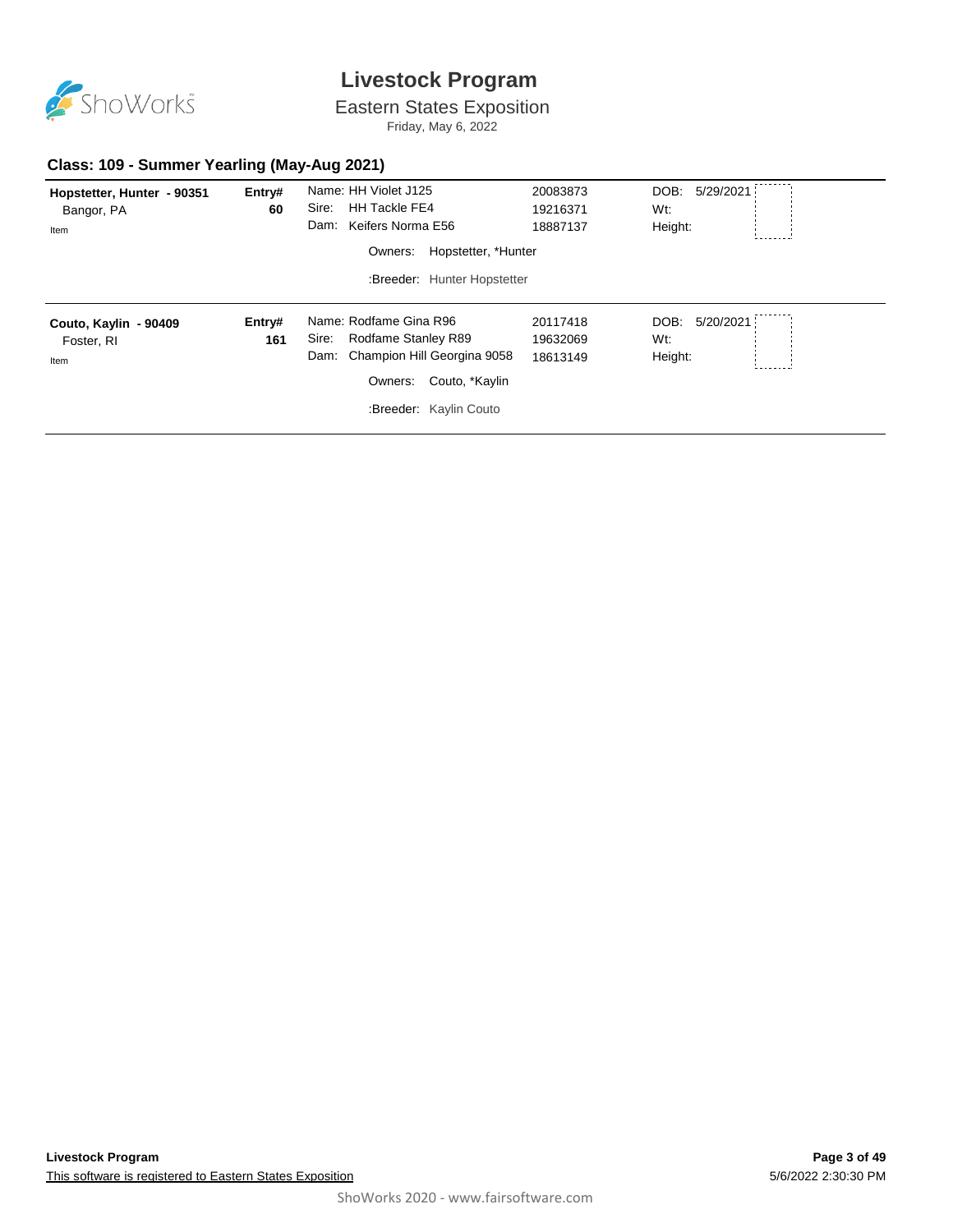

### Eastern States Exposition

Friday, May 6, 2022

#### **Class: 112 - Spring Yearling (Mar-Apr 2021)**

| Kading, Chase - 90386<br>Millbrook, NY<br>Item | Entry#<br>185 | Name: KCS First Lady 2150 Katie<br>SCC SCH 24 Karat 838<br>Sire:<br>Dam: RCK WRB Connie<br>Owners: Kading, *Chase<br>:Breeder: R Cole Kaufman              | 20135159<br>19262743<br>17882432 | DOB: 4/15/2021<br>Wt:<br>Height:   |
|------------------------------------------------|---------------|------------------------------------------------------------------------------------------------------------------------------------------------------------|----------------------------------|------------------------------------|
| Tommell, Adeline - 90410<br>FONDA, NY<br>Item  | Entry#<br>311 | Name: Dieckmann Polly 1118<br>Conley No Limit<br>Sire:<br>Dam: VDAR Polly 7966<br>Owners: Tommell, *Adeline<br>:Breeder: Dieckmann Cattle                  | 20160899<br>19290775<br>18945952 | DOB: 3/26/2021<br>Wt:<br>Height:   |
| Groom, Evie - 90429<br>Lyons, NY<br>Item       | Entry#<br>74  | Name: GTC KCC Queen 355J<br>PVF Blacklist 7077<br>Sire:<br>Dam: PF Miss Tradition of 414<br>Owners: Groom, *Evie<br>:Breeder: Gunner Crawford              | 20186976<br>18944889<br>19502455 | DOB: 3/20/2021<br>Wt:<br>Height:   |
| King, Anna - 112<br>Cobleskill, ny<br>Item     | Entry#<br>62  | Name: KING Proven Queen K02J<br>PVF Insight 0129<br>Sire:<br>Dam: PVF Proven Queen 2157<br>Owners: King, *Anna<br>:Breeder: Prairie View Farms             | 20121444<br>16805884<br>17464196 | DOB: 3/14/2021<br>Wt:<br>Height:   |
| Findlay, Jack - 90459<br>KINBURN, ON<br>Item   | Entry#<br>274 | Name: HLC High Rose 969J<br>Sire: EXAR Expressway 1079B<br>Dam: Hoffan High Rose 7069<br>Owners: Findlay, Chad & Abby<br>:Breeder: Hollinger Land & Cattle | 2234423<br>19376316              | DOB:<br>3/4/2021<br>Wt:<br>Height: |
| Rapp, Annabelle - 90453<br>Paxinos, Pa<br>Item | Entry#<br>426 | Name: KNCY Julie Blacklist<br>PVF Blacklist 7077<br>Sire:<br>Dam: KBCX Julie Primo 036<br>Owners: Rapp, *Annabelle<br>:Breeder: Shane Alan Kendall         | 20108986<br>18944889<br>19432477 | DOB:<br>3/2/2021<br>Wt:<br>Height: |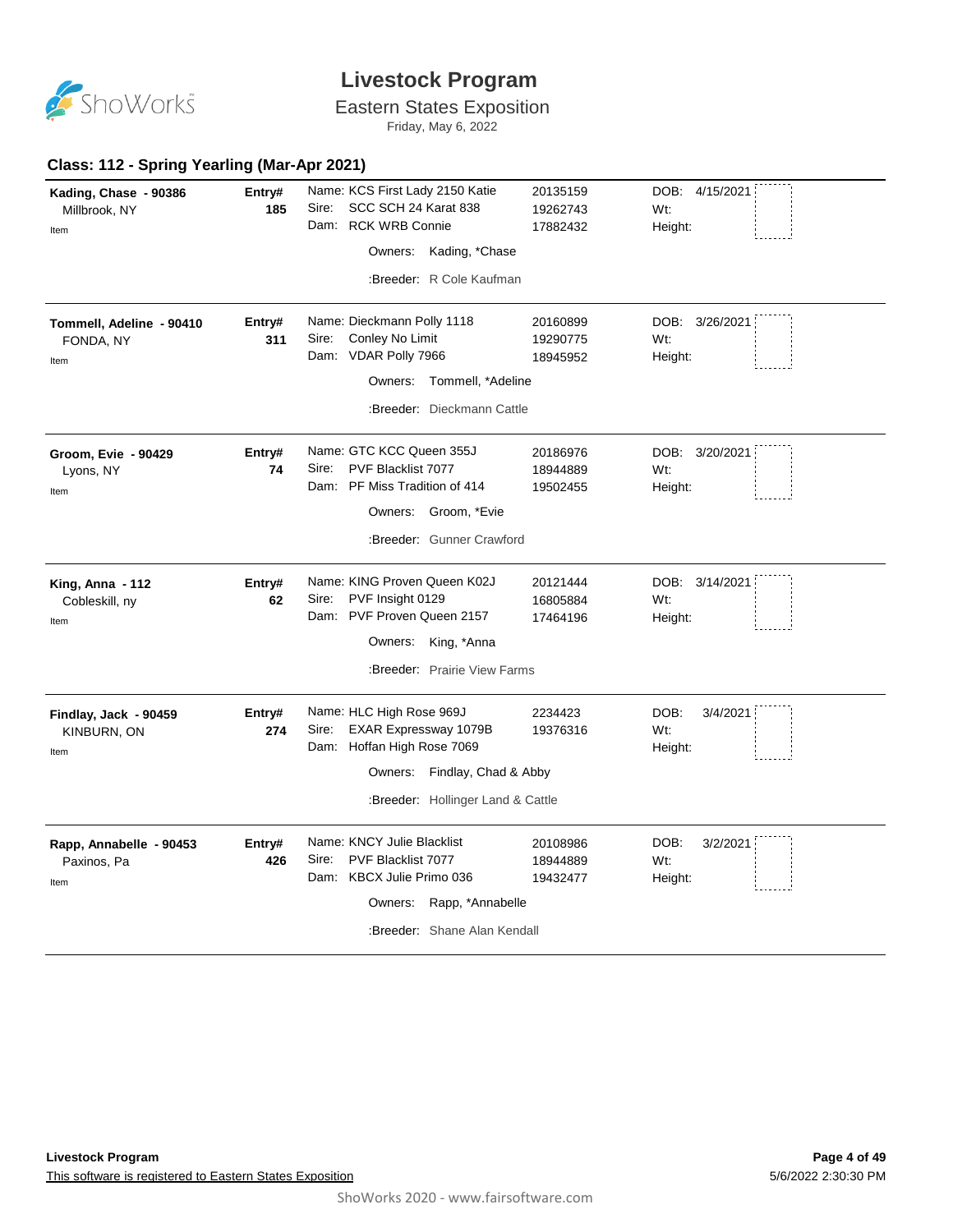

Eastern States Exposition

Friday, May 6, 2022

| Hopstetter, Hunter - 90351<br>Bangor, PA<br>Item | Entry#<br>56  | Name: QCC Georgina 109<br>PVF Blacklist 7077<br>Sire:<br>QCC Georgina 704<br>Dam:                                                                                    | 20096227<br>18944889<br>18991899 | DOB:<br>2/15/2021<br>Wt:<br>Height: |
|--------------------------------------------------|---------------|----------------------------------------------------------------------------------------------------------------------------------------------------------------------|----------------------------------|-------------------------------------|
|                                                  |               | Hopstetter, *Hunter<br>Owners:                                                                                                                                       |                                  |                                     |
|                                                  |               | :Breeder: Quincy C Clayton                                                                                                                                           |                                  |                                     |
| Kading, Chase - 90386<br>Millbrook, NY<br>Item   | Entry#<br>187 | Name: Bo Shona Cupid Pwr Chip Sara 20099045<br>5T Power Chip 4790<br>Sire:<br>EHB Chloe 1287<br>Dam:<br>Kading, *Chase<br>Owners:<br>:Breeder: Keelan Daley Pavelski | 17956297<br>19035365             | 2/14/2021<br>DOB:<br>Wt:<br>Height: |
| Findlay, Callahan - 90458<br>KINBURN, ON<br>Item | Entry#<br>273 | Name: Elm Holme Blackbird 3J<br><b>SAV Raindance</b><br>Sire:<br>Sunset Blackbird 8D<br>Dam:<br>Findlay, Chad & Abby<br>Owners:<br>:Breeder: Elm Holme Farms         | 2193255<br>19301569              | DOB:<br>1/28/2021<br>Wt:<br>Height: |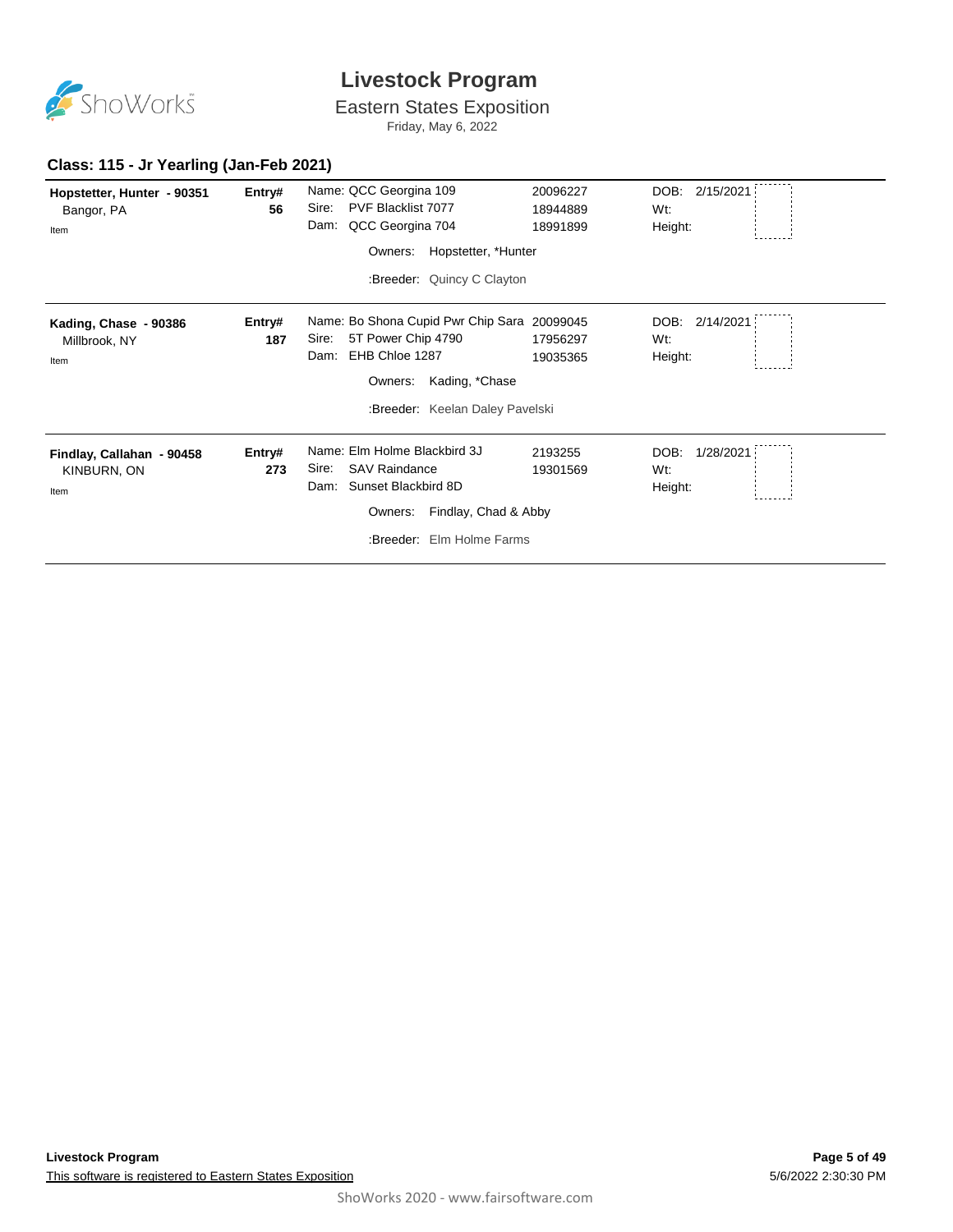

Eastern States Exposition

Friday, May 6, 2022

#### **Class: 116 - Sr Yearling (Sept-Dec 2020)**

| King, Anna $-112$<br>Cobleskill, ny<br>Item | Entry#<br>63 | Name: KRA Blackbird K12H<br>Deer Valley Growth Fund<br>Sire:<br>Dam: Boyd Blackbird 9065 | 19956748<br>18827828<br>19419937 | DOB: 12/24/2020<br>Wt:<br>Height: |
|---------------------------------------------|--------------|------------------------------------------------------------------------------------------|----------------------------------|-----------------------------------|
|                                             |              | Owners: King, *Anna                                                                      |                                  |                                   |
|                                             |              | :Breeder: Anna King                                                                      |                                  |                                   |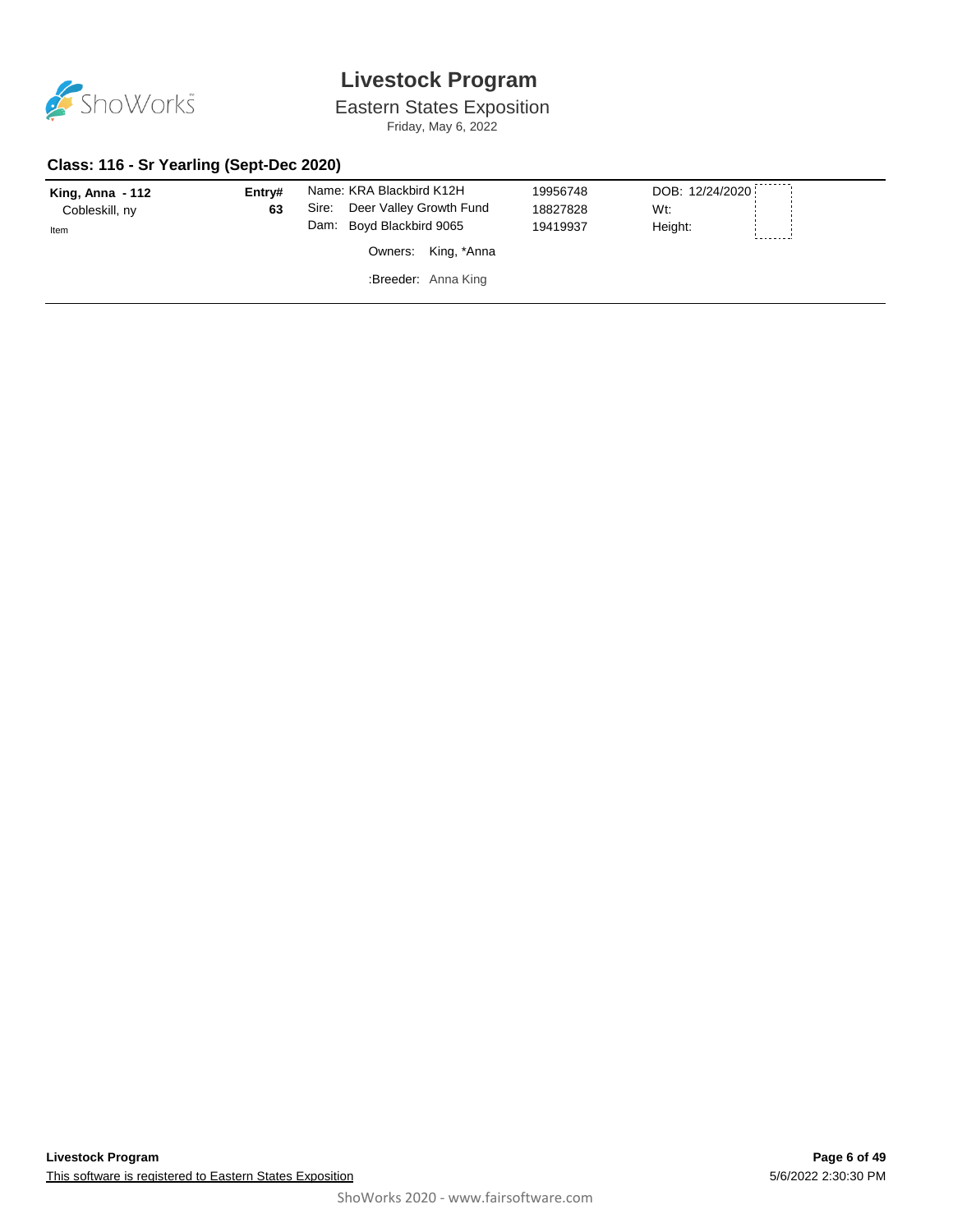

Eastern States Exposition

Friday, May 6, 2022

#### **- Belted Galloway**

#### **Class: 212 - Spring Yearling (Mar-Apr 2021)**

| Romani, Sophia - 90217<br>Chepachet, RI<br>Item | Entry#<br>245 | Name: Harmony Meadows Rainstorm<br>Sire:<br>Dam:          | 46994              | DOB:<br>3/26/2021<br>Wt:<br>Height: |
|-------------------------------------------------|---------------|-----------------------------------------------------------|--------------------|-------------------------------------|
|                                                 |               | Romani, *Sophia<br>Owners:<br>:Breeder: The Romani Family |                    |                                     |
| Caron, Ashton - 90327                           | Entry#        | Name: AJC Livin the Dream                                 | 47070B             | DOB:<br>3/3/2021                    |
| Corinna, ME<br>Item                             | 257           | Highland Farm otto<br>Sire:<br>Dam: AJC Livin on the Edge | 5997B<br>44372B,M1 | Wt:<br>Height:                      |
|                                                 |               | Caron, *Ashton<br>Owners:<br>:Breeder: Ashton Caron       |                    |                                     |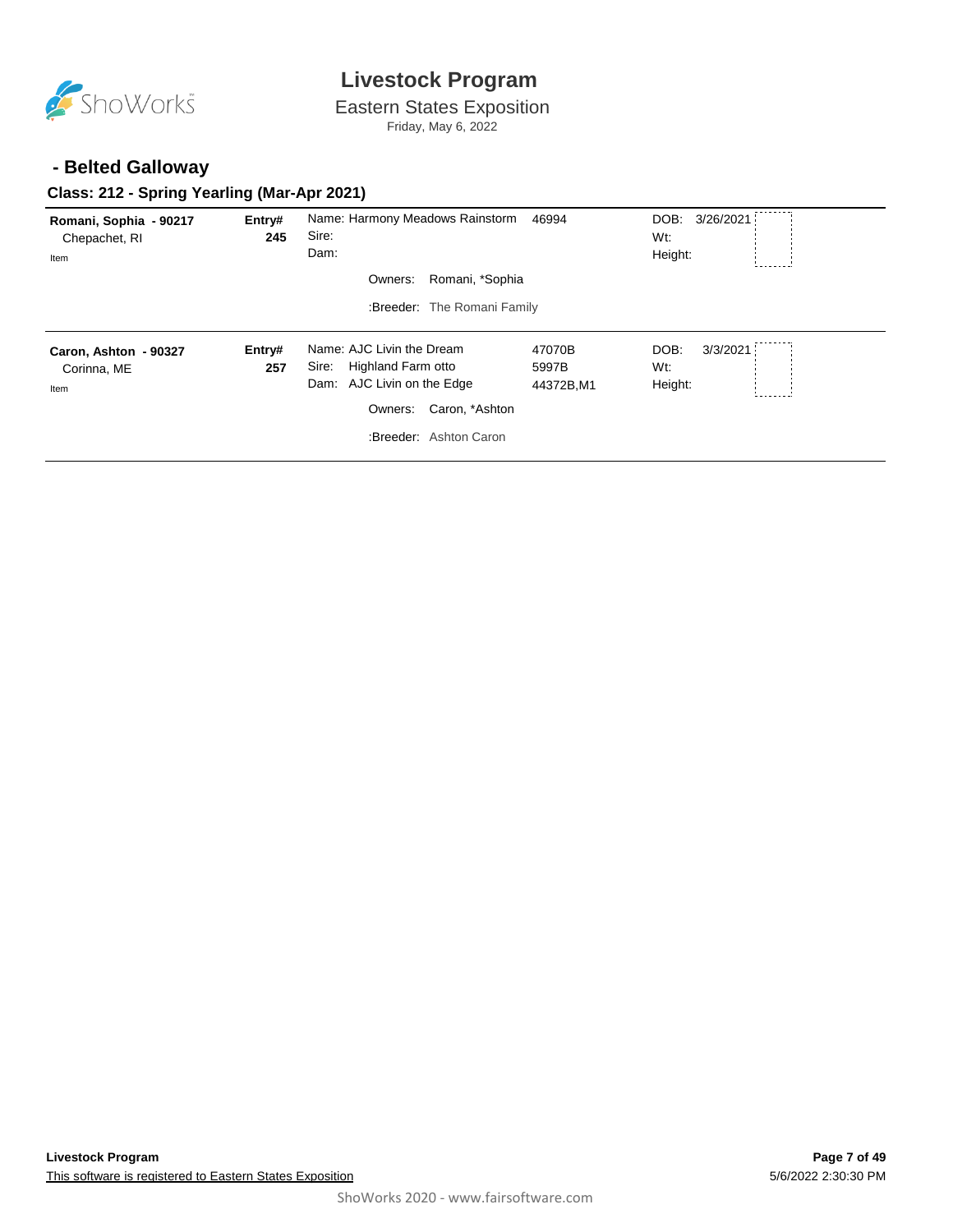

Eastern States Exposition

Friday, May 6, 2022

#### **Class: 215 - Jr Yearling (Jan-Feb 2021)**

| Oatley, Olivia - 2148<br>Exeter, RI<br>Item     | Entry#<br>11  | Name: Oatleys Farm Parvati<br>Southdown Uniquie 9U<br>Sire:<br>Dam: TSVM Ophelia<br>Owners:<br>Oatley, *Olivia<br>:Breeder: Victoria Oatley | 46609B<br>11781B<br>36823B | DOB:<br>2/8/2021<br>Wt:<br>Height: |
|-------------------------------------------------|---------------|---------------------------------------------------------------------------------------------------------------------------------------------|----------------------------|------------------------------------|
| Romani, Sophia - 90217<br>Chepachet, RI<br>Item | Entry#<br>246 | Name: Harmony Meadows Tsunami<br>Sire:<br>Dam:<br>Romani, *Sophia<br>Owners:<br>:Breeder: The Romani Family                                 | 46938                      | DOB:<br>1/9/2021<br>Wt:<br>Height: |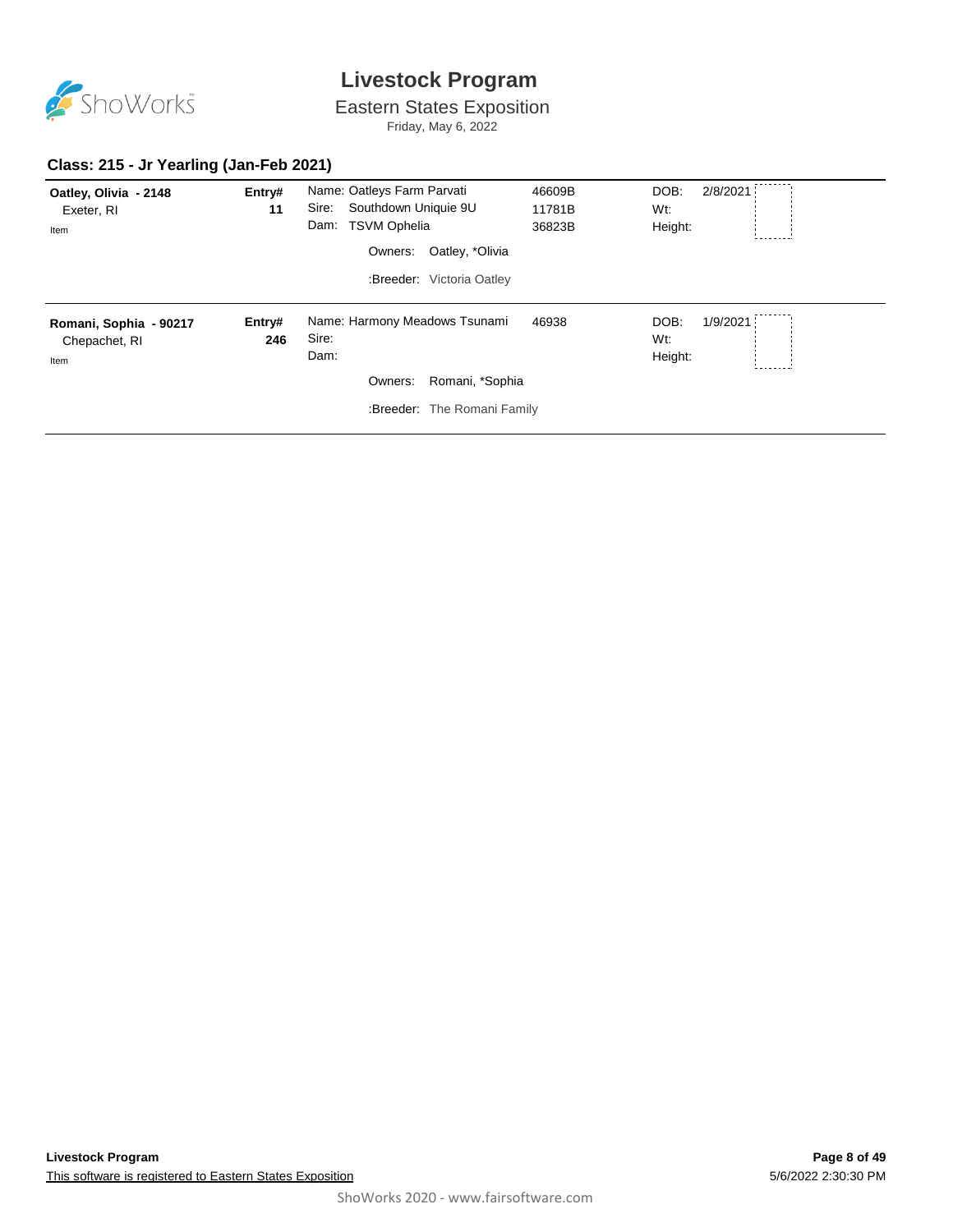

Eastern States Exposition

Friday, May 6, 2022

#### **Class: 217 - Two Year Old (Jan-Aug 2020)**

| Olmsted, Sadie - 90353 | Entrv# | Name: Holbrook Hill Helena        | 45795B | DOB:<br>2/3/2020 |  |  |  |
|------------------------|--------|-----------------------------------|--------|------------------|--|--|--|
| Hope, ME               | 247    | Shiralee Moonshine<br>Sire:       | 4771B  | Wt:              |  |  |  |
| Item                   |        | Dam: Holbrook Hill Elvira Madigan | 41150B | Height:          |  |  |  |
|                        |        | Olmsted, *Sadie<br>Owners:        |        |                  |  |  |  |
|                        |        | :Breeder: Holbrook Hill Farm      |        |                  |  |  |  |
|                        |        |                                   |        |                  |  |  |  |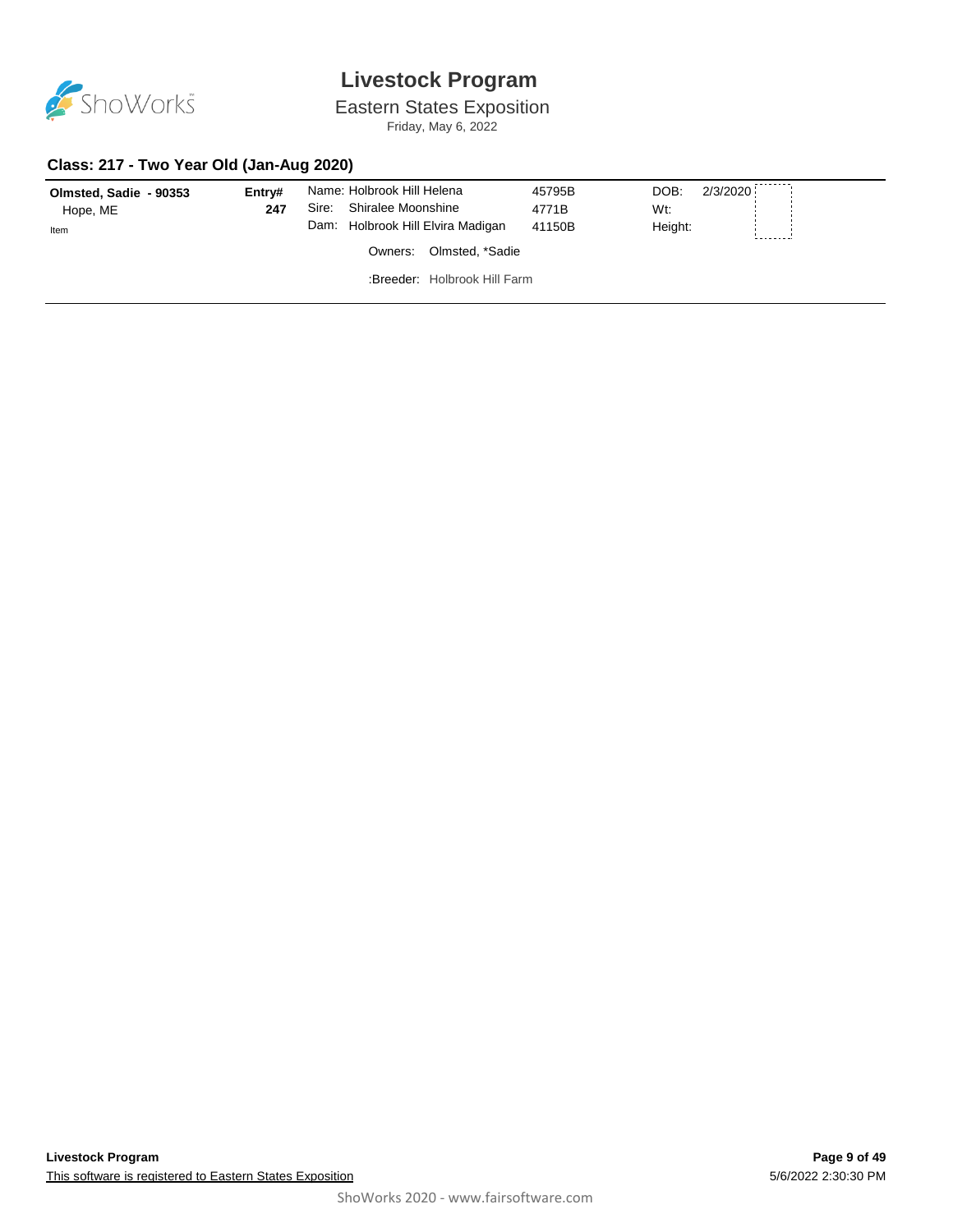

Eastern States Exposition Friday, May 6, 2022

#### **- Crossbred - Non-Papered**

#### **Class: 1101 - Cow/Calf (Sept 2021+)**

| Bennett, Abigail - 90428<br>woodstock, CT<br>Item | Entry#<br>80  | Name: Cora<br><b>Red Dusk</b><br>Sire:<br><b>G2B Starburst</b><br>Dam:<br>Owners: | Bennett, *Abigail         | 840003012754169 | DOB:<br>6/2/2020<br>Wt:<br>Height: |  |
|---------------------------------------------------|---------------|-----------------------------------------------------------------------------------|---------------------------|-----------------|------------------------------------|--|
|                                                   |               |                                                                                   | :Breeder: Abigail Bennett |                 |                                    |  |
| Grenier, Lily - 90347<br>webster, MA<br>Item      | Entry#<br>228 | Name: Bella<br>Victor 791 T<br>Sire:<br>Rita<br>Dam:<br>Owners:<br>:Breeder:      | Grenier, *Lily            | 43463503        | DOB: 9/27/2012<br>Wt:<br>Height:   |  |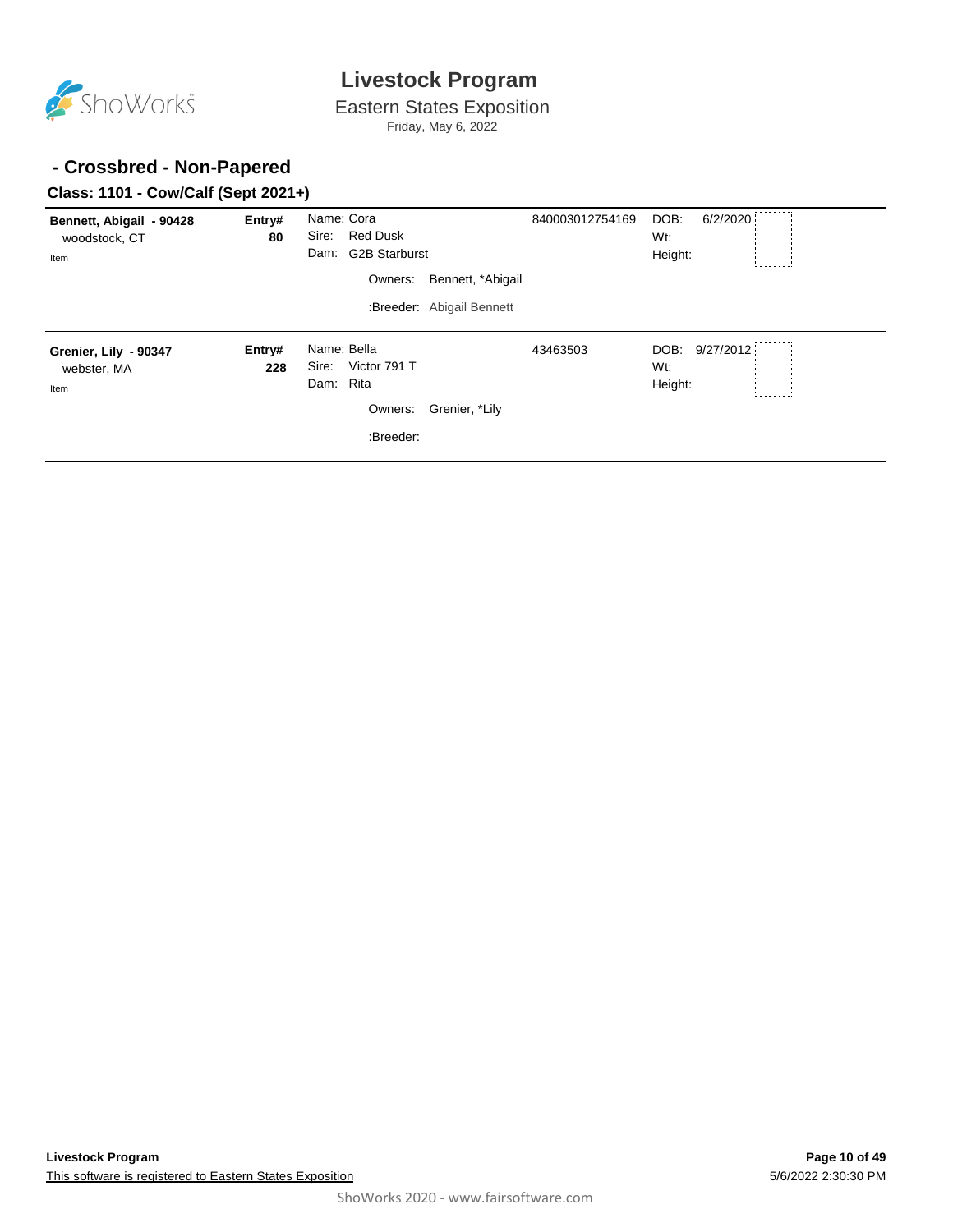

Eastern States Exposition

Friday, May 6, 2022

#### **Class: 1105 - Jr Heifer Calf (Jan 2022+)**

| Bennett, Abigail - 90428 | Entrv# | Name: Aurora    |                           | 840003231697781 |         | DOB: 3/22/2022 |  |
|--------------------------|--------|-----------------|---------------------------|-----------------|---------|----------------|--|
| woodstock, CT            | 81     | Sire: Mr Tanker |                           |                 | Wt:     |                |  |
| Item                     |        | Dam: G2B Cora   |                           |                 | Height: |                |  |
|                          |        |                 | Owners: Bennett, *Abigail |                 |         |                |  |
|                          |        |                 | :Breeder: Abigail Bennett |                 |         |                |  |
|                          |        |                 |                           |                 |         |                |  |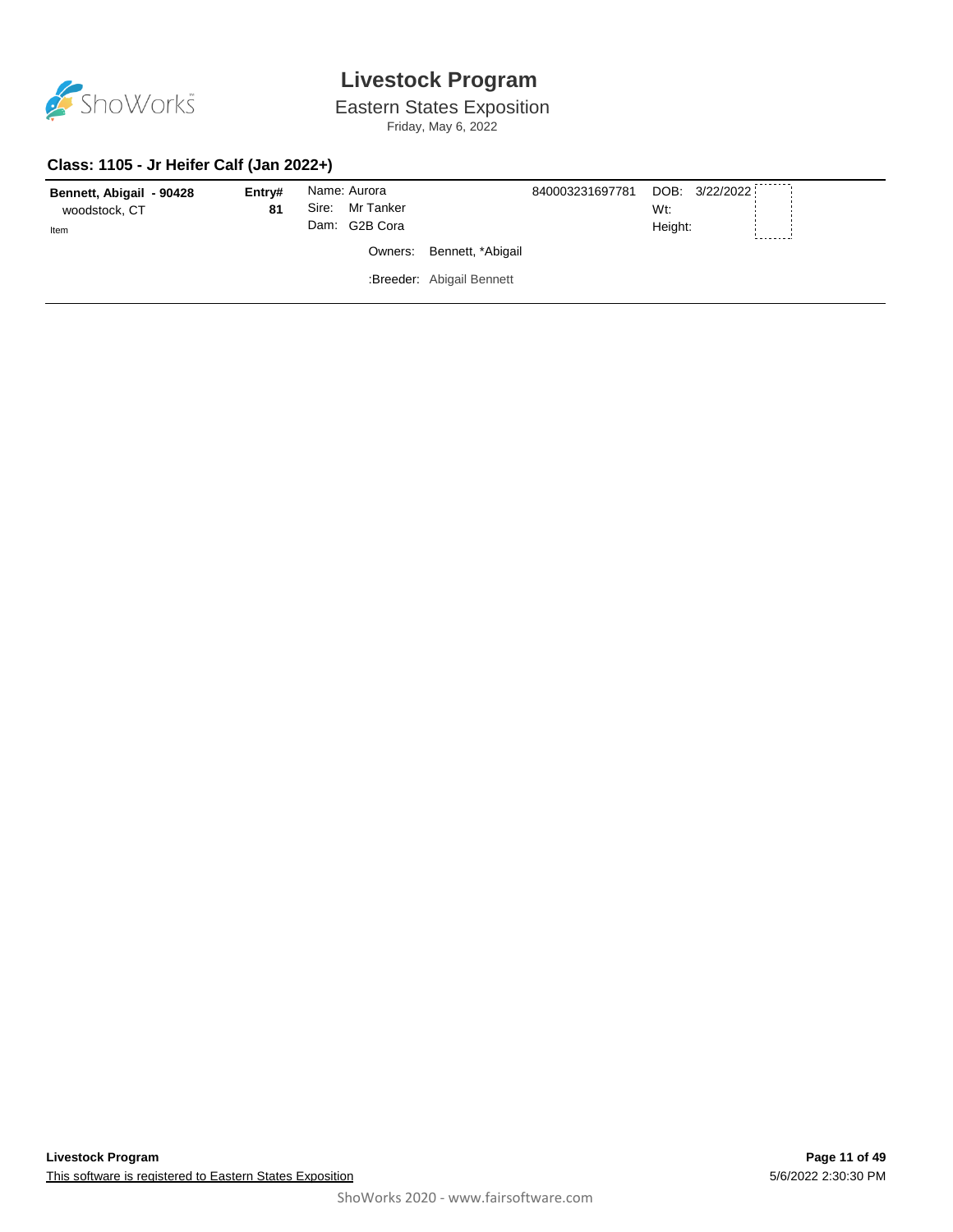

Eastern States Exposition

Friday, May 6, 2022

#### **Class: 1106 - Sr Heifer Calf (Sept-Dec 2021)**

| Otero, Angelina - 90426<br>Stanfordville, NY<br>Item | Entry#<br>23 | Sire: Red | Name: Pepper<br>Dam: Big Mamma |                          | 840003214809882 | DOB:<br>Wt:<br>Height: | 9/1/2021 |  |
|------------------------------------------------------|--------------|-----------|--------------------------------|--------------------------|-----------------|------------------------|----------|--|
|                                                      |              |           |                                | Owners: Otero, *Angelina |                 |                        |          |  |
|                                                      |              |           | :Breeder:                      |                          |                 |                        |          |  |
|                                                      |              |           |                                |                          |                 |                        |          |  |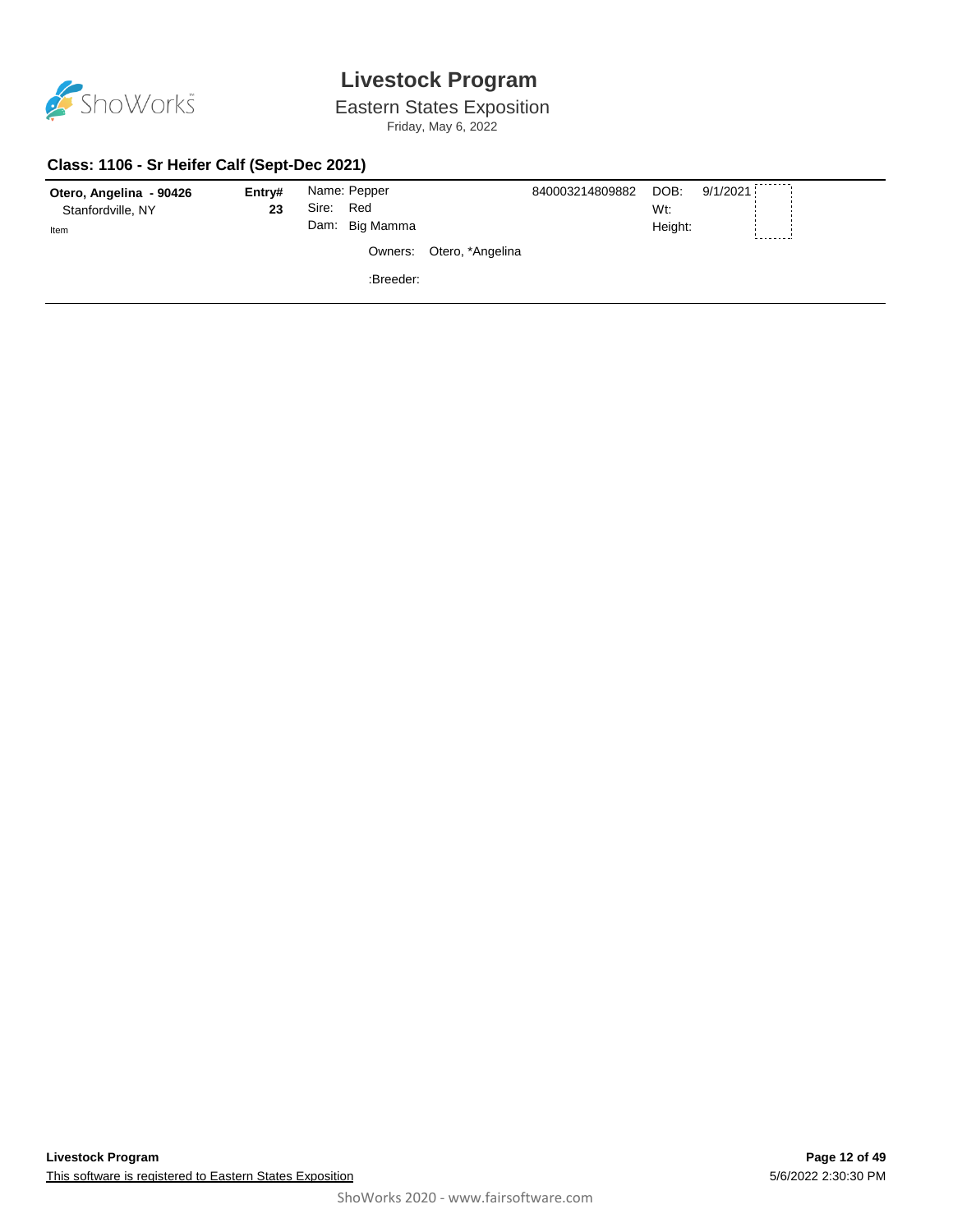

Eastern States Exposition

Friday, May 6, 2022

| Forrest, Kamryn - 90245 | Entry# | Name: MLF Melon  |                          | DOB:<br>7/1/2021  |
|-------------------------|--------|------------------|--------------------------|-------------------|
| Foster, Ri              | 350    | Sire:            |                          | Wt:               |
| Item                    |        | Dam:             |                          | Height:           |
|                         |        |                  | Owners: Forrest, *Kamryn |                   |
|                         |        |                  | :Breeder: Kamryn Forrest |                   |
| tuttle, jocelyn - 90346 | Entry# | Name: Piper 051  |                          | DOB:<br>6/25/2021 |
| north Stonington, CT    | 440    | Sire:            |                          | Wt:               |
| Item                    |        | Dam:             |                          | Height:           |
|                         |        | Owners:          | Tuttle, *Jocelyn         |                   |
|                         |        | :Breeder:        |                          |                   |
| tuttle, jocelyn - 90346 | Entry# | Name: Bailey 056 |                          | DOB: 6/10/2021    |
| north Stonington, CT    | 441    | Sire:            |                          | Wt:               |
| Item                    |        | Dam:             |                          | Height:           |
|                         |        | Owners:          | Tuttle, *Jocelyn         |                   |
|                         |        | :Breeder:        |                          |                   |
|                         |        |                  |                          |                   |

#### **Class: 1109 - Summer Yearling (May-Aug 2021)**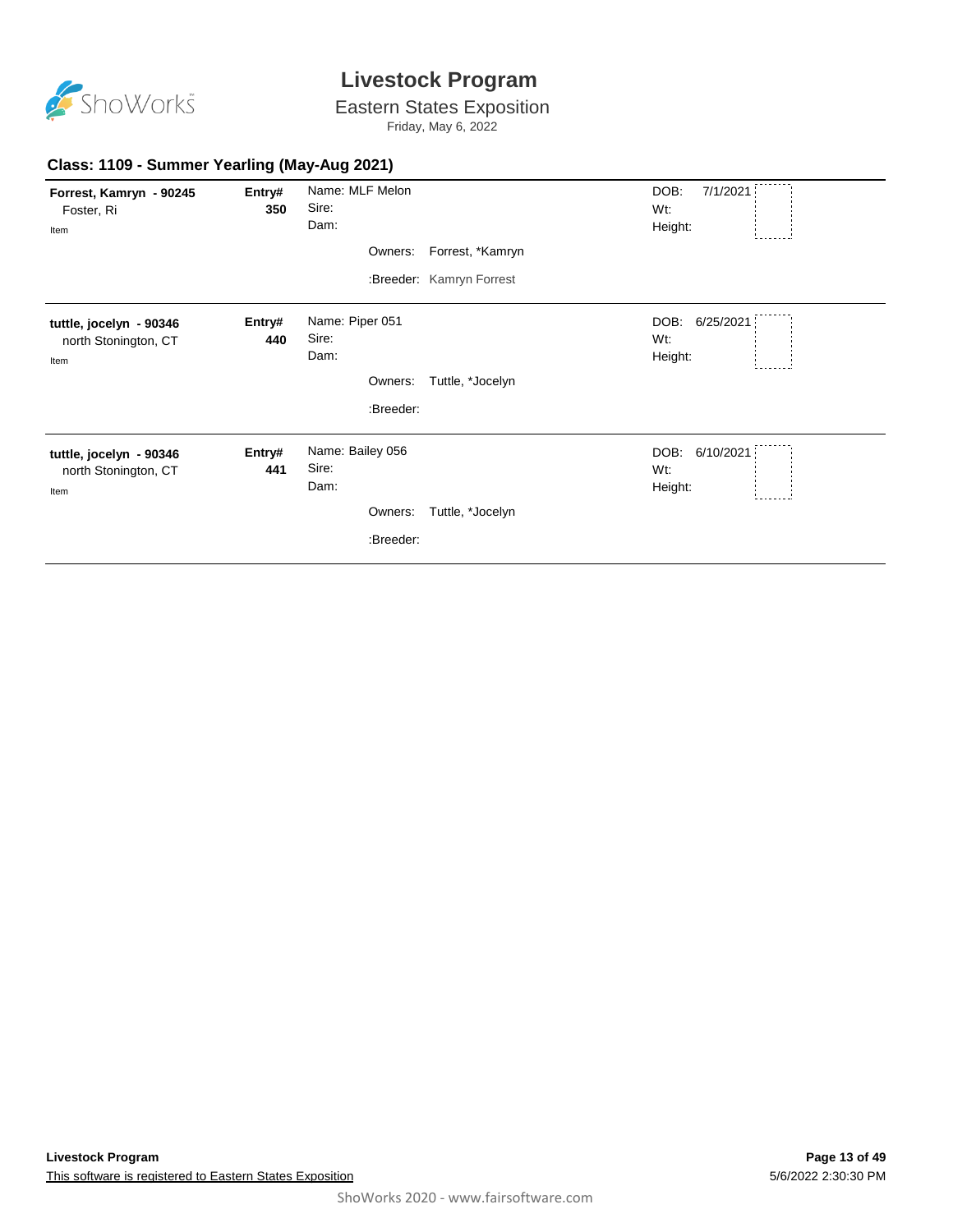

Eastern States Exposition

Friday, May 6, 2022

| Class: 1112 - Spring Yearling (Mar-Apr 2021)        |               |                                                           |                             |                 |                                         |
|-----------------------------------------------------|---------------|-----------------------------------------------------------|-----------------------------|-----------------|-----------------------------------------|
| Courville, Aliyssa - 90287<br>Sutton, MA            | Entry#<br>230 | Name: Roxanne<br>Sire:                                    |                             | 840003235576261 | DOB: 4/28/2021<br>Wt:<br>755            |
| Item                                                |               | Dam:                                                      |                             |                 | Height:                                 |
|                                                     |               |                                                           | Owners: Courville, *Aliyssa |                 |                                         |
|                                                     |               | :Breeder:                                                 |                             |                 |                                         |
| Lippert, Kayla - 90417<br>Burr Hill, VA             | Entry#<br>307 | Name: BWEL Juniper<br>Sire:<br>Dam:                       |                             |                 | DOB: 4/20/2021<br>890<br>Wt:<br>Height: |
| Item                                                |               |                                                           |                             |                 |                                         |
|                                                     |               |                                                           | Owners: Lippert, *Kayla     |                 |                                         |
|                                                     |               | :Breeder:                                                 |                             |                 |                                         |
| Couto, Kaylin - 90409<br>Foster, RI<br>Item         | Entry#<br>160 | Name: Camilla<br>Sire:<br>Dam:                            |                             |                 | DOB:<br>4/2/2021<br>Wt:<br>Height:      |
|                                                     |               |                                                           | Owners: Couto, *Kaylin      |                 |                                         |
|                                                     |               |                                                           |                             |                 |                                         |
|                                                     |               |                                                           | :Breeder: Vaughn Oatley     |                 |                                         |
| Hotchkiss, Hailey - 90077<br>Terryville, CT<br>Item | Entry#<br>43  | Name: Ava<br>Sire:<br>Dam:                                |                             | 840003013753850 | DOB:<br>4/1/2021<br>Wt:<br>Height:      |
|                                                     |               |                                                           | Owners: Hotchkiss, *Hailey  |                 |                                         |
|                                                     |               | :Breeder:                                                 |                             |                 |                                         |
| Hicks, james - 90233<br>rhinebeck ny, NY<br>Item    | Entry#<br>430 | Name: VDL Abby 101<br>Sire:<br>Dam:                       |                             |                 | DOB: 3/28/2021<br>Wt:<br>Height:        |
|                                                     |               |                                                           | Owners: Hicks, *James       |                 |                                         |
|                                                     |               | :Breeder:                                                 |                             |                 |                                         |
|                                                     |               |                                                           |                             |                 |                                         |
| Bennett, Abigail - 90428<br>woodstock, CT<br>Item   | Entry#<br>77  | Name: Orla<br><b>Red Dusk</b><br>Sire:<br>Dam: G2B Stella |                             | 840003012754187 | DOB: 3/17/2021<br>Wt:<br>Height:        |
|                                                     |               | Owners:                                                   | Bennett, *Abigail           |                 |                                         |
|                                                     |               |                                                           | :Breeder: Abigail Bennett   |                 |                                         |
|                                                     |               |                                                           |                             |                 |                                         |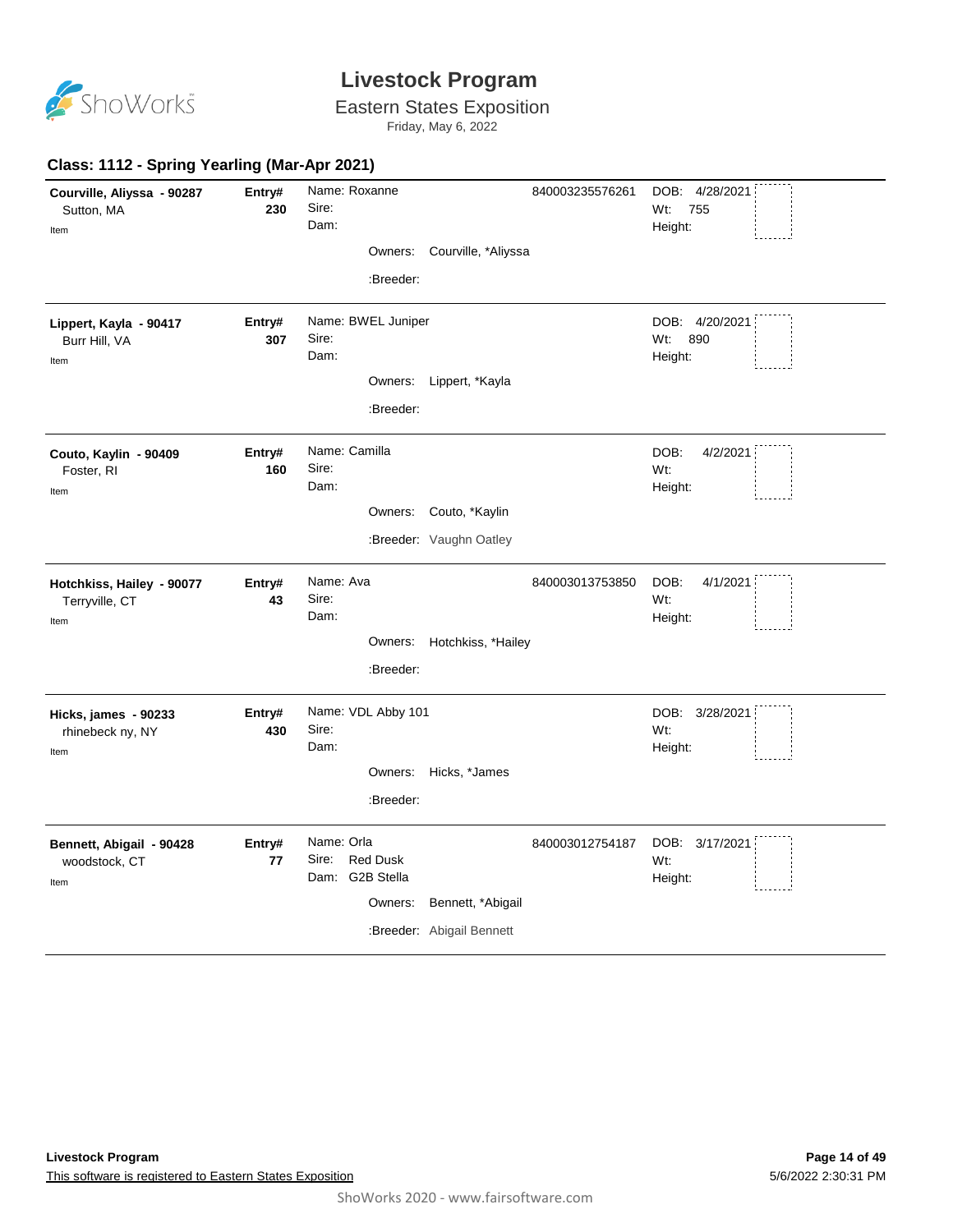

Eastern States Exposition

Friday, May 6, 2022

| Lippert, Kayla - 90417<br>Burr Hill, VA<br>Item | Entry#<br>300 | Name: BWEL Daisey 423J<br>Sire:<br>Dam:<br>Lippert, *Kayla<br>Owners:<br>:Breeder:                                       | 409570   | DOB: 2/12/2021<br>Wt:<br>1065<br>Height: |
|-------------------------------------------------|---------------|--------------------------------------------------------------------------------------------------------------------------|----------|------------------------------------------|
| Shultz, Natalie - 90377<br>Dover, NE<br>Item    | Entry#<br>89  | Name: MAHA Frida<br>Sire:<br>Dam:<br>Shultz, *Natalie<br>Owners:<br>:Breeder:                                            |          | DOB:<br>1/14/2021<br>Wt:<br>Height:      |
| Parson, Aaron - 90420<br>Graysville, PA<br>Item | Entry#<br>362 | Name: 4K Miss Pride<br>PVF Surveillance 4129<br>Sire:<br>Onsight Angus<br>Dam:<br>Owners: Parson, *Aaron<br>:Breeder: 4K | 17954726 | DOB:<br>1/3/2021<br>Wt:<br>Height:       |

#### **Class: 1115 - Jr Yearling (Jan-Feb 2021)**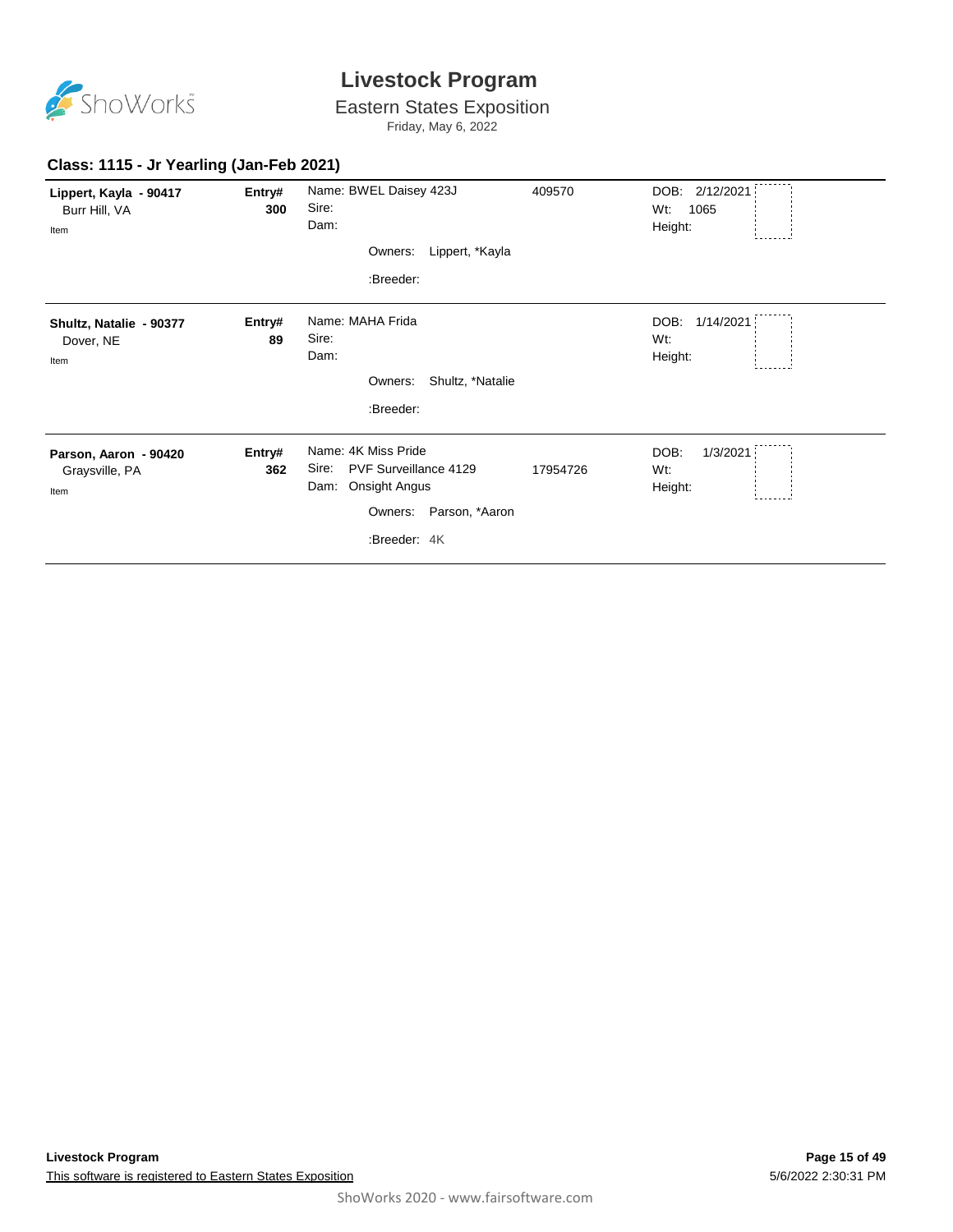

Eastern States Exposition Friday, May 6, 2022

#### **- Hereford (Regional)**

#### **Class: 301 - Cow/Calf (Before Aug 2020)**

| Camara, Olivia - 90324<br>ACUSHNET, MA<br>Item           | Entry#<br>287 | Name: TBYF Moon Beam 121G<br>Boyd Worldwide 9050-ET<br>Sire:<br>Dam: SOF Emerald 52E<br>Camara, *Olivia<br>Owners:<br>:Breeder: Olivia Camara                                                | 44123193<br>P42982024<br>P43978882 | DOB: 12/11/2019<br>Wt:<br>Height:                |
|----------------------------------------------------------|---------------|----------------------------------------------------------------------------------------------------------------------------------------------------------------------------------------------|------------------------------------|--------------------------------------------------|
| Camara, Olivia - 90324<br>ACUSHNET, MA<br>Item           | Entry#<br>288 | Name: Bofat Hill Lad 6107 Gabby 101F P43999824<br>C 2052 5280 Lad 6107-ET<br>Sire:<br>Dam: BoFat Hill 743 Glamorous 71Y<br>Camara, *Olivia<br>Owners:<br>:Breeder: Harrison Roberts          | P43672915<br>P43208640             | DOB: 10/27/2018<br>W <sub>t</sub> :<br>Height:   |
| Roberts, Harrison - 130<br>Williamsburg, MA<br>Item      | Entry#<br>168 | Name: Bofat Hill Graham Cracker 111E P43881339<br>AH JDH Cracker Jack 26U-ET<br>Sire:<br>Bofat Hill 485T Gorgeous 91C<br>Dam:<br>Roberts, *Harrison<br>Owners:<br>:Breeder: Harrison Roberts | P42924297<br>P43674138             | DOB:<br>11/6/2017<br>W <sub>t</sub> :<br>Height: |
| DeMolles, Ashlee - 90133<br>West Bridgewater, MA<br>Item | Entry#<br>368 | Name: MAV Aspen 470B-ET<br>NJW 73S W18 Hometown 10Y- 43214853<br>Sire:<br>MAV Cotton 144Y<br>Dam:<br>DeMolles, *Ashlee<br>Owners:<br>:Breeder: Payton Vogel                                  | 43567673<br>43226258               | DOB: 8/22/2014<br>Wt:<br>Height:                 |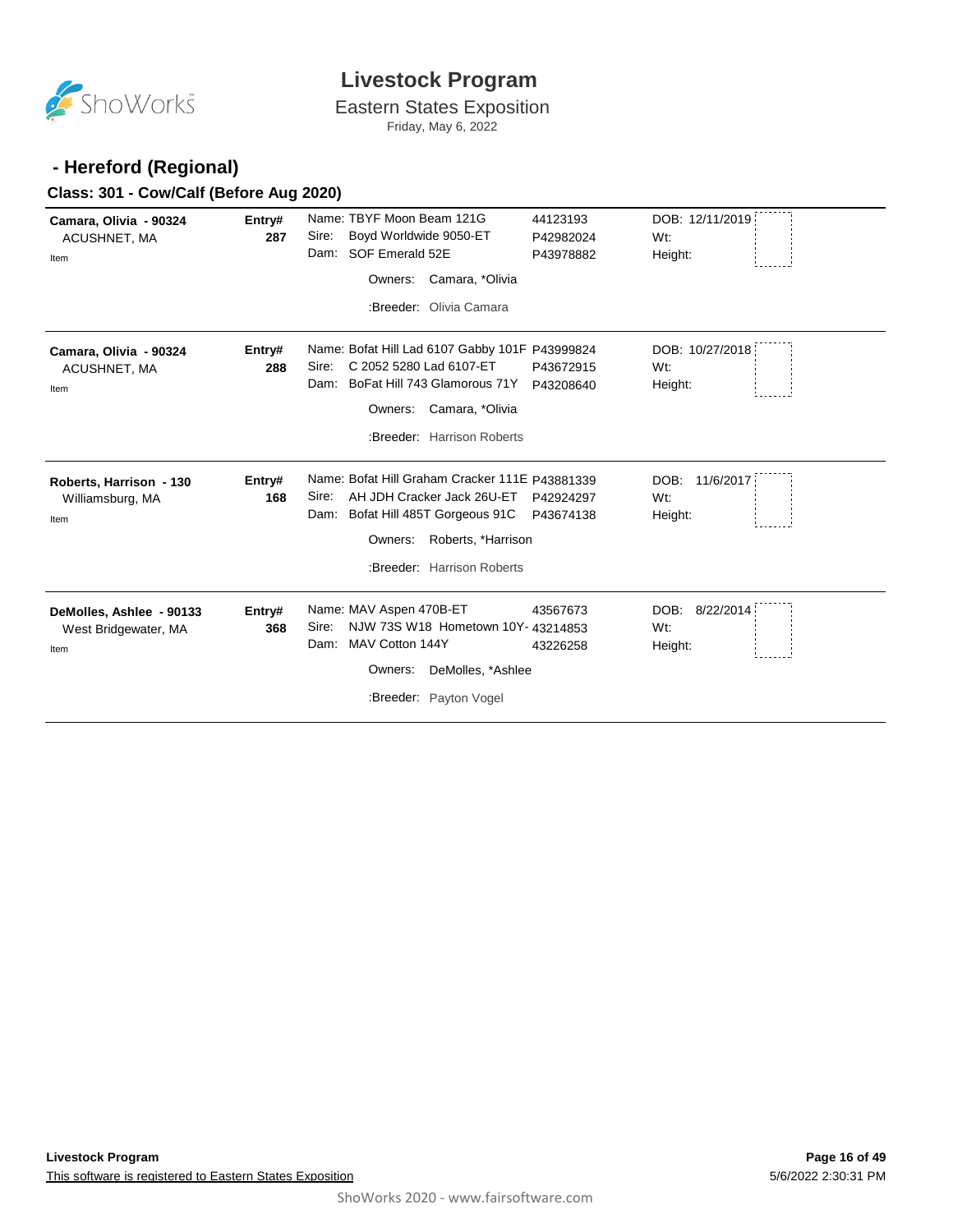

# Eastern States Exposition

Friday, May 6, 2022

| DeMolles, Ashlee - 90133   | Entry# | Name: Shadi Oak Miss Avalon 27J                |           | DOB: 12/27/2021  |
|----------------------------|--------|------------------------------------------------|-----------|------------------|
| West Bridgewater, MA       | 371    | Sire:<br><b>UPS Sensation 2296</b>             | 43311175  | W <sub>t</sub> : |
| Item                       |        | Dam:<br>MAV Aspen 470B-ET                      | 43567673  | Height:          |
|                            |        | Owners: DeMolles, *Ashlee                      |           |                  |
|                            |        | :Breeder: Ashlee DeMolles                      |           |                  |
|                            |        |                                                |           |                  |
| DeMolles, Brittany - 90051 | Entry# | Name: Shadi Oak Miss Venus 112J                | 44338702  | DOB: 11/21/2021  |
| West Bridgewater, MA       | 359    | BoFat Hill 17Y Diego 22F<br>Sire:              | 43954503  | Wt:              |
| Item                       |        | Dam: Carter Miss Vivian 91E                    | 43840879  | Height:          |
|                            |        | Owners: DeMolles, *Brittany                    |           |                  |
|                            |        | :Breeder: Brittany DeMolles                    |           |                  |
| Roberts, Harrison - 130    | Entry# | Name: Bofat Hill Lucky Seven-ET                | P44328486 | DOB: 11/20/2021  |
| Williamsburg, MA           | 170    | CHEZ Pugh Hara Logic 8815F- P43964617<br>Sire: |           | Wt:              |
| Item                       |        | Dam: RJL LCC Miss Poker Face 5C-E P43616064    |           | Height:          |
|                            |        | Owners: Roberts, *Harrison                     |           |                  |
|                            |        | :Breeder: Rhett Lowderman                      |           |                  |
| Camara, Olivia - 90324     | Entry# | Name: TBYF Star Dust 111J                      | P44321452 | DOB: 11/20/2021  |
| ACUSHNET, MA               | 281    | Showtime Flash 509-ET<br>Sire:                 | P43622184 | Wt:              |
| Item                       |        | Dam: TBYF Moon Beam 121G                       | 44123193  | Height:          |
|                            |        | Owners: Camara, *Olivia                        |           |                  |
|                            |        | :Breeder: Olivia Camara                        |           |                  |
| <b>Adkins, AJ - 90443</b>  | Entry# | Name: CAL LCC E33 Felicia 1223                 | 44333815  | DOB: 11/18/2021  |
| Terryville, CT             | 375    | Go King E33<br>Sire:                           | P43796790 | Wt:              |
| Item                       |        | Dam: MF 5C Felicia Tide806F                    | 43935115  | Height:          |
|                            |        | Owners: Adkins, *AJ                            |           |                  |
|                            |        | :Breeder: Cody & Abby Lowderman                |           |                  |
| Roberts, Harrison - 130    | Entry# | Name: Bofat Hill 2296 Rosie 112J-ET            | P44329145 | DOB: 11/14/2021  |
| Williamsburg, MA           | 169    | UPS Sensation 2296-ET<br>Sire:                 | 43311175  | Wt:              |
| Item                       |        | Dam: WR Miss Rosie 44                          | P42962234 | Height:          |
|                            |        | Owners: Roberts, *Harrison                     |           |                  |
|                            |        | :Breeder: Harrison Roberts                     |           |                  |
|                            |        |                                                |           |                  |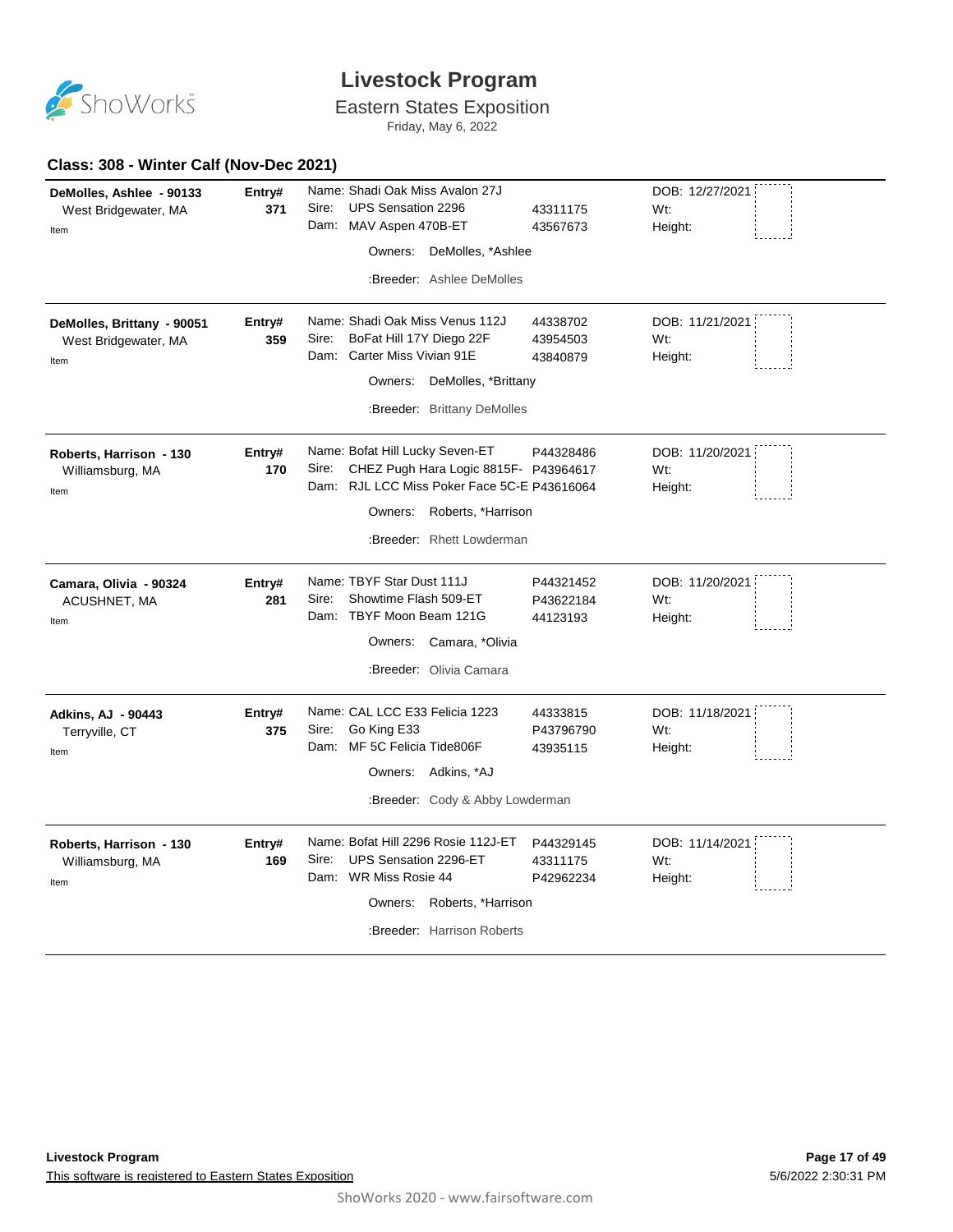

Eastern States Exposition

Friday, May 6, 2022

#### **Class: 309 - Sr Heifer Calf (Aug-Oct 2021)**

| 423<br>Terryville, CT | Sire: H FHF Authority 6026-ET<br>Dam: JB Remetee 213   | P43720811 | Wt:     |  |
|-----------------------|--------------------------------------------------------|-----------|---------|--|
| Item                  | Owners: Hanecak, *Mac<br>:Breeder: Lowderman Cattle Co | P43056323 | Height: |  |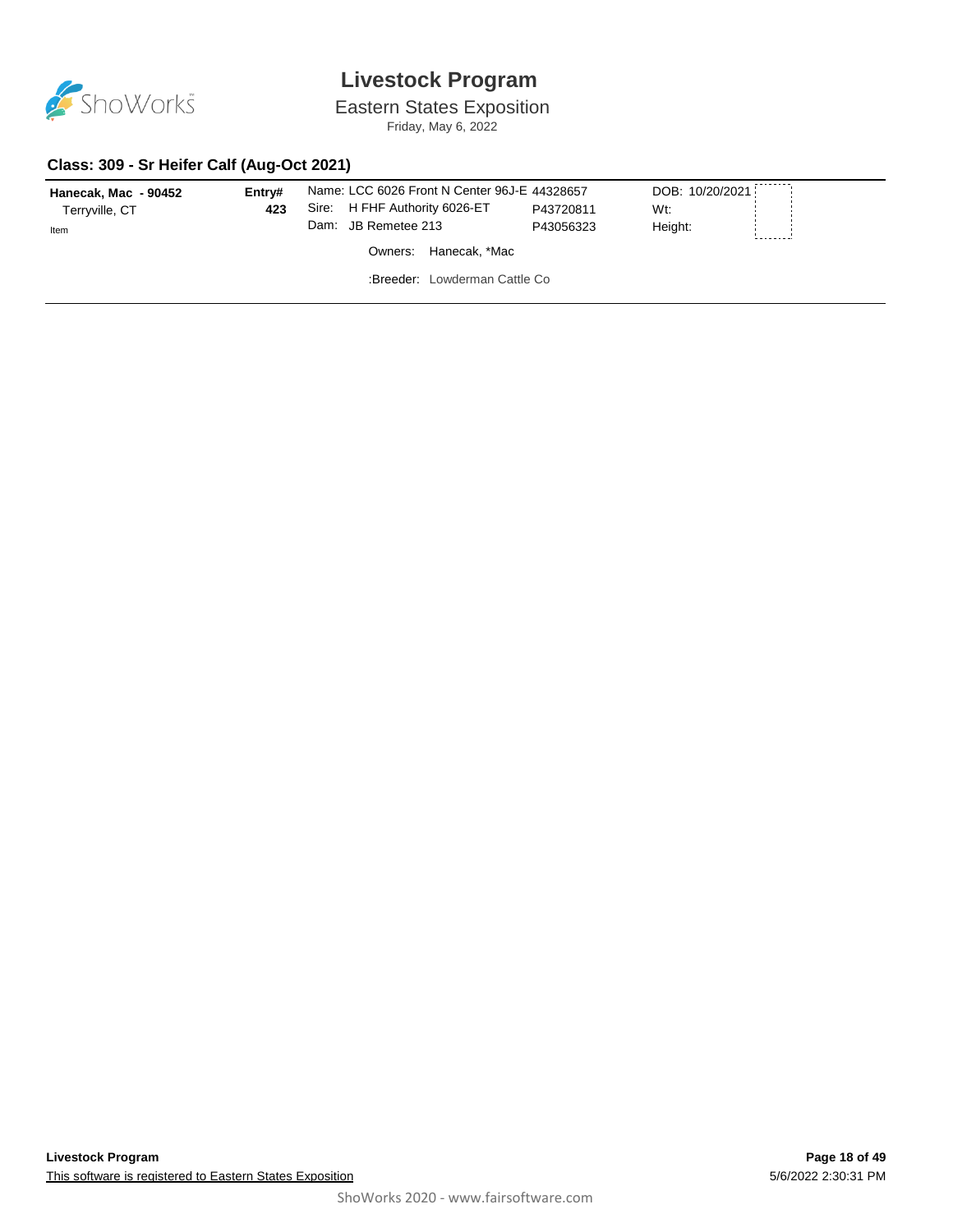

Eastern States Exposition Friday, May 6, 2022

#### **Class: 312 - Late Smr Yrlg (Jun16-Jul 2021)**

| Roberts, Harrison - 130<br>Williamsburg, MA<br>Item | Entrv#<br>171 | Name: Bofat Hill 7850 Cassie 71J<br>UPS Mighty 7850-ET<br>Sire:<br>Dam: TDF Cassandra 1933-ET | 44329144<br>43872790<br>44049530 | DOB:<br>7/5/2021<br>Wt:<br>Height: |  |
|-----------------------------------------------------|---------------|-----------------------------------------------------------------------------------------------|----------------------------------|------------------------------------|--|
|                                                     |               | Owners: Roberts, *Harrison                                                                    |                                  |                                    |  |
|                                                     |               | <b>Breeder</b> Harrison Roberts                                                               |                                  |                                    |  |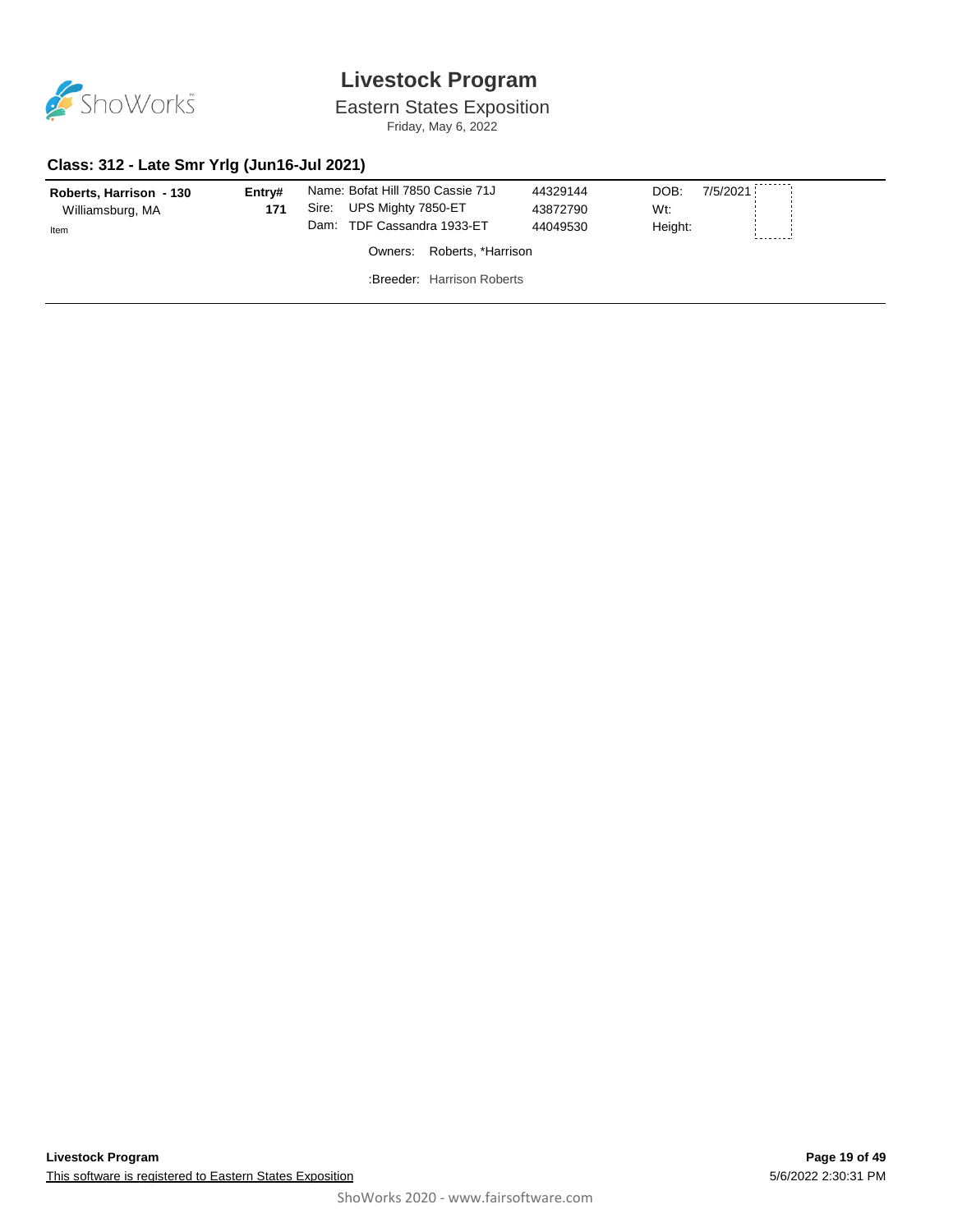

Eastern States Exposition

Friday, May 6, 2022

#### **Class: 313 - Early Smr Yrlg (May-Jun15 2021)**

| Perkins, Morgyn - 90321<br>North Stonington, CT<br>Item | Entry#<br>343 | Name: FDF 6964 5612 Mila 01J<br>Sire:<br>Dam:<br>Perkins, *Morgyn<br>Owners:<br>:Breeder:                                                              |                                     | DOB.<br>5/10/2021<br>Wt:<br>Height: |
|---------------------------------------------------------|---------------|--------------------------------------------------------------------------------------------------------------------------------------------------------|-------------------------------------|-------------------------------------|
| Pepin, Kurtis - 5598<br>Goshen, CT<br>Item              | Entry#<br>108 | Name: Pepin 702E Judy 122J<br>Pepin 028X Sentinal 702E<br>Sire:<br>Pepin Josie 230Z<br>Dam:<br>Pepin, *Kurtis<br>Owners:<br>:Breeder: Kurtis Pepin     | 44342308<br>43772143<br>43377639    | DOB:<br>5/4/2021<br>Wt:<br>Height:  |
| Skuza, Henry - 90345<br>Millbrook, NY<br>Item           | Entry#<br>50  | Name: JDS Extravagance J12<br>SHR 5064 Revenge 9042 ET<br>Sire:<br><b>HCC Delillia G21</b><br>Dam:<br>Owners: Skuza, *Henry<br>:Breeder: JDS Herefords | P44249570<br>P44059081<br>P44070104 | DOB:<br>5/3/2021<br>Wt:<br>Height:  |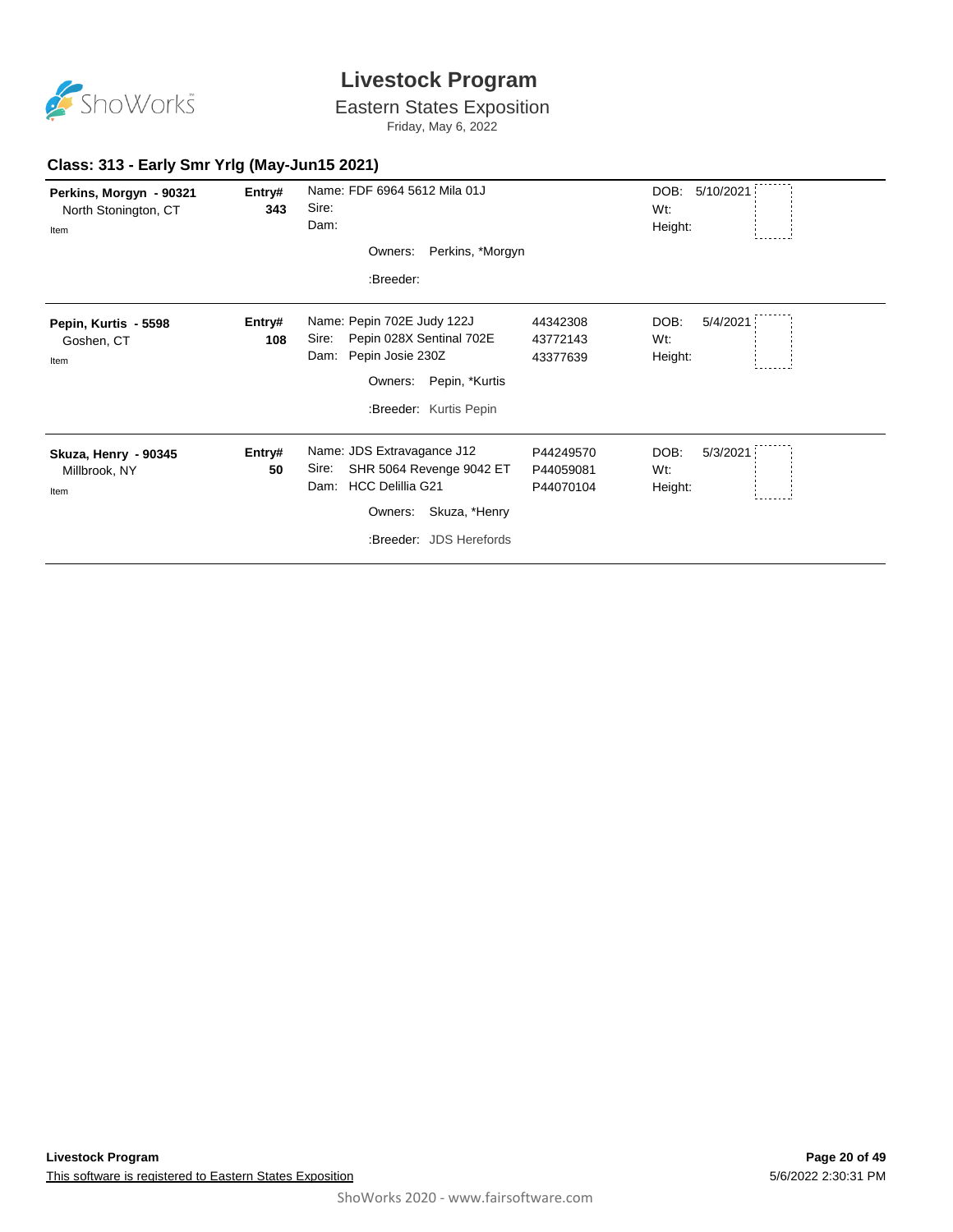

Eastern States Exposition

Friday, May 6, 2022

#### **Class: 316 - Spring Yearling (Mar-Apr 2021)**

| Billing, Abigail - 90229   | Entry# | Name: GP Audacity 88X T31 327J-ET                             |                                        | P44318561       | DOB: 4/24/2021    |  |
|----------------------------|--------|---------------------------------------------------------------|----------------------------------------|-----------------|-------------------|--|
| Newton, Nj                 | 377    | Sire:                                                         | NJW 98S R117 Ribeye 88X-ET 43094146    |                 | Wt:               |  |
| Item                       |        | Dam: STC Loaded Lady 31                                       |                                        | P42848126       | Height:           |  |
|                            |        | Owners:                                                       | Billing, *Abigail                      |                 |                   |  |
|                            |        |                                                               | :Breeder: Abigail Billing              |                 |                   |  |
| Forrest, Macalie - 90248   | Entry# | Name: Dr Faithfulness                                         |                                        | P44254353       | DOB: 4/24/2021    |  |
| Foster, RI                 | 66     | Sire:                                                         | Dr Pass The Test X651 G16-ET P44026348 |                 | Wt:               |  |
| Item                       |        | Dam: Dr Applause Z311 Z07-ET                                  |                                        | P44026353       | Height:           |  |
|                            |        |                                                               | Owners: Forrest, *Macalie              |                 |                   |  |
|                            |        |                                                               | :Breeder: Dunrovin Farm                |                 |                   |  |
| Hotchkiss, Hailey - 90077  | Entry# | Name: Athena                                                  |                                        | 840003012753851 | DOB: 4/22/2021    |  |
| Terryville, CT             | 42     | Sire:                                                         |                                        |                 | Wt:               |  |
| Item                       |        | Dam:                                                          |                                        |                 | Height:           |  |
|                            |        |                                                               | Owners: Hotchkiss, *Hailey             |                 |                   |  |
|                            |        |                                                               |                                        |                 |                   |  |
|                            |        | :Breeder:                                                     |                                        |                 |                   |  |
| DeMolles, Ashlee - 90133   | Entry# | Name: Carter Miss Catapult 42J                                |                                        | 44280701        | DOB: 4/10/2021    |  |
| West Bridgewater, MA       | 367    | CRR 109 Catapult 702<br>Sire:                                 |                                        | 43847146        | Wt:               |  |
| Item                       |        | Dam: UPS Miss Endure 8144                                     |                                        | 43921754        | Height:           |  |
|                            |        | Owners:                                                       | DeMolles, *Ashlee                      |                 |                   |  |
|                            |        |                                                               | :Breeder: Sarah Carter                 |                 |                   |  |
|                            |        |                                                               |                                        |                 |                   |  |
| King, Anna - 112           | Entry# | Name: LLH 87 Dont Sleep On Me 1321 44262054                   |                                        |                 | DOB:<br>3/26/2021 |  |
| Cobleskill, ny             | 64     | KLD RW Marksman D87-ET<br>Sire:<br>Dam: LLH 8051 Watch Me 215 |                                        | P43951713       | W <sub>t</sub> :  |  |
| Item                       |        |                                                               |                                        | P43603464       | Height:           |  |
|                            |        | Owners: King, *Anna                                           |                                        |                 |                   |  |
|                            |        |                                                               | :Breeder: Christian M Dermody          |                 |                   |  |
| Gillespie, Anneka - 90375  | Entry# | Name: BMF Magnolia Mae 03J                                    |                                        | 44288117        | DOB:<br>3/26/2021 |  |
| sutton, ma                 | 212    | CRR 109 Catapult 322<br>Sire:                                 |                                        | P43384585       | Wt:               |  |
| Item                       |        | Dam: BMF Mavis If You Dare 03F                                |                                        | P43936382       | Height:           |  |
|                            |        |                                                               | Owners: Gillespie, *Anneka             |                 |                   |  |
|                            |        |                                                               | :Breeder: Tristan Dunn                 |                 |                   |  |
| Perkins, Mackenzie - 90319 | Entry# | Name: LLH 559 Ms On Point 1221                                |                                        | 44266663        | DOB: 3/21/2021    |  |
| North Stonington, CT       | 344    | CRR 109 On Point 559-ET<br>Sire:                              |                                        | P43589423       | Wt:               |  |
| Item                       |        | Dam: LLH B293 Colletta 1018-ET                                |                                        | 43928213        | Height:           |  |
|                            |        |                                                               | Owners: Perkins, *Mackenzie            |                 |                   |  |
|                            |        |                                                               | :Breeder: Christian Dermody            |                 |                   |  |
|                            |        |                                                               |                                        |                 |                   |  |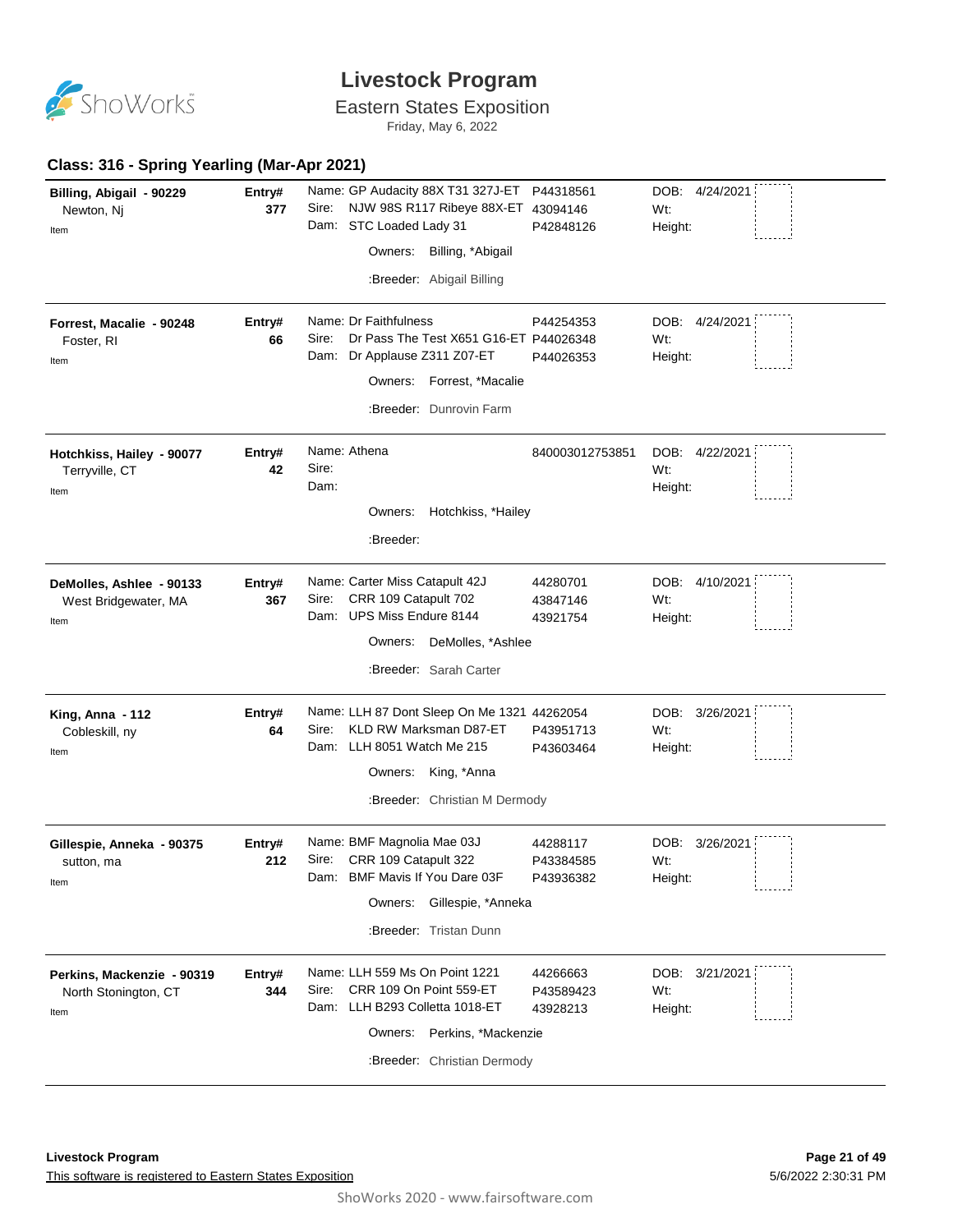| ShoWorks                                             |               | <b>Livestock Program</b><br><b>Eastern States Exposition</b><br>Friday, May 6, 2022                                                                            |                                    |                                     |
|------------------------------------------------------|---------------|----------------------------------------------------------------------------------------------------------------------------------------------------------------|------------------------------------|-------------------------------------|
| Pepin, Kurtis - 5598<br>Goshen, CT<br>Item           | Entry#<br>106 | Name: Pepin 124Y Astrid 014J-ET<br>BR Copper 124Y<br>Sire:<br>Pepin Josie 230Z<br>Dam:<br>Owners:<br>Pepin, *Kurtis<br>:Breeder: Kurtis Pepin                  | 44276377<br>43273909<br>43377639   | 3/15/2021<br>DOB:<br>Wt:<br>Height: |
| DeMarest, Samantha - 90450<br>Terryville, CT<br>Item | Entry#<br>422 | Name: NJW 67D 6112 Forever 219J<br>Pyramid Domino 6112<br>Sire:<br>Dam: NJW 17Y 704X Forever 67D<br>DeMarest, *Samantha<br>Owners:<br>:Breeder: Ned & Jan Ward | 44272967<br>P43719556<br>P43722618 | DOB:<br>3/7/2021<br>Wt:<br>Height:  |
| Ostrander, Sophia - 90425<br>Sprakers, NY<br>Item    | Entry#<br>20  | Name: BR 9024 Victra 31J<br>Boyd Power Surge 9024<br>Sire:<br>Glenview 4040 Victa G10<br>Dam:<br>Ostrander, *Sophia<br>Owners:<br>:Breeder: Robert P Church    | P44273367<br>P44004782<br>44051336 | DOB:<br>3/1/2021<br>Wt:<br>Height:  |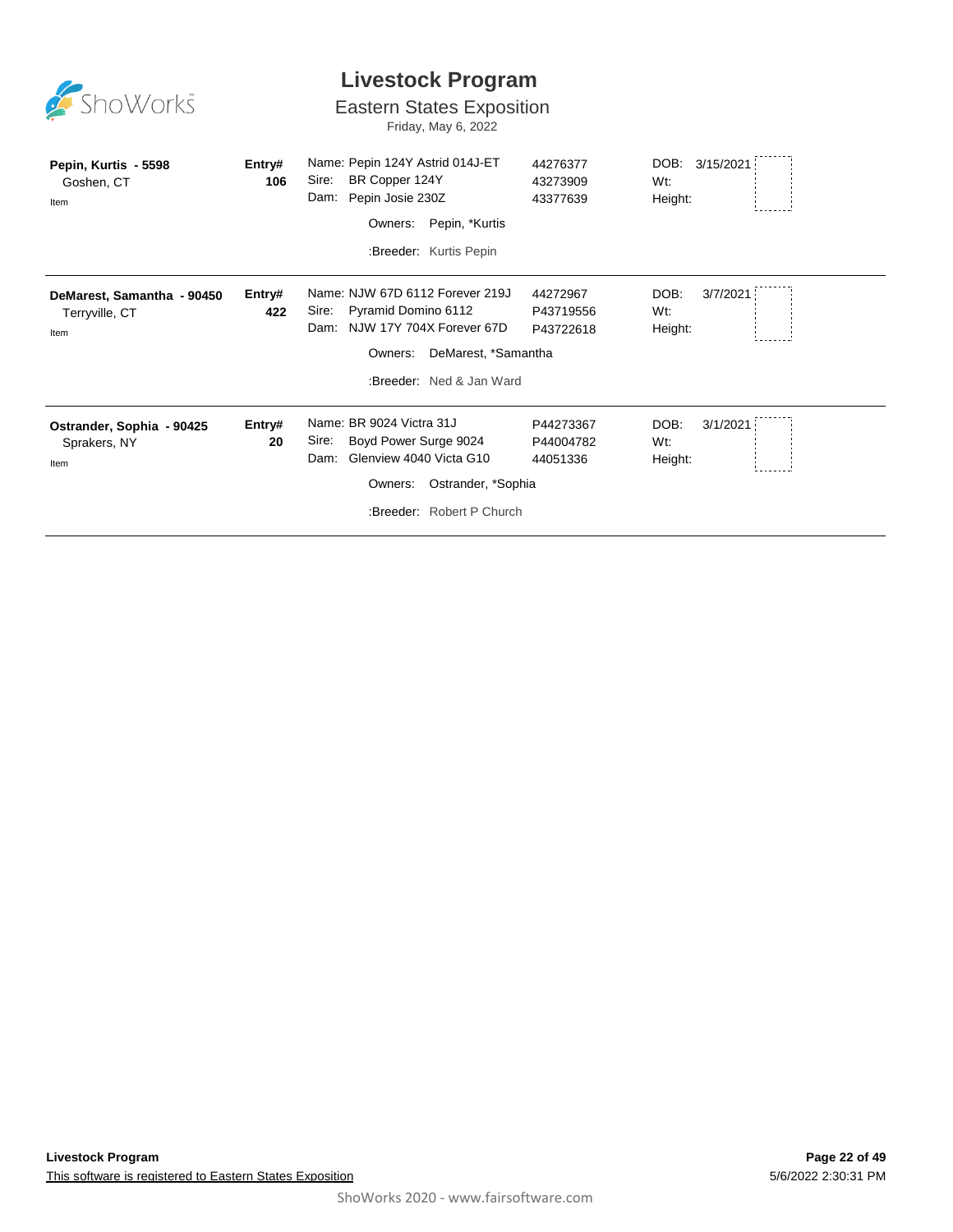

# Eastern States Exposition

Friday, May 6, 2022

#### **Class: 319 - Jr Yearling (Jan-Feb 2021)**

|                             |        | Name: H WMS Mariah 103-ET                     |                        |                       |
|-----------------------------|--------|-----------------------------------------------|------------------------|-----------------------|
| Ramsdell, Dawson - 90361    | Entry# | UPS Entice 9365-ET<br>Sire:                   | P44248527              | DOB: 2/22/2021<br>Wt: |
| Limington, ME               | 133    | Dam: H MS 0103 Mariah 4488-ET                 | P44058137<br>P43482152 | Height:               |
| Item                        |        |                                               |                        |                       |
|                             |        | Owners: Ramsdell, *Dawson                     |                        |                       |
|                             |        | :Breeder: Hoffman Herefords                   |                        |                       |
| Staub, Hannah - 90440       | Entry# | Name: HGAR Custom Made                        | P44267425              | DOB: 2/10/2021        |
| Taneytown, MD               | 290    | GARW Mr Custom Made 7056- 43933761<br>Sire:   |                        | Wt:                   |
| Item                        |        | Dam: HP Lambeau 1501 Jane 5171 1 P43872301    |                        | Height:               |
|                             |        | Owners: Staub, *Hannah                        |                        |                       |
|                             |        | :Breeder: Connor McCrumb                      |                        |                       |
| Pepin, Kurtis - 5598        | Entry# | Name: Wildcat Portobello 1899-ET              | 44278606               | DOB: 1/28/2021        |
| Goshen, CT                  | 105    | Sire:<br>SR Dominate 308F-ET                  | 43954712               | Wt:                   |
| Item                        |        | Dam: Wildcat OC Patience 21Z-ET               | 43276921               | Height:               |
|                             |        | Owners: Pepin, *Kurtis                        |                        |                       |
|                             |        | :Breeder: Lauren Jones                        |                        |                       |
| DeMarest, Morgan - 90448    | Entry# | Name: DJF Kiara 7J-ET                         | 44274615               | DOB: 1/26/2021        |
| Terryville, CT              | 372    | BR Belle Aire 6001<br>Sire:                   | 43724674               | Wt:                   |
| Item                        |        | Dam: JB Remetee 213                           | 43056323               | Height:               |
|                             |        | DeMarest, *Morgan<br>Owners:                  |                        |                       |
|                             |        | :Breeder: Kaia Howe                           |                        |                       |
| Ramsdell, Mackenzie - 90362 | Entry# | Name: RFF Dolly 17J                           | 44241585               | DOB: 1/21/2021        |
| Limington, ME               | 129    | UPS Sensation 2296-ET<br>Sire:                | 43311175               | Wt:                   |
| Item                        |        | Dam: BR Holly 9051                            | 44013127               | Height:               |
|                             |        | Ramsdell, *Mackenzie<br>Owners:               |                        |                       |
|                             |        | :Breeder: Dawson Ramsdell                     |                        |                       |
| Camara, Olivia - 90324      | Entry# | Name: TBYF Charlotte Flair 111                | P44224245              | DOB:<br>1/16/2021     |
| ACUSHNET, MA                | 282    | Boyd 31Z Blueprint 6153<br>Sire:              | P43764491              | Wt:                   |
| Item                        |        | Dam: Bofat Hill Lad 6107 Gabby 101F P43999824 |                        | Height:               |
|                             |        | Owners: Camara, *Olivia                       |                        |                       |
|                             |        |                                               |                        |                       |
|                             |        | :Breeder: Olivia Camara                       |                        |                       |
| Hotchkiss, Hailey - 90077   | Entry# | Name: Smore                                   | 840003220317241        | 1/1/2021<br>DOB:      |
| Terryville, CT              | 41     | Sire:                                         |                        | Wt:                   |
| Item                        |        | Dam:                                          |                        | Height:               |
|                             |        | Hotchkiss, *Hailey<br>Owners:                 |                        |                       |
|                             |        | :Breeder:                                     |                        |                       |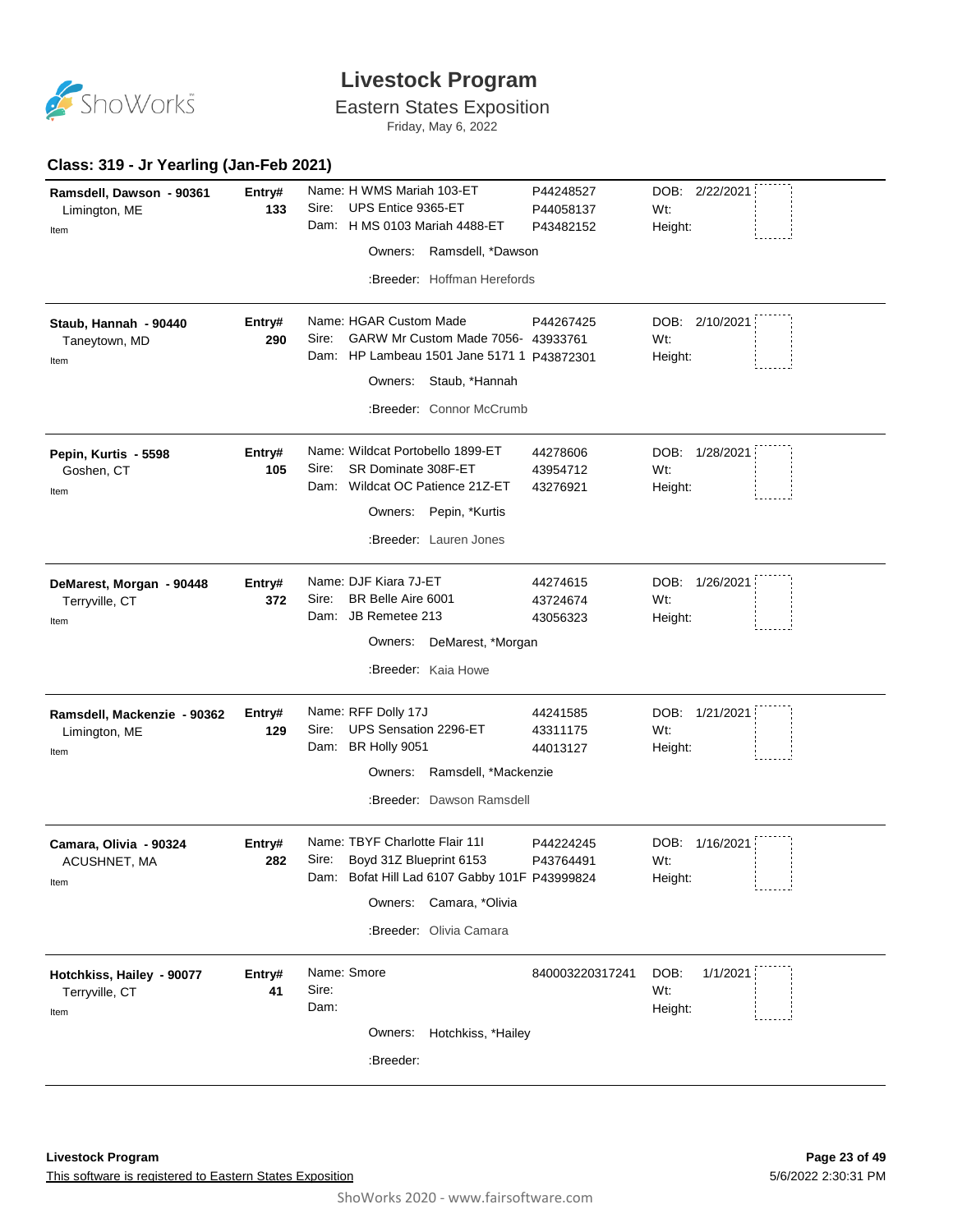

# Eastern States Exposition

Friday, May 6, 2022

#### **Class: 320 - Sr Yearling (Aug-Dec 2020)**

| Gillespie, Aileen - 90365<br>sutton, ma<br>Item            | Entry#<br>217 | Name: BMF B True Nancy<br>ACC Truth Or Dare A24<br>Sire:<br>SSS Mama Bella 2Z<br>Dam:<br>Gillespie, *Aileen<br>Owners:<br>:Breeder: Tristan Dunn                       | 44233985<br>P43409445<br>P43463503  | DOB:<br>11/5/2020<br>Wt:<br>Height: |
|------------------------------------------------------------|---------------|------------------------------------------------------------------------------------------------------------------------------------------------------------------------|-------------------------------------|-------------------------------------|
| DeMolles, Brittany - 90051<br>West Bridgewater, MA<br>Item | Entry#<br>360 | Name: KJS Showtime Ms Kelly 72<br>Showtime Fireball 734-ET<br>Sire:<br>Ramsey Kelly 703-ET<br>Dam:<br>Owners: DeMolles, *Brittany<br>:Breeder: Kalin Schrader          | 44236628<br>43841062<br>43886304    | DOB: 10/23/2020<br>Wt:<br>Height:   |
| Camara, Olivia - 90324<br>ACUSHNET, MA<br>Item             | Entry#<br>283 | Name: BoFat Hill 14U Dee Too 93H<br>Purple MB Womanizer 14U-ET<br>Sire:<br>Dam: WR Miss Dizzy 13<br>Camara, *Olivia<br>Owners:<br>:Breeder: Harrison Roberts           | P44225470<br>P42945146<br>P42962235 | DOB:<br>9/21/2020<br>Wt:<br>Height: |
| Billing, Abigail - 90229<br>Newton, Ni<br>Item             | Entry#<br>378 | Name: GP Miss Behavin DN23 2296 30 P44232829<br>Sire:<br>UPS Sensation 2296-ET<br>Dam: MVF Miss Ruby Rose<br>Billing, *Abigail<br>Owners:<br>:Breeder: Abigail Billing | 43311175<br>P43776570               | DOB:<br>9/6/2020<br>Wt:<br>Height:  |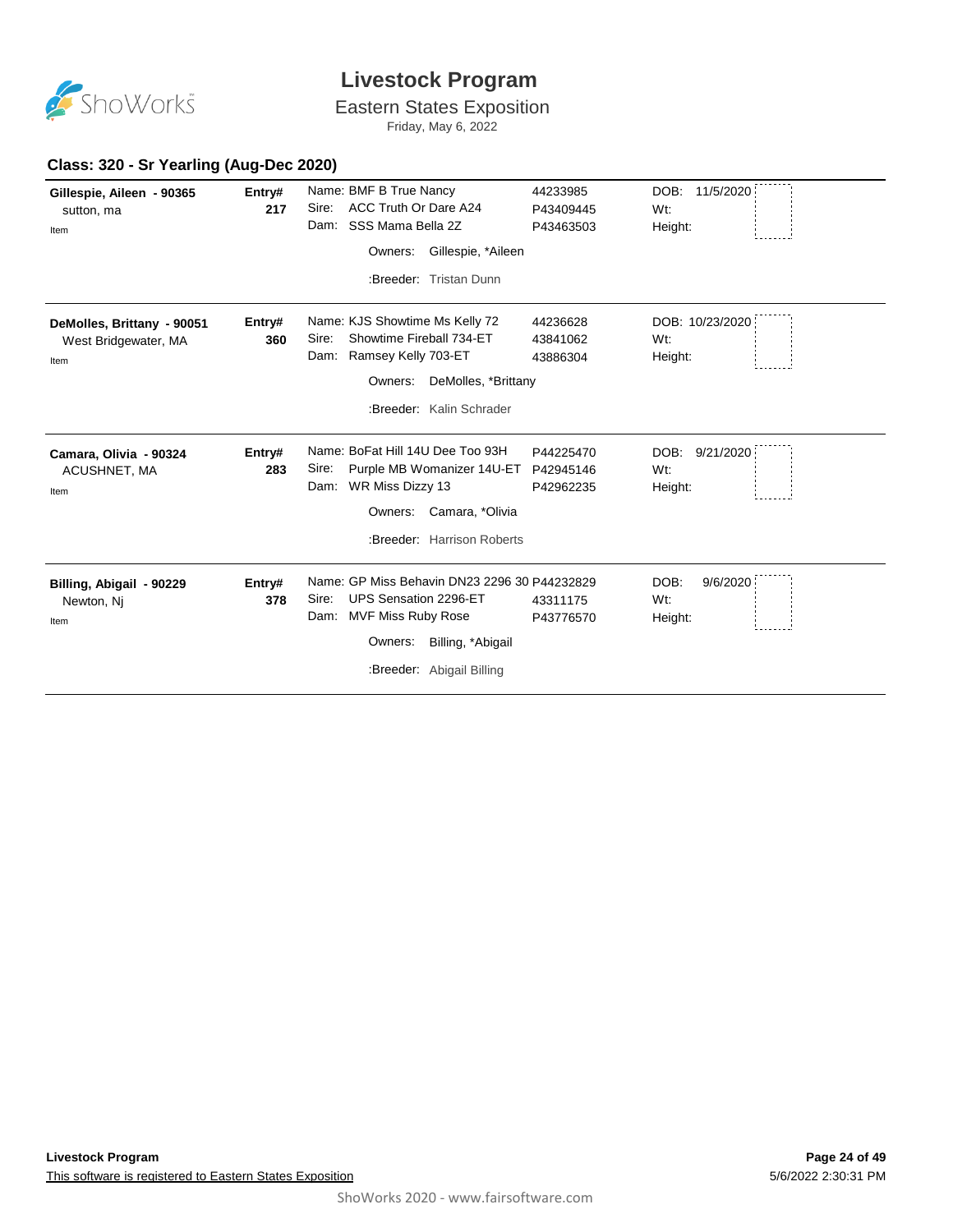

Eastern States Exposition

Friday, May 6, 2022

#### **Class: 328 - B&O Bull Calf (Sept 2021+)**

| Camara, Olivia - 90324<br>ACUSHNET, MA<br>Item      | Entry#<br>284 | Name: TBYF Uncle Sam 121J<br>Sire:<br>Showtime Flash 509-ET<br>Dam: Bofat Hill Lad 6107 Gabby 101F P43999824<br>Camara, *Olivia<br>Owners:<br>:Breeder: Olivia Camara                   | P44336574<br>P43622184 | DOB: 12/27/2021<br>Wt:<br>Height: |
|-----------------------------------------------------|---------------|-----------------------------------------------------------------------------------------------------------------------------------------------------------------------------------------|------------------------|-----------------------------------|
| Roberts, Harrison - 130<br>Williamsburg, MA<br>Item | Entry#<br>172 | Name: Bofat Hill 8130 Triscuit 121J<br>EXR Bankroll 8130-ET<br>Sire:<br>Bofat Hill Graham Cracker 111E P43881339<br>Dam:<br>Roberts, *Harrison<br>Owners:<br>:Breeder: Harrison Roberts | P44328479<br>43899151  | DOB: 12/17/2021<br>Wt:<br>Height: |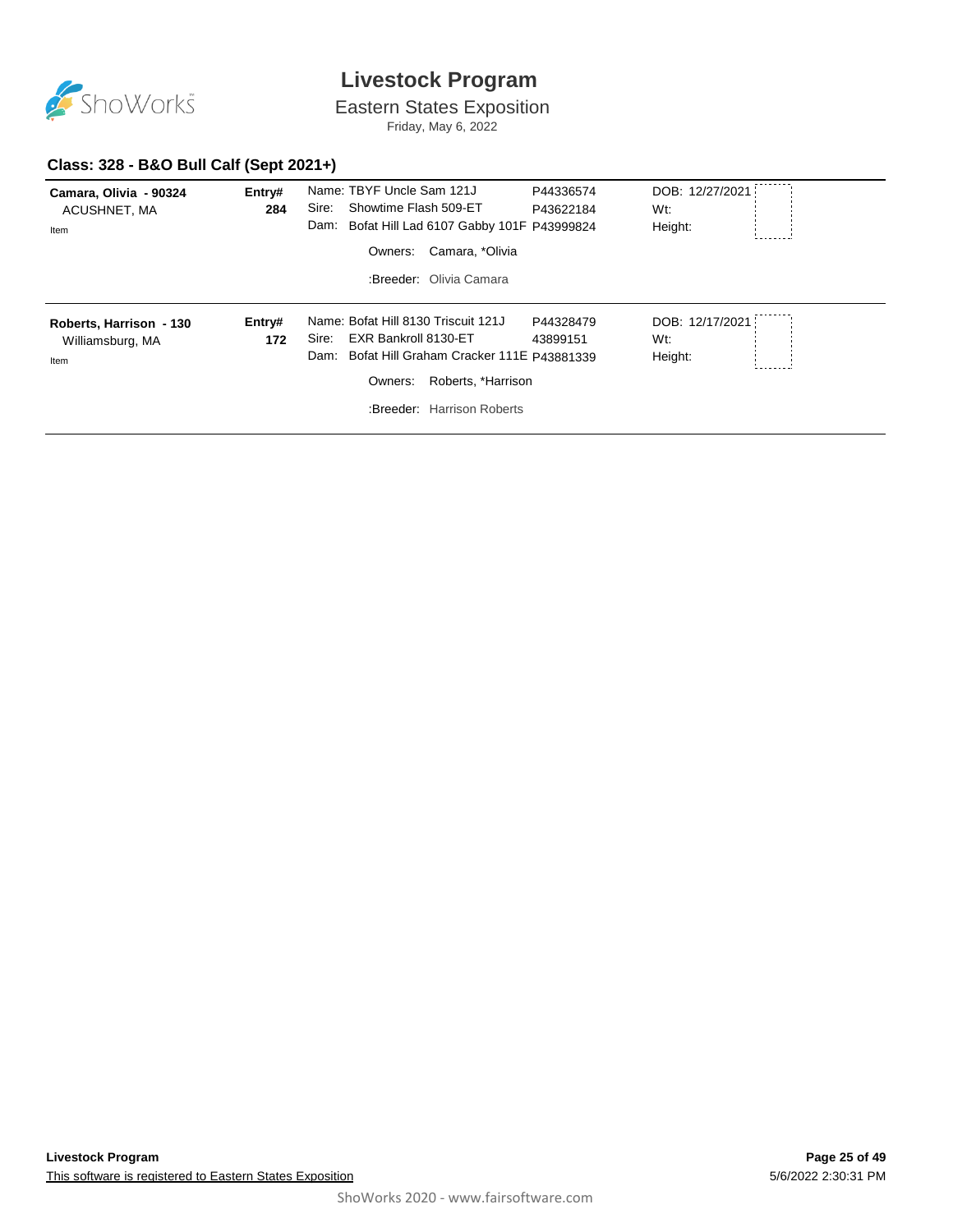

Eastern States Exposition

Friday, May 6, 2022

#### **Class: 329 - B&O Yrlg Bull (Sept 2020 - Aug 2021)**

| Billing, Abigail - 90229<br>Newton, Nj<br>Item      | Entry#<br>380 | Name: GP Ransom 2296 DN23 321J-E 44318558<br>Sire:<br>UPS Sensation 2296-ET<br>Dam:<br>MVF Miss Ruby Rose<br>Billing, *Abigail<br>Owners:                                     | 43311175<br>P43776570               | DOB: 3/26/2021<br>Wt:<br>Height:    |
|-----------------------------------------------------|---------------|-------------------------------------------------------------------------------------------------------------------------------------------------------------------------------|-------------------------------------|-------------------------------------|
|                                                     |               | :Breeder: Abigail Billing                                                                                                                                                     |                                     |                                     |
| Roberts, Harrison - 130<br>Williamsburg, MA<br>Item | Entry#<br>173 | Name: Bofat Hill 6107 Nightmare 31J<br>C 2052 5280 Lad 6107-ET<br>Sire:<br>Bofat Hill 17Y Daydream 31F<br>Dam:<br>Roberts, *Harrison<br>Owners:<br>:Breeder: Harrison Roberts | P44233809<br>P43672915<br>P43954498 | DOB:<br>3/18/2021<br>Wt:<br>Height: |
| Pepin, Kurtis - 5598<br>Goshen, CT<br>Item          | Entry#<br>107 | Name: Pepin 49C Sigurd 015J<br>Sire:<br>NJW 79Z 22Z Mighty 49C-ET<br>Pepin Pebbles 721E<br>Dam:<br>Pepin, *Kurtis<br>Owners:<br>:Breeder: Kurtis Pepin                        | 44276378<br>43589057<br>43827423    | DOB:<br>3/15/2021<br>Wt:<br>Height: |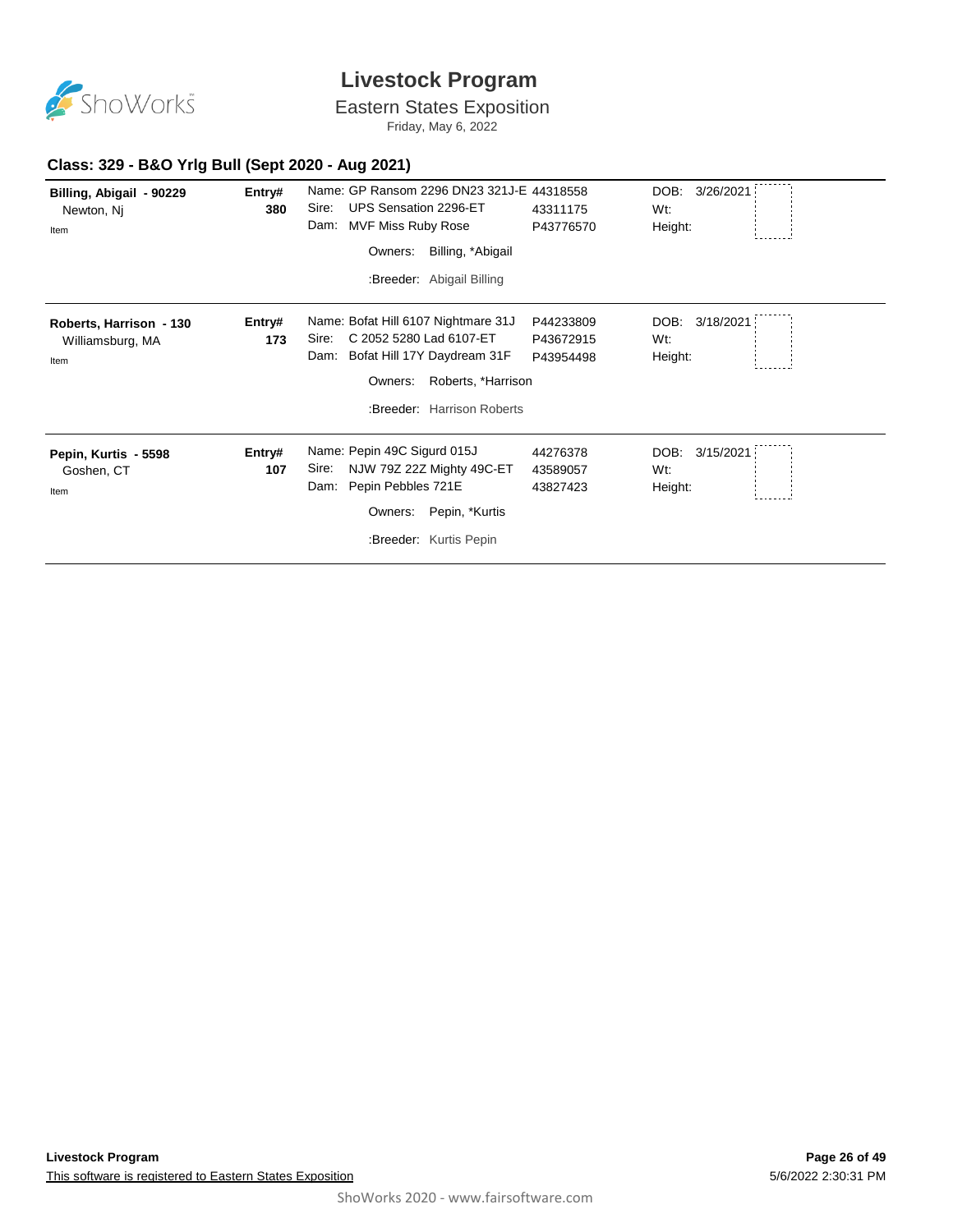

Eastern States Exposition Friday, May 6, 2022

### **- Highland**

**Class: 1501 - Cow/Calf (Sept 2021+)**

| May, Jackie - 125<br>dennis, MA<br>Item | Entrv#<br>97 | Name: Seawind Aprils Nick of Time<br>Spring Flight Alpha Taurus<br>Sire:<br>Dam: Spring Flight April Michelle | 48847<br>43815<br>43800 | DOB:<br>1/26/2010<br>Wt:<br>Height: |
|-----------------------------------------|--------------|---------------------------------------------------------------------------------------------------------------|-------------------------|-------------------------------------|
|                                         |              | Owners: May, *Jackie                                                                                          |                         |                                     |
|                                         |              | :Breeder: Seawind Meadow LLC                                                                                  |                         |                                     |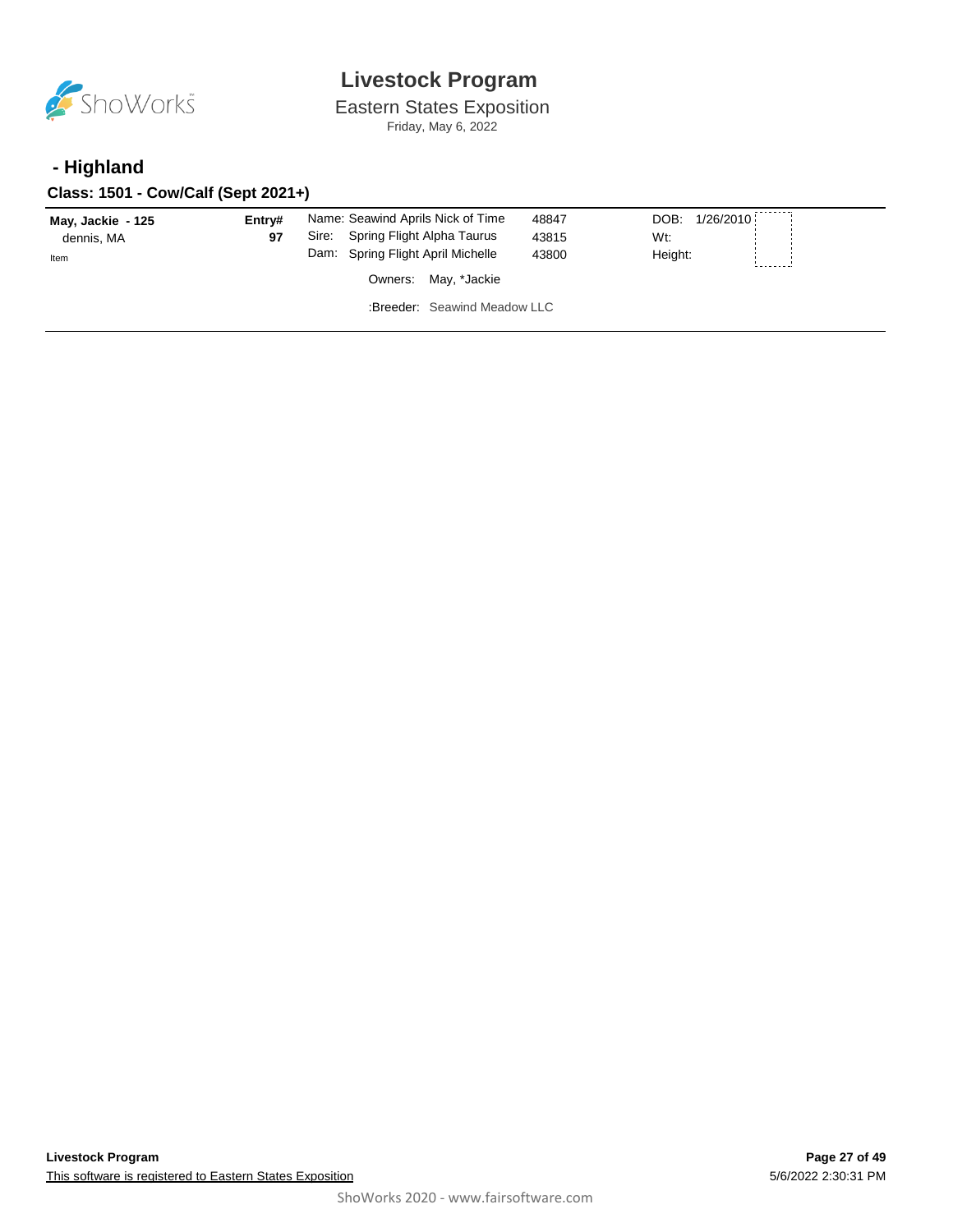

Eastern States Exposition

Friday, May 6, 2022

#### **Class: 1505 - Jr Heifer Calf (Jan 2022+)**

| May, Jackie - 125<br>dennis, MA<br>Item | Entry#<br>98 | Name: SWM Seawind Maritime<br>Sire: STR Burning It Down<br>56931<br>Dam: Seawind Aprils Nick of Time<br>48847 | 1/2/2022<br>DOB:<br>Wt:<br>Height: |
|-----------------------------------------|--------------|---------------------------------------------------------------------------------------------------------------|------------------------------------|
|                                         |              | Owners: May, *Jackie<br>:Breeder: Seawind Meadow LLC                                                          |                                    |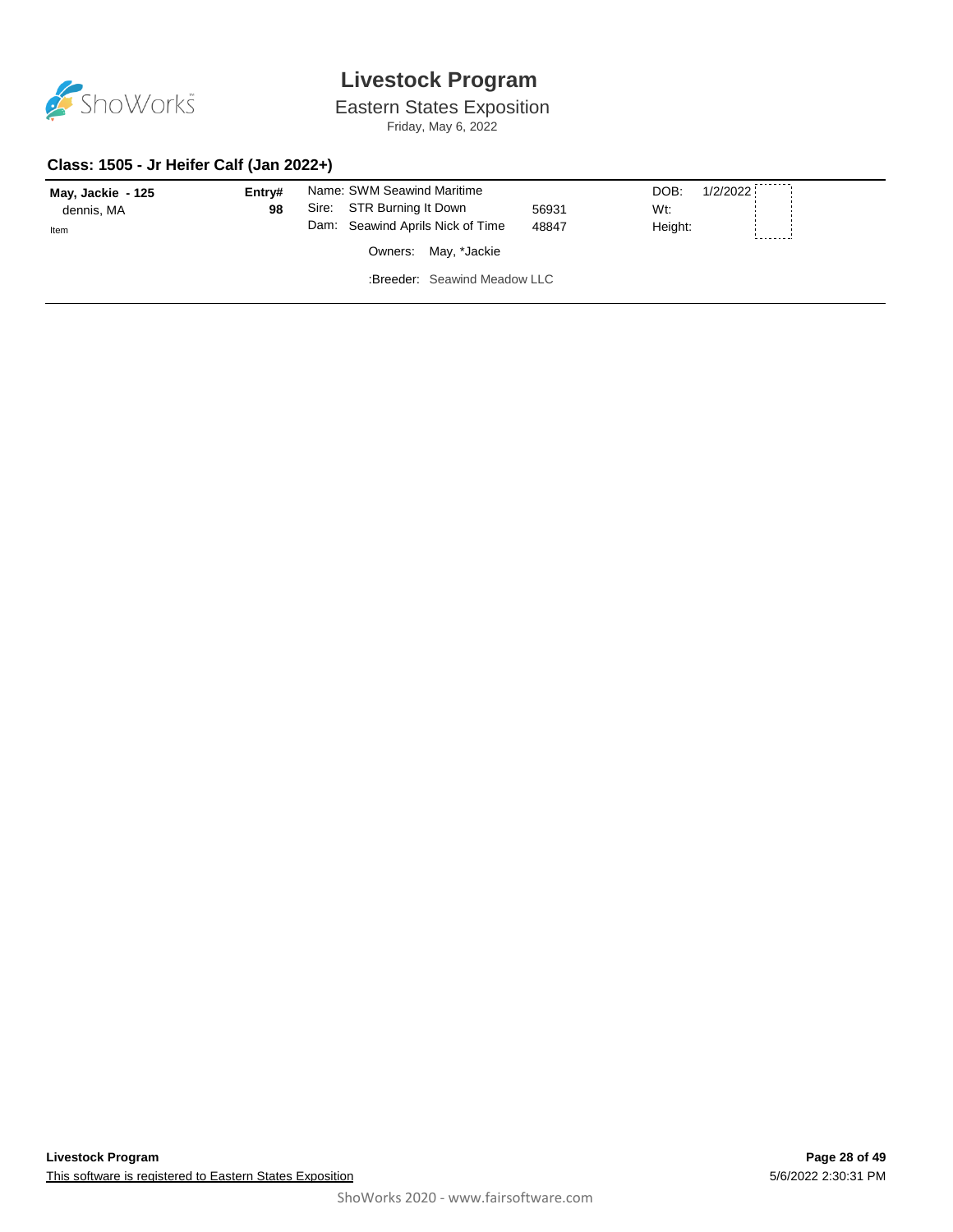

# Eastern States Exposition

Friday, May 6, 2022

#### **Class: 1509 - Summer Yearling (May-Aug 2021)**

| Morelli, Thomas - 90359 | Entry# |       | Name: STR Adrenaline               | 62099 | DOB:<br>5/4/2021 |  |
|-------------------------|--------|-------|------------------------------------|-------|------------------|--|
| Elverson, PA            |        | Sire: | <b>Highland Spice Hickory</b>      | 59533 | Wt:              |  |
| Item                    |        |       | Dam: Star Lake Acadia              | 51514 | Height:          |  |
|                         |        |       | Morelli III, *Thomas<br>Owners:    |       |                  |  |
|                         |        |       | :Breeder: Star Lake Cattle Company |       |                  |  |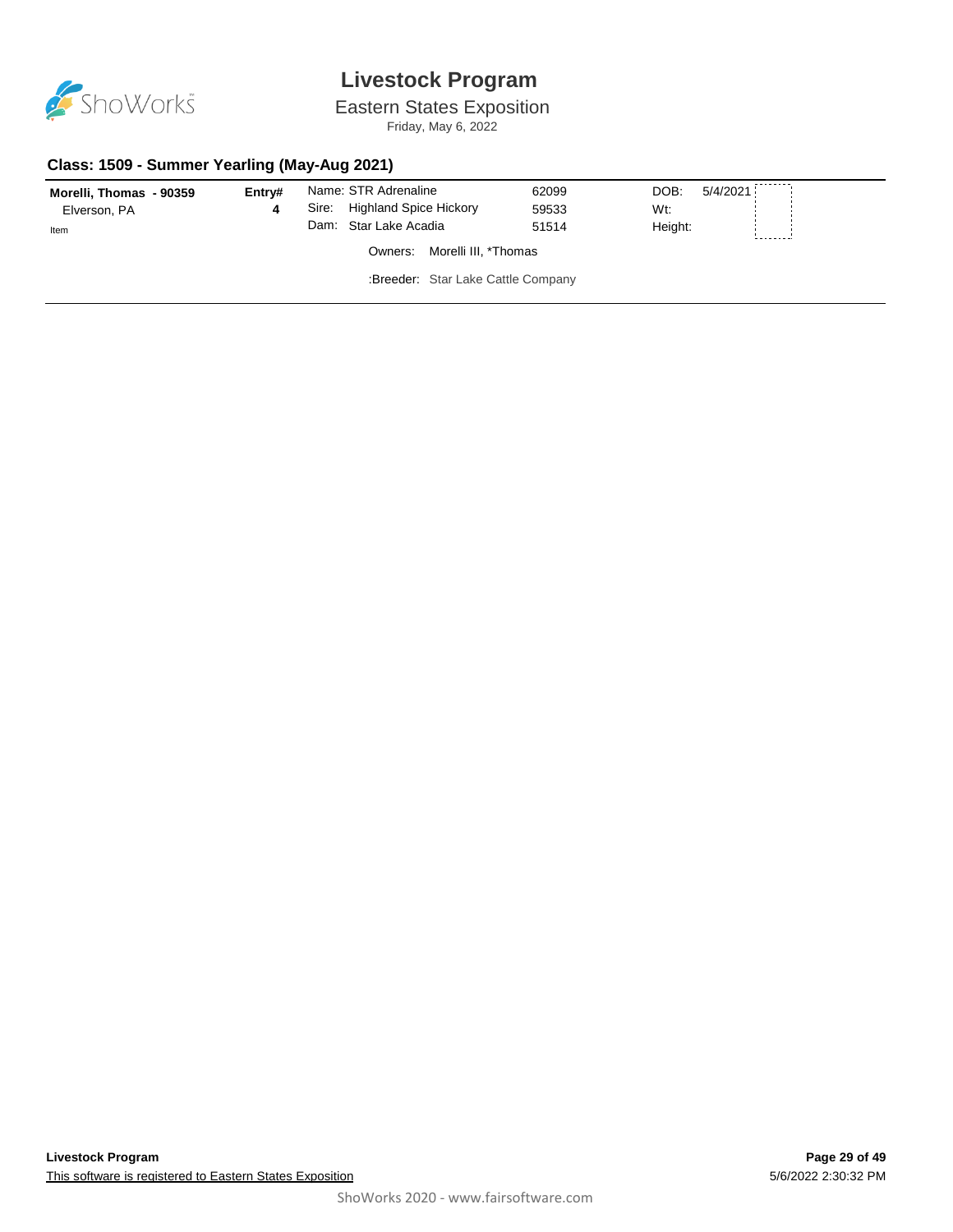

Eastern States Exposition

Friday, May 6, 2022

#### **Class: 1512 - Spring Yearling (Mar-Apr 2021)**

| Washburn, Alexis - 90136<br>Elmira, NY | Entry#<br>119 | Name: OG Peppermint Patty<br>STR Earl of Dumbarton<br>Sire: | 63,069<br>57873 | DOB: 4/17/2021<br>Wt: |
|----------------------------------------|---------------|-------------------------------------------------------------|-----------------|-----------------------|
| Item                                   |               | Dam: Spring Flight I Candy                                  | 53579           | Height:               |
|                                        |               | Washburn, *Alexis<br>Owners:                                |                 |                       |
|                                        |               | :Breeder: Alexis Washburn                                   |                 |                       |
| May, Jackie - 125                      | Entry#        | Name: SWM Tallulah                                          | 62157           | DOB:<br>4/2/2021      |
| dennis, MA                             | 100           | <b>STR Optimus Prime</b><br>Sire:                           | 53739           | Wt:                   |
| Item                                   |               | <b>Flatheads Sileas</b><br>Dam:                             | 51647           | Height:               |
|                                        |               | May, *Jackie<br>Owners:                                     |                 |                       |
|                                        |               | :Breeder: Seawind Meadow LLC                                |                 |                       |
| May, Jackie - 125                      | Entry#        | Name: SWM Rose Garden                                       | 62156           | DOB:<br>3/30/2021     |
| dennis, MA                             | 99            | <b>STR Optimus Prime</b><br>Sire:                           | 53739           | Wt:                   |
| Item                                   |               | <b>Flatheads Rosebank1</b><br>Dam:                          | 52665           | Height:               |
|                                        |               | May, *Jackie<br>Owners:                                     |                 |                       |
|                                        |               | :Breeder: Seawind Meadow LLC                                |                 |                       |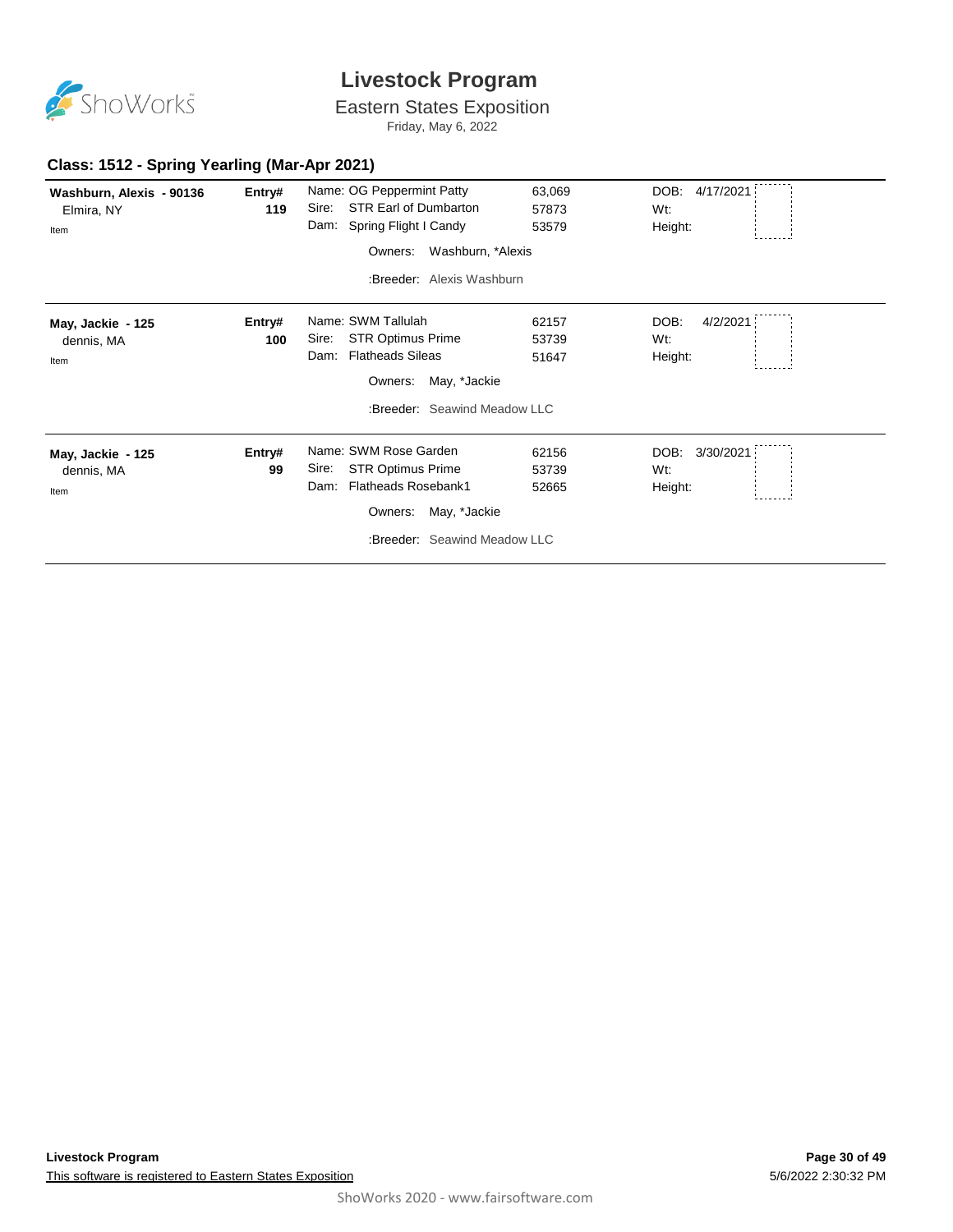

Eastern States Exposition

Friday, May 6, 2022

#### **Class: 1517 - Two Year Old (Jan-Aug 2020)**

| Washburn, Alexis - 90136<br>Elmira, NY<br>Item | Entry#<br>120 | Name: SFF Ona of Oban<br><b>STR Ruthless Game</b><br>Sire:<br>Dam:<br>SFF Loyal Lady Scot | 61356<br>53128<br>57391 | DOB:<br>6/9/2020<br>Wt:<br>Height: |
|------------------------------------------------|---------------|-------------------------------------------------------------------------------------------|-------------------------|------------------------------------|
|                                                |               | Chotkowski, John or Jacquelyn<br>Owners:                                                  |                         |                                    |
|                                                |               | :Breeder: John or Jacquelyn Chotkowski                                                    |                         |                                    |
| Washburn, Alexis - 90136                       | Entry#        | Name: SFF Annie Oakley                                                                    | 61352                   | DOB:<br>4/5/2020                   |
| Elmira, NY                                     | 122           | <b>SFF Melchior</b><br>Sire:                                                              | 59070                   | Wt:                                |
| Item                                           |               | <b>SFF Alethas Kate</b><br>Dam:                                                           | 55668                   | Height:                            |
|                                                |               | Chotkowski, John or Jacquelyn<br>Owners:                                                  |                         |                                    |
|                                                |               | :Breeder: John or Jacquelyn Chotkowski                                                    |                         |                                    |
| Morelli, Ashlyn - 90340                        | Entry#        | Name: Howling Springs Dream Whip                                                          | 60589                   | DOB:<br>3/22/2020                  |
| Elverson, PA                                   | 7             | Sire:<br>STR Burning It Down                                                              | 56931                   | Wt:                                |
| Item                                           |               | <b>Windemere Dream</b><br>Dam:                                                            | 54924                   | Height:                            |
|                                                |               | Morelli, *Ashlyn<br>Owners:                                                               |                         |                                    |
|                                                |               | :Breeder: Howling Springs Farm                                                            |                         |                                    |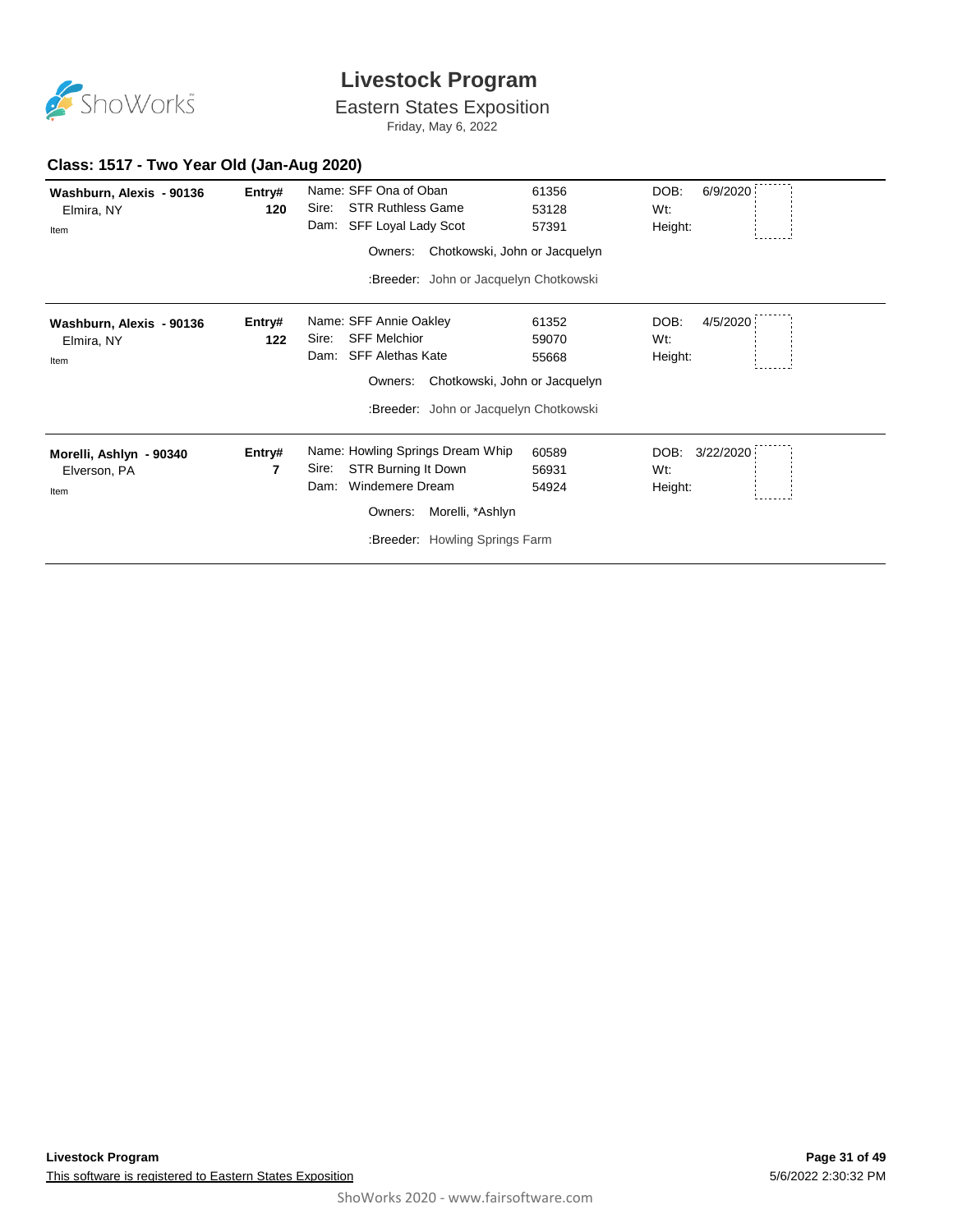

Eastern States Exposition

Friday, May 6, 2022

#### **Class: 1525 - Bull Calf (Oct 2021+)**

| Morelli, Ashlyn - 90340 | Entry# | Name: Skye High Kodiak Pinch | 62693 | DOB: 4/19/2021 |          |
|-------------------------|--------|------------------------------|-------|----------------|----------|
| Elverson, PA            | 10     | Sire: Skye High Gibraltar    | 58339 | Wt:            |          |
| Item                    |        | Dam: Selby's Torren          | 52648 | Height:        |          |
|                         |        | Owners: Morelli, *Ashlyn     |       |                | -------- |
|                         |        | :Breeder: Skye High Farms    |       |                |          |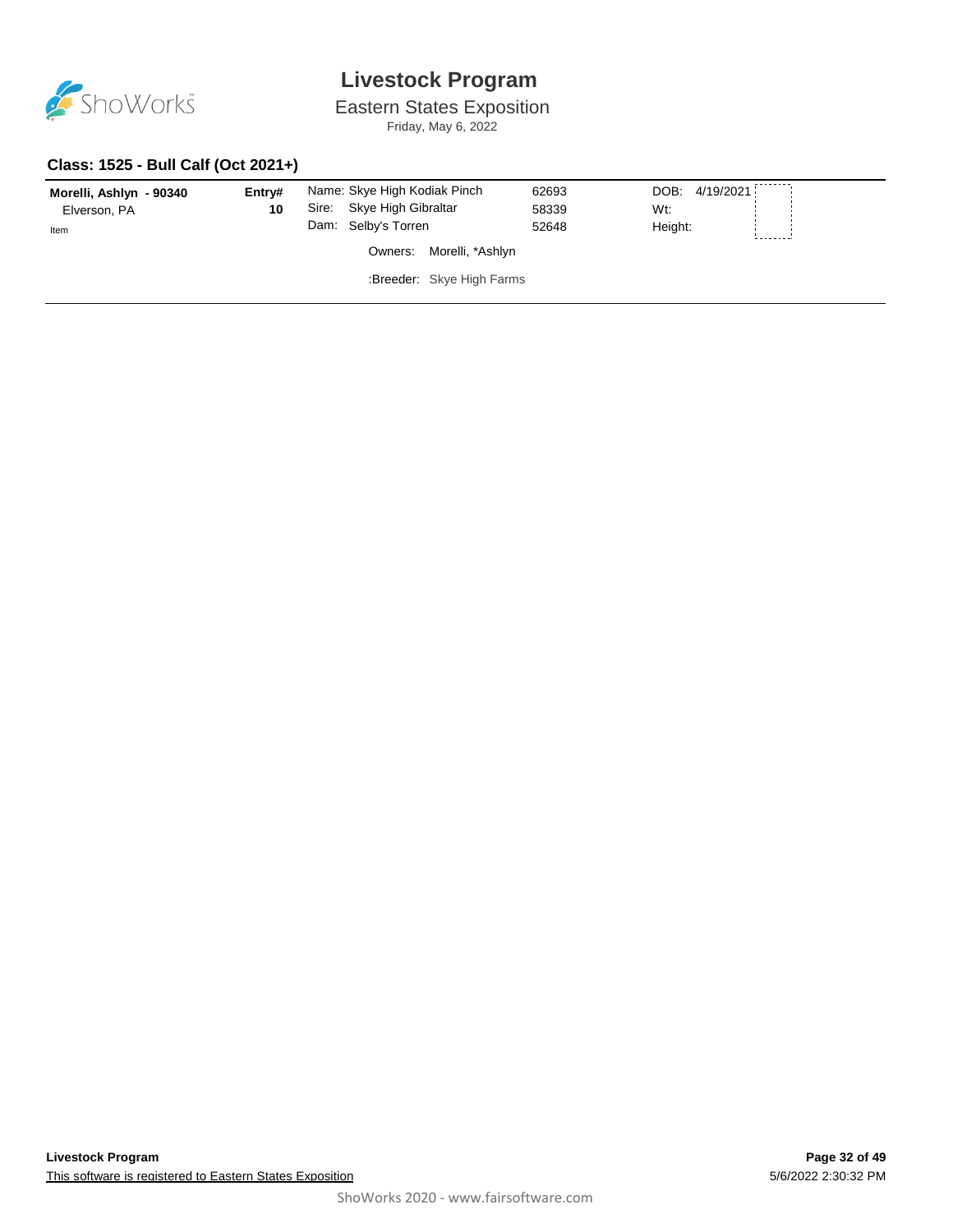

Eastern States Exposition Friday, May 6, 2022

#### **- Maintainer**

#### **Class: 709 - Summer Yearling (May-Aug 2021)**

| Hicks, james - 90233<br>rhinebeck ny, NY<br>Item   | Entry#<br>200 | Name: Lucy 2180<br>Goet 180<br>Sire:<br>Ms Relentless F810<br>Dam:<br>Hicks, *James<br>Owners:<br>:Breeder: Tanner Francis                 | 530011<br>400082<br>C530010 | DOB:<br>6/17/2021<br>Wt:<br>Height:         |
|----------------------------------------------------|---------------|--------------------------------------------------------------------------------------------------------------------------------------------|-----------------------------|---------------------------------------------|
| Royce, Kandace - 90389<br>North Granby, CT<br>Item | Entry#<br>32  | Name: MCNL Miss Hotty 070J<br>Mr Teflon 70IG<br>Sire:<br>MCNL Miss Hotty 70D<br>Dam:<br>Owners: Royce, *Kandace<br>:Breeder: McConell Farm | 524429<br>M942893<br>470883 | 5/20/2021<br>DOB:<br>670<br>Wt:<br>Height:  |
| Blatt, Hailey - 129<br>Robesonia, PA<br>Item       | Entry#<br>353 | Name: FDSC Ginga J05<br>RSCC Highliner 1U<br>Sire:<br>FDSC Arya G05<br>Dam:<br>Blatt, *Haley<br>Owners:<br>:Breeder: Dylan Giebner         | 521913<br>420708<br>02170   | DOB:<br>5/18/2021<br>1050<br>Wt:<br>Height: |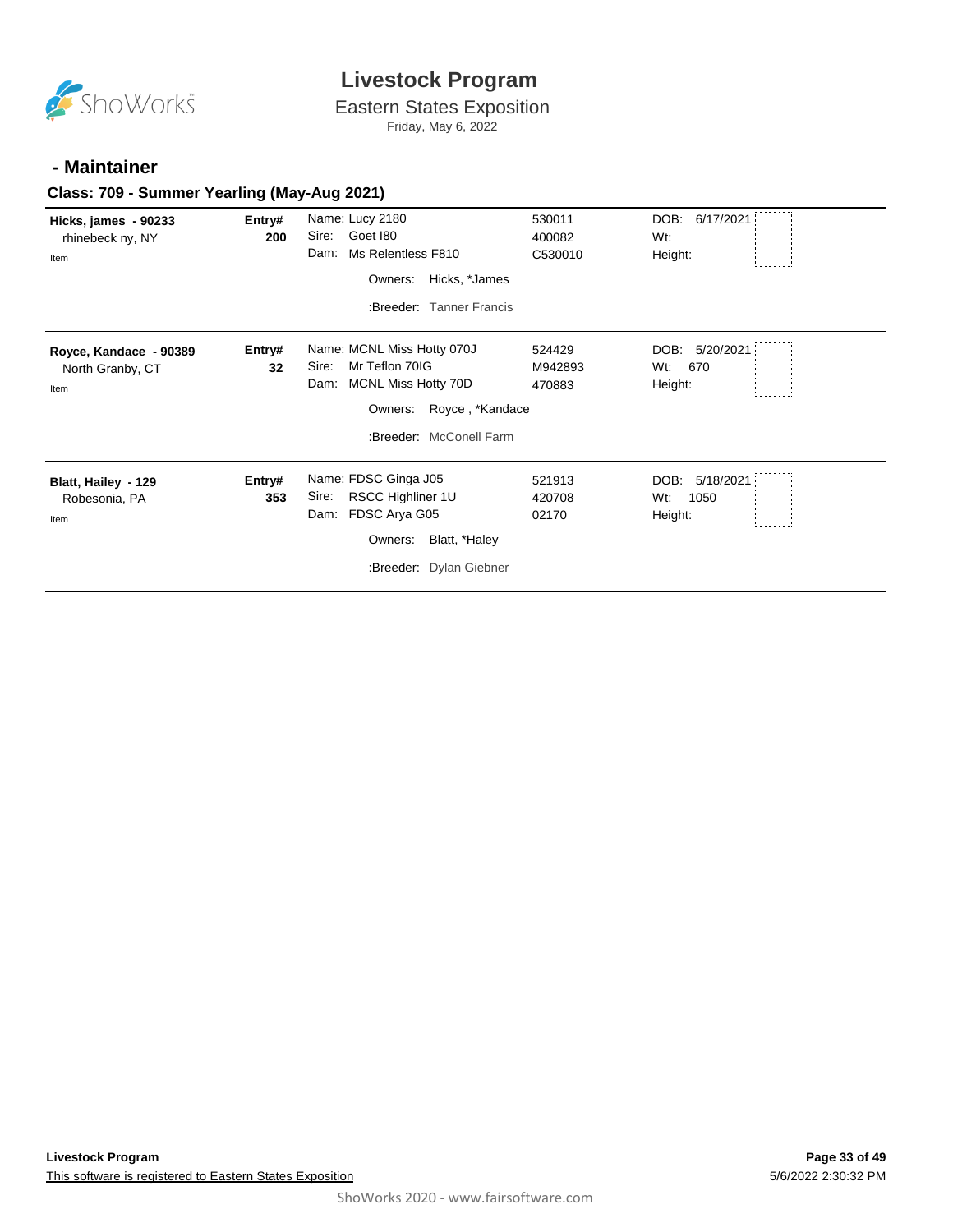

Eastern States Exposition

Friday, May 6, 2022

#### **Class: 712 - Spring Yearling (Mar-Apr 2021)**

| Chaine, Olivia - 90436<br>Fryeburg, ME<br>Item | Entry#<br>208 | Name: PFF Karis<br>Sire:<br><b>Bodacious</b><br>Dam: PPSC Cadillac<br>Chaine, *Olivia<br>Owners:<br>:Breeder: Lauren Pride     | 523173<br>416348<br>490822  | DOB:<br>4/29/2021<br>Wt:<br>Height: |
|------------------------------------------------|---------------|--------------------------------------------------------------------------------------------------------------------------------|-----------------------------|-------------------------------------|
| Dias, Lily - 136<br>Norton, MA<br>Item         | Entry#<br>176 | Name: Mid State Iconic Jewel<br>Duel Icon 802F<br>Sire:<br>Dam: Shimmer<br>Dias, *Lily<br>Owners:<br>:Breeder: Mid State Farms | 522183<br>502063<br>C522165 | DOB: 3/21/2021<br>Wt:<br>Height:    |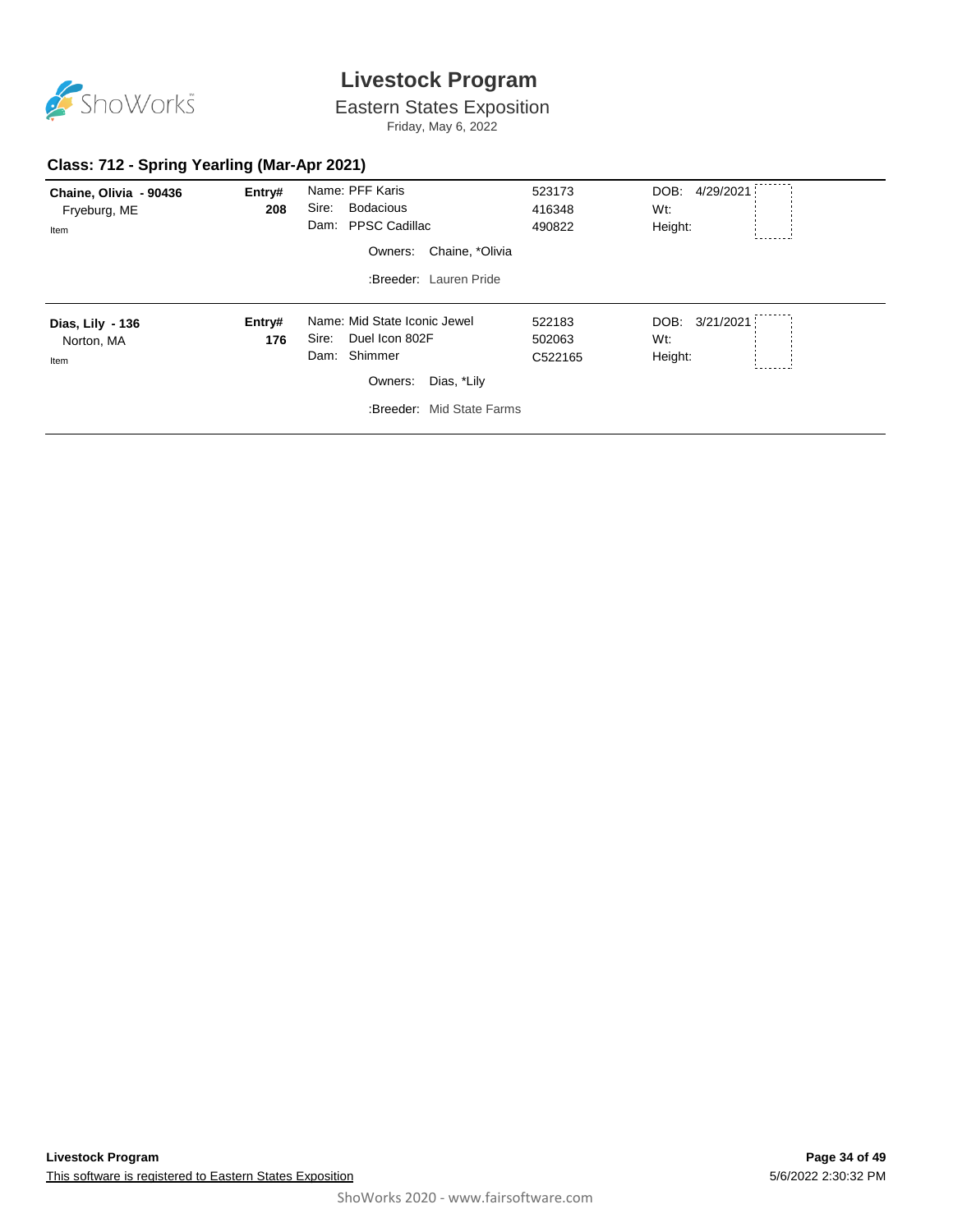

Eastern States Exposition Friday, May 6, 2022

#### **- Papered All Other Breeds**

#### **Class: 509 - Summer Yearling (May-Aug 2021)**

| Cheney, Whitlow - 90457  | Entrv# |       | Name: Fluffernutter   | 409210 | DOB: 5/29/2021 |  |
|--------------------------|--------|-------|-----------------------|--------|----------------|--|
| Rhinebeck, NY            | 437    | Sire: | Getcha Some-ET        | 389849 | Wt:            |  |
| Item                     |        | Dam:  | Made20                | 409209 | Height:        |  |
| Owners: Cheney, *Whitlow |        |       |                       |        |                |  |
|                          |        |       | :Breeder: Mason Flack |        |                |  |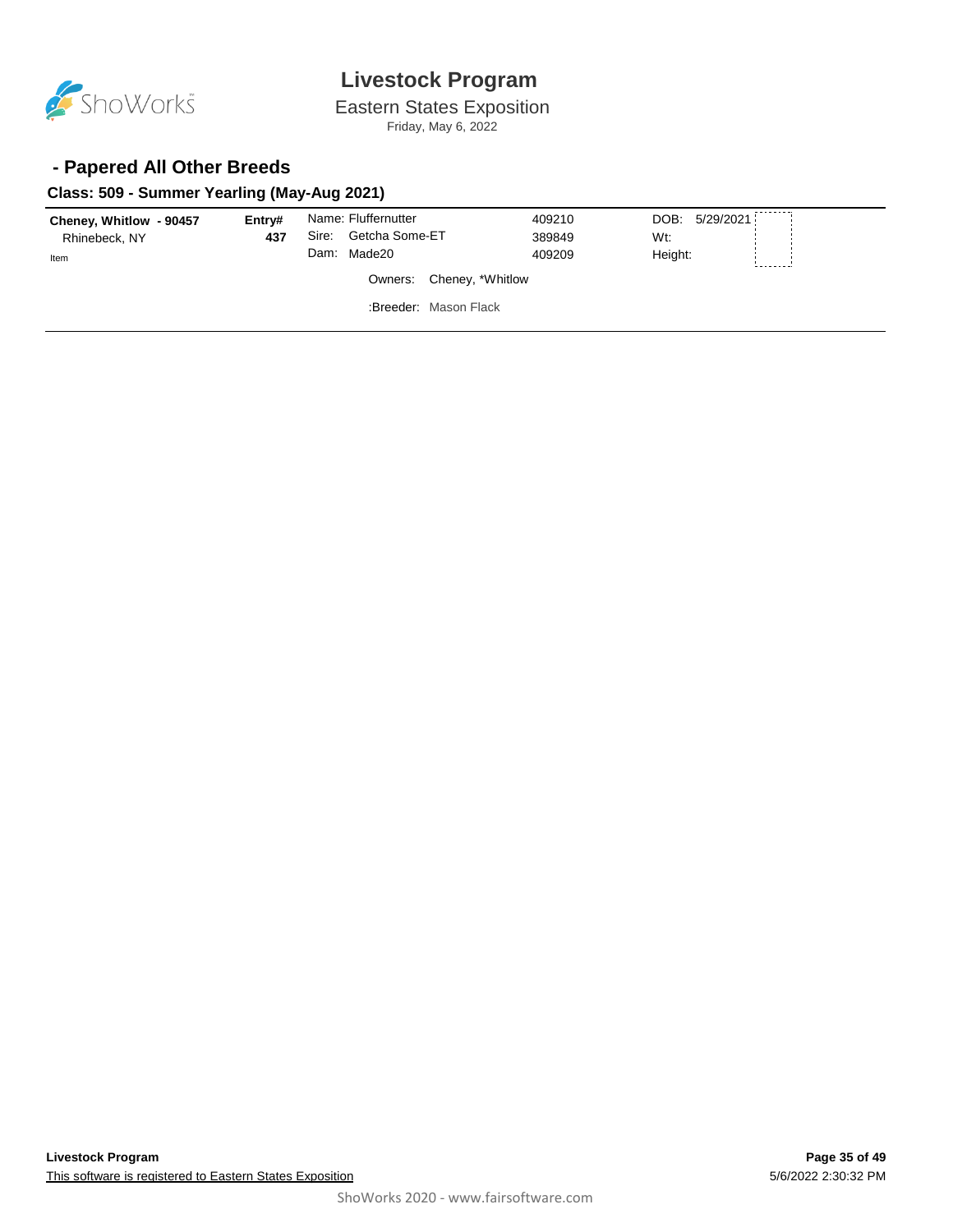

# Eastern States Exposition

Friday, May 6, 2022

#### **Class: 512 - Spring Yearling (Mar-Apr 2021)**

| Ramsdell, Madelyn - 90364<br>Limington, ME<br>Item | Entry#<br>125 | Name: Misty<br>Sire:<br><b>SULL Master of Rose</b><br>Phoenix<br>Dam:<br>Owners:<br>Ramsdell, *Madelyn<br>:Breeder: Madelyn Ramsdell               | x4319575<br>x4176292<br>x4267639      | DOB: 4/18/2021<br>Wt:<br>Height:    |
|----------------------------------------------------|---------------|----------------------------------------------------------------------------------------------------------------------------------------------------|---------------------------------------|-------------------------------------|
| Oatley, Olivia - 2148<br>Exeter, RI<br>Item        | Entry#<br>12  | Name: VEO Maryjane 4J<br>Colburn Primo 5153<br>Sire:<br>VEO Jezebelle<br>Dam:<br>Owners: Oatley, *Olivia<br>:Breeder: Olivia Oatley                | P411163<br>PAN18217480<br>P411162     | 4/14/2021<br>DOB:<br>Wt:<br>Height: |
| Lippert, Kayla - 90417<br>Burr Hill, VA<br>Item    | Entry#<br>301 | Name: BWEL Fancy Like 587J<br>1 Oak<br>Sire:<br>Dam: BWEL 793<br>Owners:<br>Lippert, *Kayla<br>:Breeder:                                           | 408690<br>392867<br>C236894           | DOB: 4/10/2021<br>Wt:<br>Height:    |
| Mccarthy, Isabella - 90388<br>Houlton, ME<br>Item  | Entry#<br>252 | Name: POW Mistress J4<br>Sull Red Blood<br>Sire:<br><b>Mistress</b><br>Dam:<br>Ian Crane<br>Owners:<br>:Breeder: Brent Powell; McCarthy, *Isabella | xAR4336202<br>x4181029<br>sxFN4293409 | DOB:<br>3/26/2021<br>Wt:<br>Height: |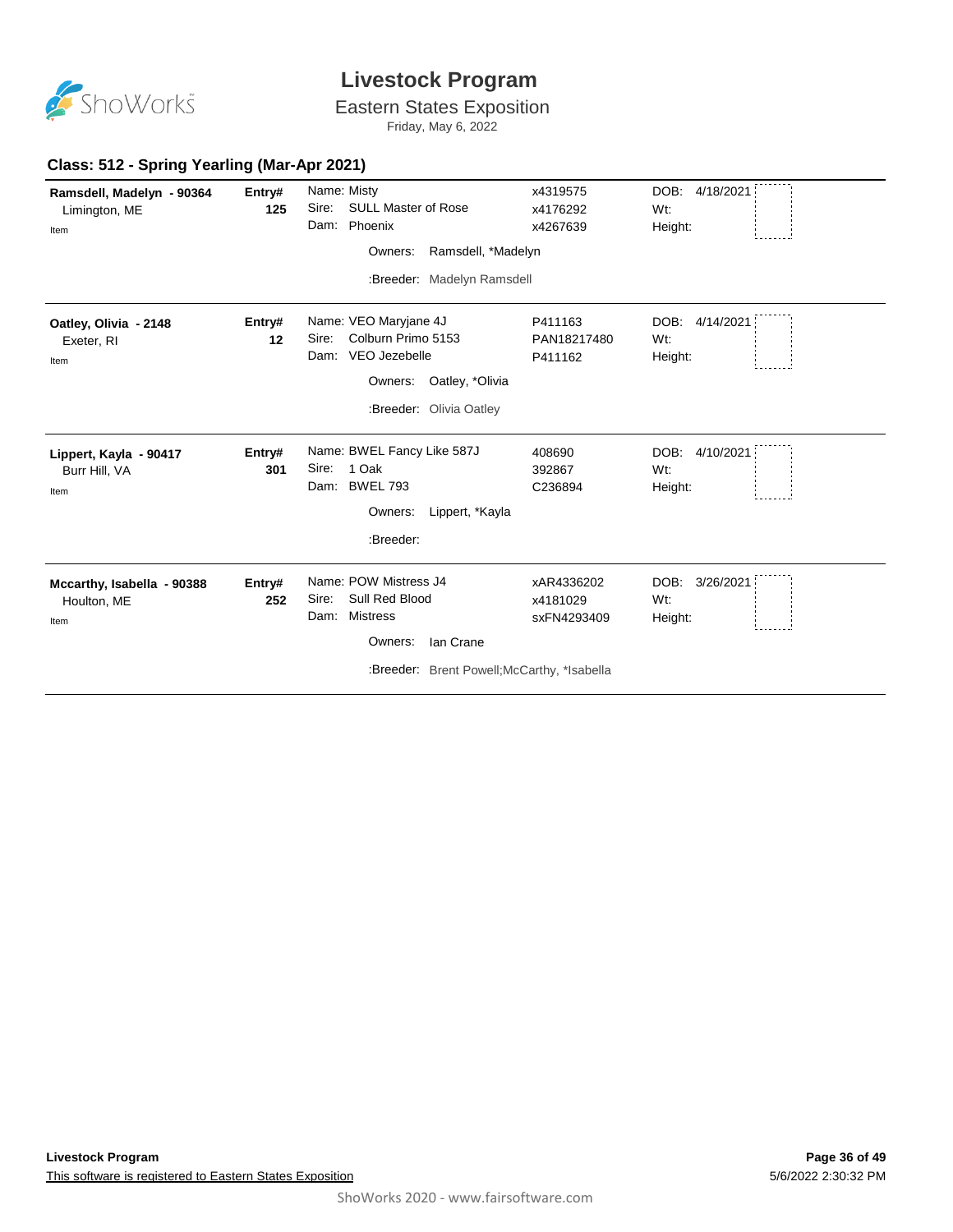

Eastern States Exposition Friday, May 6, 2022

#### **Class: 515 - Jr Yearling (Jan-Feb 2021)**

| McGlashan, Blair - 90431<br><b>UDORA, ON</b><br>Item    | Entry#<br>93 | Name: Blenview J-Lo<br><b>CSF Evolution</b><br>Sire:<br>Dam: Blenview Champagne<br>McGlashan, *Blair<br>Owners:<br>:Breeder: Blenview Farms | 29214<br>AR21874<br>21593 | --------<br>DOB: 2/15/2021<br>Wt:<br>Height: |
|---------------------------------------------------------|--------------|---------------------------------------------------------------------------------------------------------------------------------------------|---------------------------|----------------------------------------------|
| <b>Burns, Molly - 90430</b><br>Dover Plains, NY<br>Item | Entry#<br>82 | Name: Bella 1113<br>Sire:<br>Dam:<br>Burns, *Molly<br>Owners:<br>:Breeder:                                                                  |                           | DOB: 2/12/2021<br>Wt:<br>Height:             |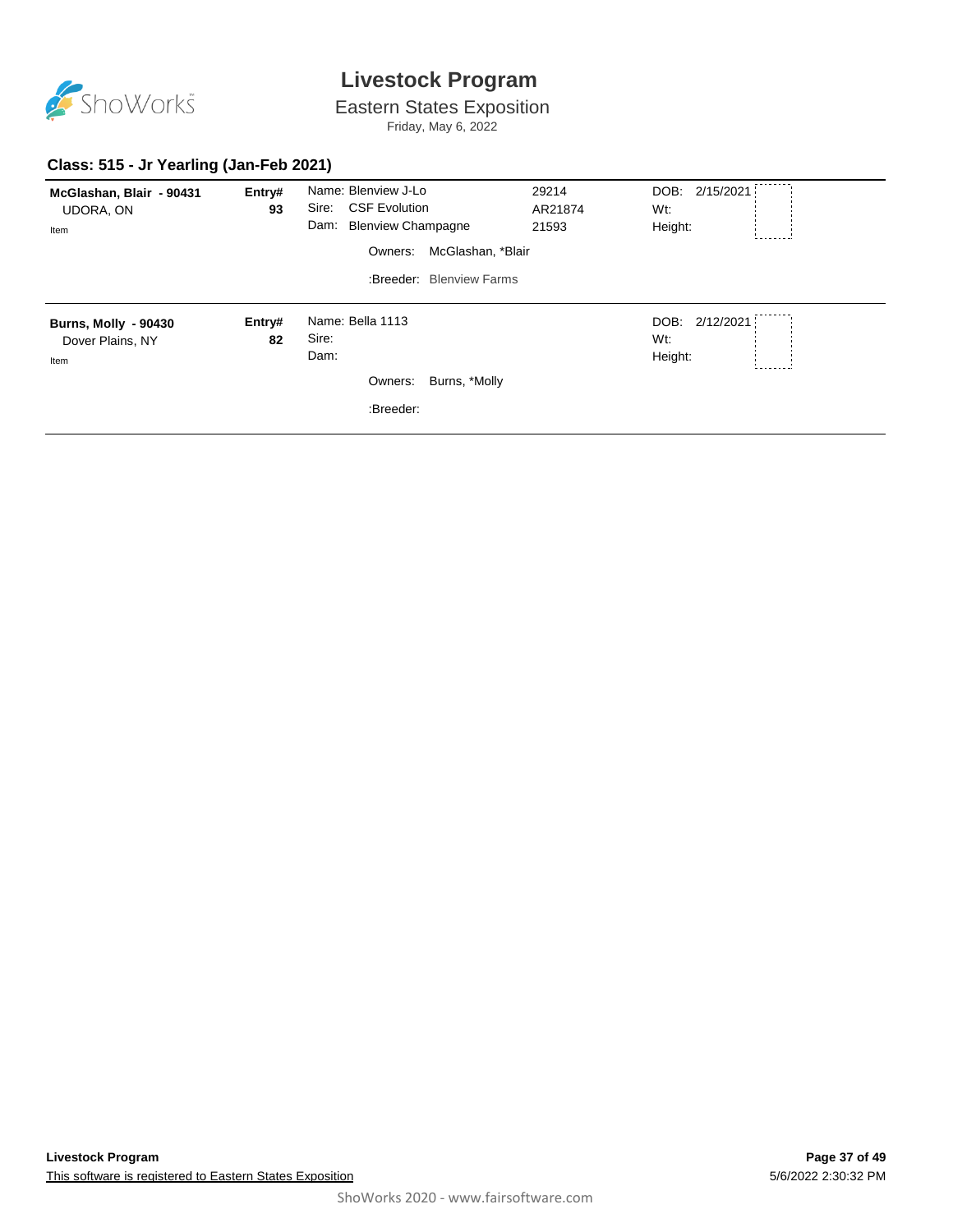

Eastern States Exposition

Friday, May 6, 2022

#### **Class: 516 - Sr Yearling (Sept-Dec 2020)**

| Violette, Zoey - 90374<br>Sutton, MA<br>Item | Entry#<br>221 | Name: Padmé<br>Sire:<br>Dam:<br>Owners:<br>Violette, *Zoey<br>:Breeder:                                                                  | 4319263                       | .<br>DOB: 9/24/2020<br>Wt:<br>Height: |
|----------------------------------------------|---------------|------------------------------------------------------------------------------------------------------------------------------------------|-------------------------------|---------------------------------------|
| Caron, Abby - 90413<br>Corinna, ME<br>Item   | Entry#<br>260 | Name: Casa Cattle NorEaster<br>Casa Cattle Klondike<br>Sire:<br>Dam: 4WF Juliet 19X W<br>Caron, *Abby<br>Owners:<br>:Breeder: Abby Caron | 238949B<br>238303B<br>236415B | DOB:<br>9/6/2020<br>Wt:<br>Height:    |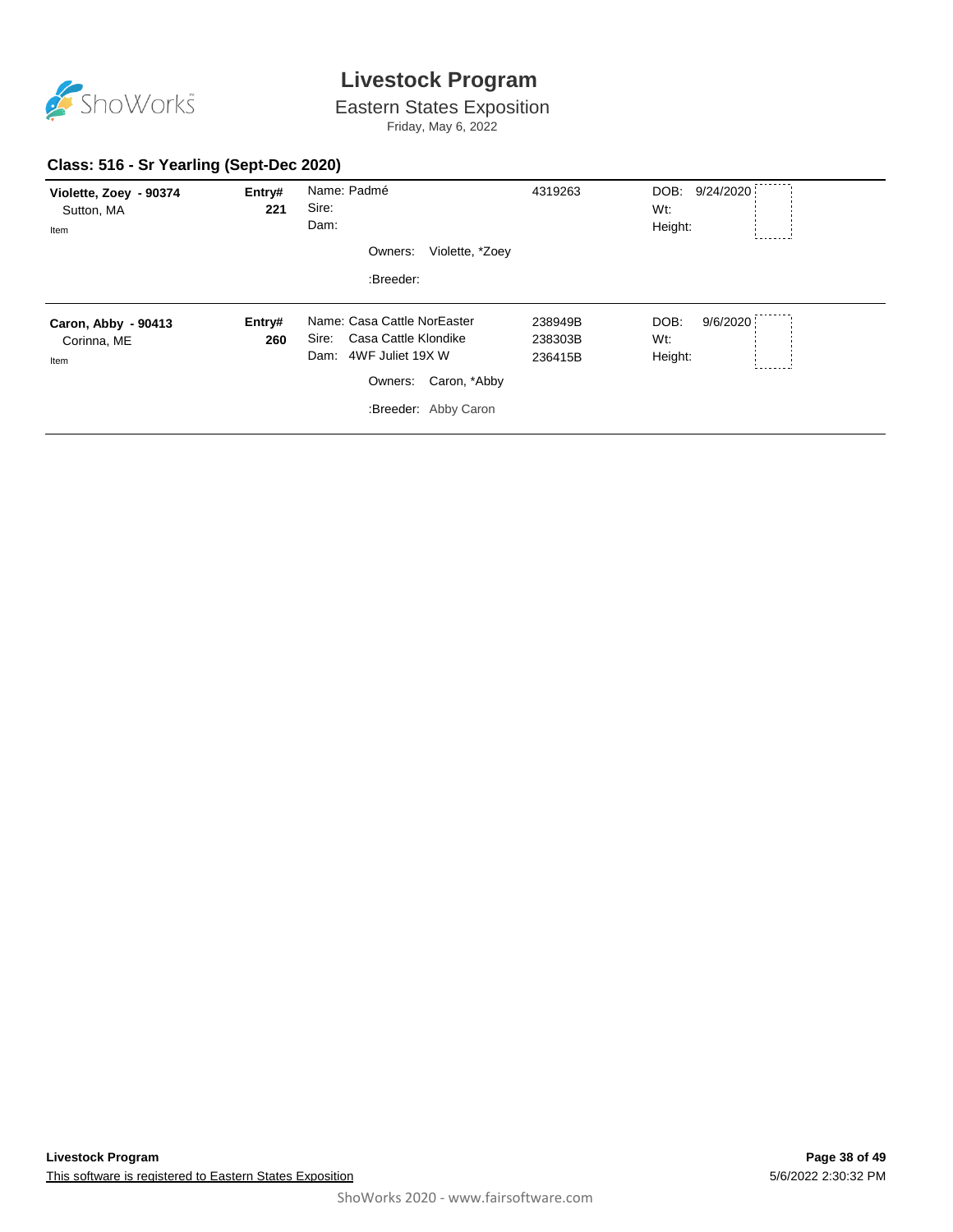

Eastern States Exposition Friday, May 6, 2022

#### **Class: 517 - Two Year Old (Jan-Aug 2020)**

| Perkins, Madison - 121<br>North Stonington, CT<br>Item | Entry#<br>87 | Sire:<br>Dam: | Name: MP Kamryn<br>Colburn Inspire 6116<br><b>VEO Sentry</b> | 407150<br>18522281<br>383676 | 4/7/2020<br>DOB:<br>Wt:<br>Height: |  |
|--------------------------------------------------------|--------------|---------------|--------------------------------------------------------------|------------------------------|------------------------------------|--|
|                                                        |              |               | Owners: Perkins, *Madison                                    |                              |                                    |  |
|                                                        |              |               | :Breeder: Madison Perkins                                    |                              |                                    |  |
|                                                        |              |               |                                                              |                              |                                    |  |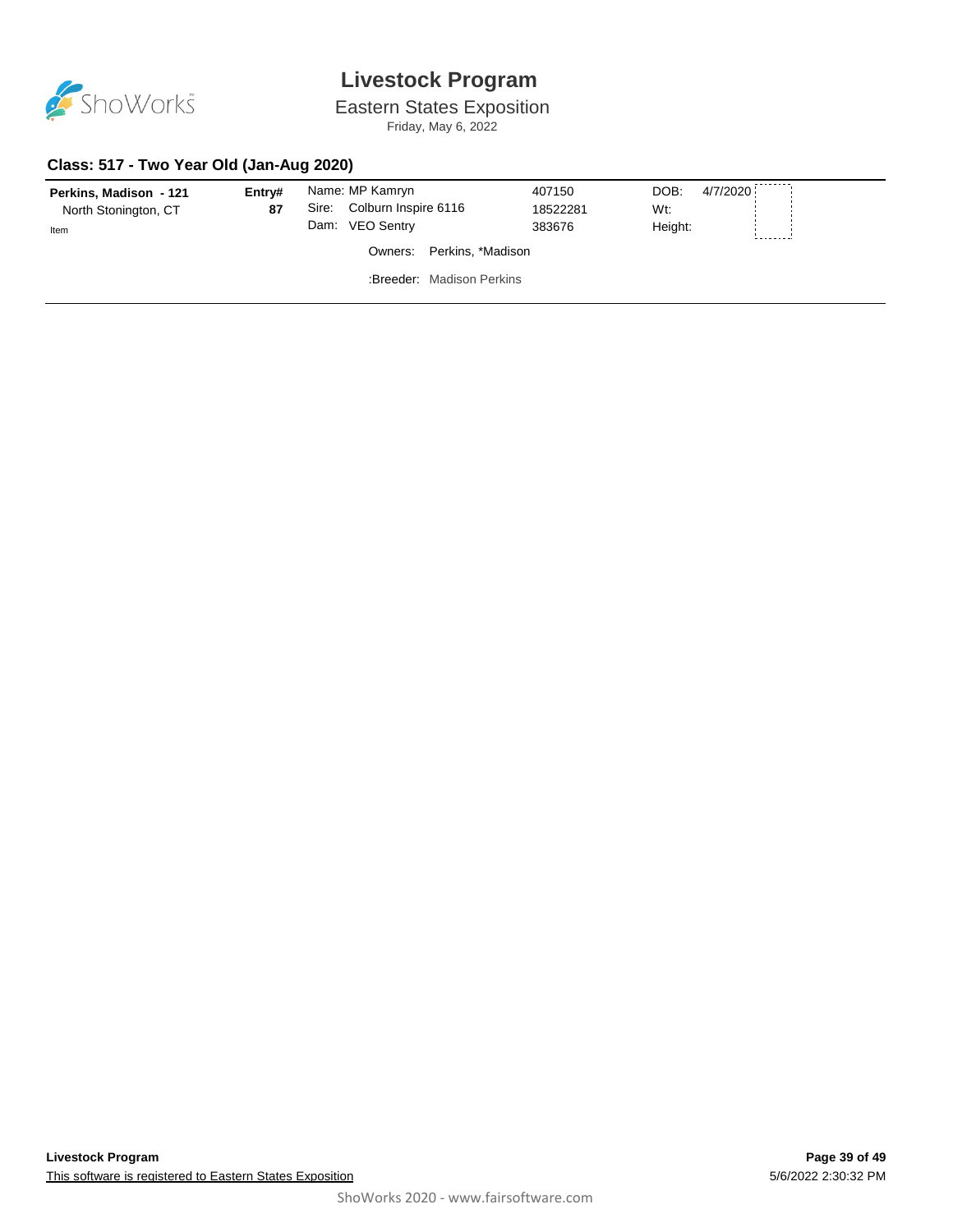

Eastern States Exposition Friday, May 6, 2022

#### **- Scratch - Breeding Show**

**Class:** 

| PECKHAM, ASHLEY - 269<br>GOSHEN, NH<br>Item      | Entry#<br>329 | Name: Ms Spitfire AOB-509<br>Sire:<br>Monopoly<br>Ms Lights Out<br>Dam:<br>Peckham, *Ashley<br>Owners:<br>:Breeder: Francis Isabelle                    | P411334<br>P334048<br>P355550 | DOB: 6/10/2021<br>Wt:<br>Height:                 |
|--------------------------------------------------|---------------|---------------------------------------------------------------------------------------------------------------------------------------------------------|-------------------------------|--------------------------------------------------|
| PECKHAM, EMILY - 334<br>GOSHEN, NH<br>Item       | Entry#<br>318 | Name: EMP Ms Macy Mae AOB-512<br>Hi Ho Silver 15B<br>Sire:<br>Dam: Kristy 95C<br>Owners:<br>Peckham, *Emily<br>:Breeder: Emily Peckham                  | P408346<br>P376609<br>P378681 | DOB:<br>3/29/2021<br>Wt:<br>Height:              |
| Jordan, Kylie - 90432<br>Hope Valley, RI<br>Item | Entry#<br>146 | Name: Brushy Brooks Miss Hennessy<br>Colburn Primo 5153<br>Sire:<br>Dam: MSF Diamonds & Whiskley<br>Jordan, *Kylie<br>Owners:<br>:Breeder: Kylie Jordan | 521521<br>18217480<br>502848  | DOB:<br>1/11/2021<br>W <sub>t</sub> :<br>Height: |
| Griffiths, Avery - 90421<br>Foster, RI<br>Item   | Entry#<br>150 | Name: Zsa Zsa<br>Sire:<br>Dam:<br>Owners:<br>Griffiths, *Avery (lessee)<br>:Breeder: Kylie Jordan; Kylie Jordan                                         | 840003238239353               | DOB: 12/18/2020<br>W <sub>t</sub> :<br>Height:   |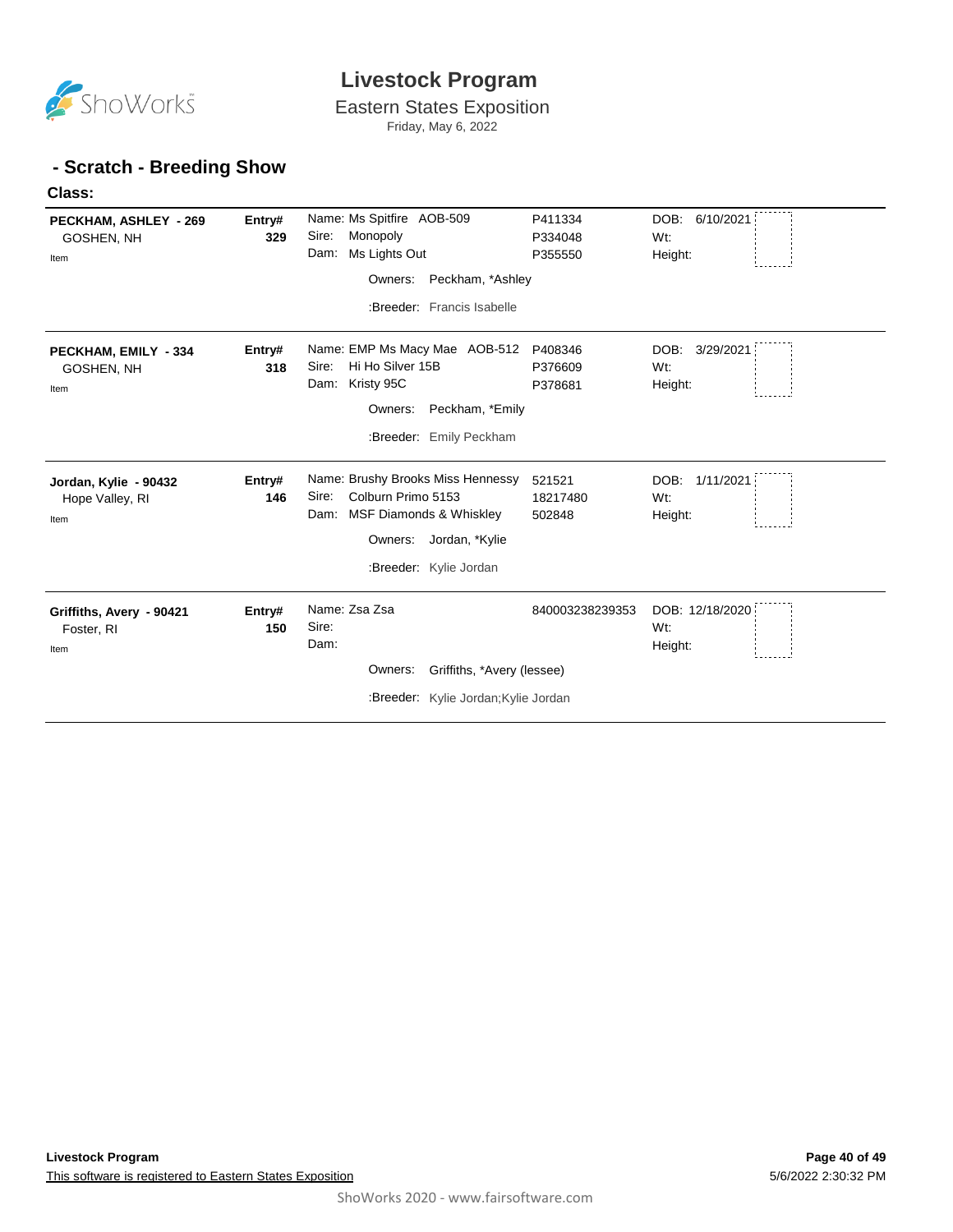

Eastern States Exposition

Friday, May 6, 2022

#### **Class: 1 - Scratch**

| Stahoski, Craig - 90325<br>newton, NJ<br>Item              | Entry#<br>386 | Name: C&P Bluey 10D J1<br>Sire:<br>NJW 160B 028X Historic 81E-E P43829334<br><b>DDS Bubbles</b><br>Dam:<br>Owners: Stahoski, *Craig<br>:Breeder: Craig Stahoski        | P44342795<br>P43797965              | DOB: 8/28/2021<br>Wt:<br>Height:   |
|------------------------------------------------------------|---------------|------------------------------------------------------------------------------------------------------------------------------------------------------------------------|-------------------------------------|------------------------------------|
| [Team/Company], Essex Ag Sc Entry#<br>Hathorne, MA<br>Item | 415           | Name: Bubbles<br>Sire:<br>Dam:<br>Owners:<br>Tanner, *Gillian<br>:Breeder:                                                                                             |                                     | DOB: 7/20/2021<br>Wt:<br>Height:   |
| [Team/Company], Essex Ag Sc Entry#<br>Hathorne, MA<br>Item | 412           | Name: Bailey<br>Sire:<br>Dam:<br>Bosse, *Alyssa<br>Owners:<br>:Breeder:                                                                                                |                                     | DOB: 7/20/2021<br>Wt:<br>Height:   |
| Tommell, Adeline - 90410<br>FONDA, NY<br>Item              | Entry#<br>309 | Name: PVF Missie 1080<br>Sire:<br>PVF Blacklist 7077<br>Dam: PVF MIssile 5245<br>Owners: Tommell, *Adeline<br>:Breeder: Prairie View Farm                              | 20120813<br>18944889<br>18387301    | DOB:<br>5/7/2021<br>Wt:<br>Height: |
| Pearson-Ellis, Hunter - 90446<br>Bucksport, ME<br>Item     | Entry#<br>389 | Name: HILB Fizzy Rita J21E<br>W/C Fort Knox 609F<br>Sire:<br>Dam: HILB Sarita Gabrielle<br>Owners: Ellis, *Hunter<br>:Breeder: Hilbrands Cattle Co                     | 3948180<br>3499385<br>3464734       | DOB:<br>4/2/2021<br>Wt:<br>Height: |
| Blatt, Hailey - 129<br>Robesonia, PA<br>Item               | Entry#<br>139 | Name: Blatt Acres Renee<br>CSF Backdraft 703 RR-ET<br>Sire:<br>Dam: Cow Creek NF Rebeca 85<br>Owners: Blatt, *Hailey<br>:Breeder: Hailey Blatt                         | xAR4325944<br>4254736<br>xAR4275324 | DOB:<br>3/7/2021<br>Wt:<br>Height: |
| Weigel, Owen - 90281<br>Rochester, MA<br>Item              | Entry#<br>326 | Name: Holbrook Hill Joni Mitchell<br><b>Boreland James Bond</b><br>Sire:<br>Holbrook Hill Charlamagne<br>Dam:<br>Owners: Weigel, *Owen<br>:Breeder: Holbrook Hill Farm | 46687B<br>3105<br>38855B            | DOB: 2/11/2021<br>Wt:<br>Height:   |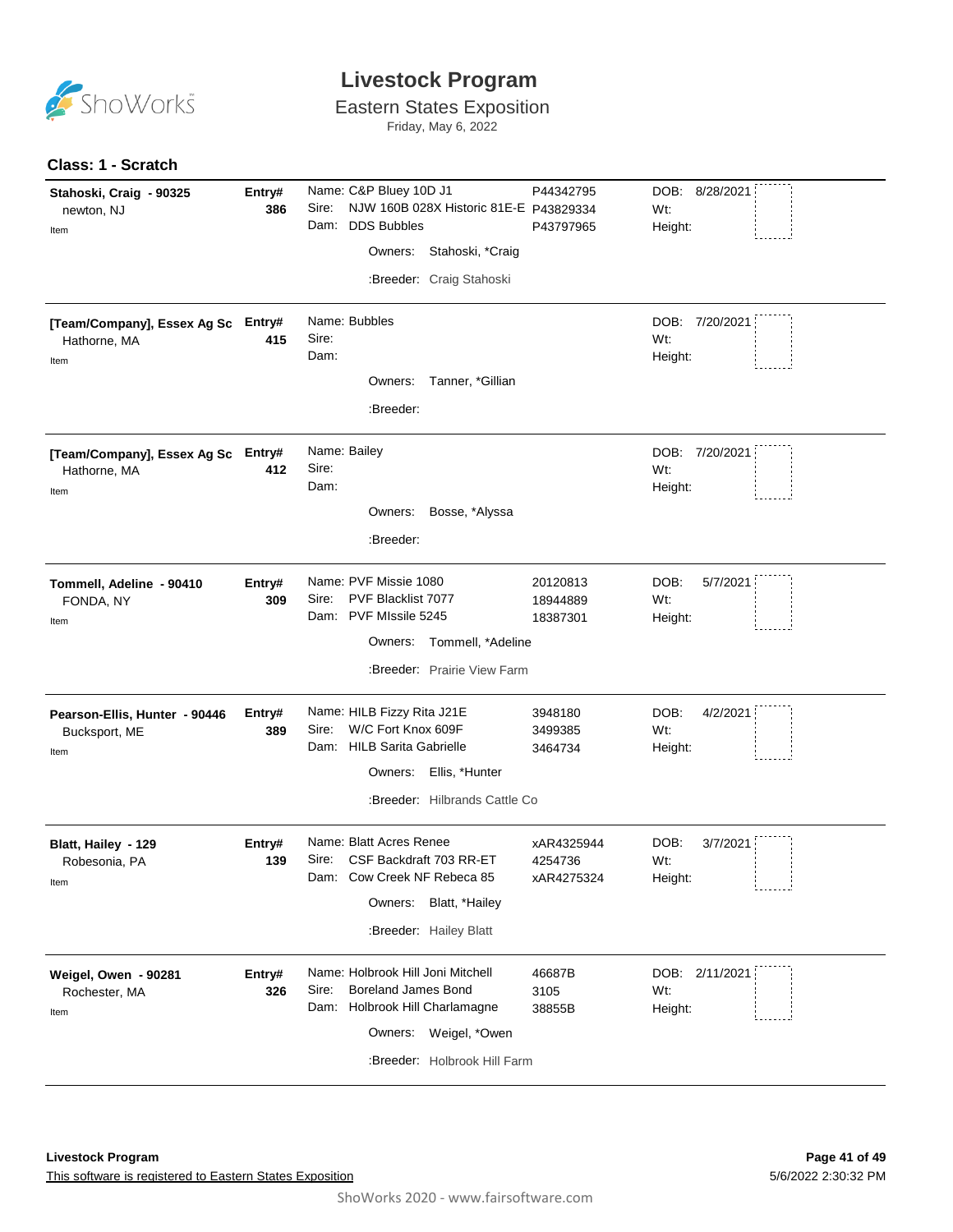

#### Eastern States Exposition

Friday, May 6, 2022

| Boudreau, Paycience - 90449<br>new bedford, ma<br>Item     | Entry#<br>339 | Name: Holbrook Hill Janis Joplin<br>Sire:<br>Shiralee Moonshine<br>Dam:                                        | Holbrook Hill Ethel Merman<br>Owners: Weigel, *Owen<br>:Breeder: Steven Silberberg | 466685B<br>4771B<br>4181B          | DOB:<br>2/6/2021<br>Wt:<br>Height: |  |
|------------------------------------------------------------|---------------|----------------------------------------------------------------------------------------------------------------|------------------------------------------------------------------------------------|------------------------------------|------------------------------------|--|
| [Team/Company], Essex Ag Sc Entry#<br>Hathorne, MA<br>Item | 421           | Name: Agnes<br>Sire:<br>Dam:<br>:Breeder:                                                                      | Owners: Federman, *Claire                                                          |                                    | DOB: 1/20/2021<br>Wt:<br>Height:   |  |
| Billing, Abigail - 90229<br>Newton, Nj<br>Item             | Entry#<br>379 | Name: GP Stellar 258G 2296 317J<br>UPS Sensation 2296-ET<br>Sire:<br>Dam: GP Stella 6964 4Y 258G-ET<br>Owners: | Billing, *Abigail<br>:Breeder: Abigail Billing                                     | P44232826<br>43311175<br>P44046460 | DOB:<br>1/3/2021<br>Wt:<br>Height: |  |
| Pepin, Kurtis - 5598<br>Goshen, CT<br>Item                 | Entry#<br>104 | Name: Pepin 6011 Lagertha 003J-ET<br>Sire:<br>BR Belle Air 6011<br>Dam: Pepin Josie 230Z                       | Owners: Pepin, *Kurtis<br>:Breeder: Kurtis Pepin                                   | 44276364<br>43724674<br>43377639   | DOB:<br>1/2/2021<br>Wt:<br>Height: |  |
| Bergeron, Luke - 90348<br>Belchertown, MA<br>Item          | Entry#<br>68  | Name: Vixen 122H<br>Sire:<br>Dam:<br>Owners:<br>:Breeder:                                                      | Bergeron, *Luke                                                                    |                                    | DOB: 12/25/2020<br>Wt:<br>Height:  |  |
| Bennett, Abigail - 90428<br>woodstock, CT<br>Item          | Entry#<br>78  | Name: Fiesta<br>Sire: Storm<br>Dam: Holstein<br>Owners:                                                        | Bennett, *Abigail<br>:Breeder: Abigail Bennett                                     | 840003012754171                    | DOB: 11/12/2020<br>Wt:<br>Height:  |  |
| [Team/Company], Essex Ag Sc Entry#<br>Hathorne, MA<br>Item | 418           | Name: Margo<br>Sire:<br>Dam:<br>:Breeder:                                                                      | Owners: Booth, *Aniyah                                                             |                                    | DOB: 10/15/2020<br>Wt:<br>Height:  |  |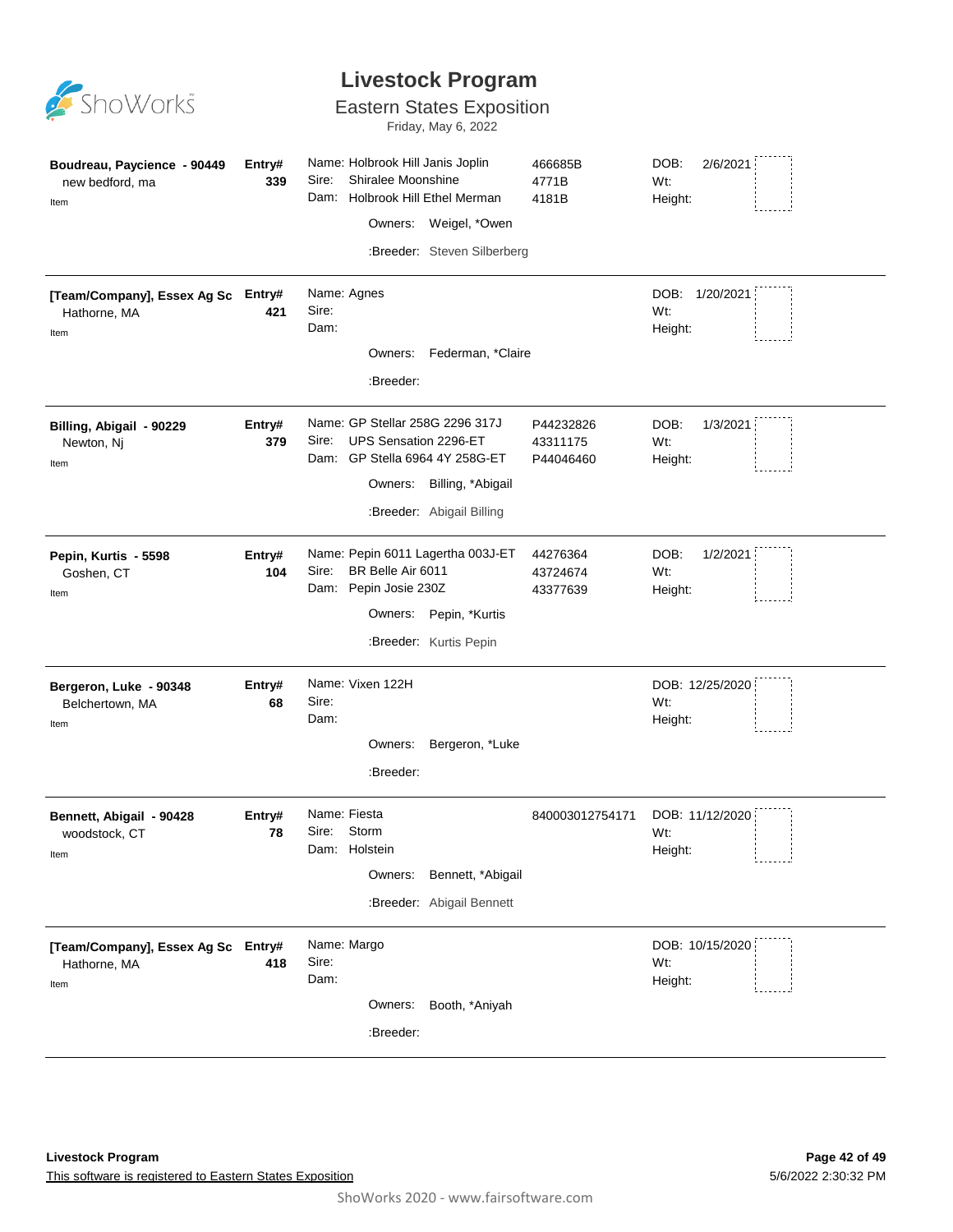

#### Eastern States Exposition

Friday, May 6, 2022

| Pearson-Ellis, Hunter - 90446<br>Bucksport, ME<br>Item | Entry#<br>390 | Name: Claire<br>Big Ralph<br>Sire:<br>Dam: Parrah         | 3654381<br>348216<br>648764 | DOB:<br>9/2/2020<br>Wt:<br>Height:  |  |
|--------------------------------------------------------|---------------|-----------------------------------------------------------|-----------------------------|-------------------------------------|--|
|                                                        |               | Owners:<br>Ellis, *Hunter                                 |                             |                                     |  |
|                                                        |               | :Breeder: Hunter Ellis                                    |                             |                                     |  |
| [Team/Company], Essex Ag Sc<br>Hathorne, MA<br>Item    | Entry#<br>420 | Name: Coral<br>Sire:<br>Dam:<br>Ciulla, *Ryan<br>Owners:  |                             | 5/28/2020<br>DOB:<br>Wt:<br>Height: |  |
|                                                        |               | :Breeder:                                                 |                             |                                     |  |
| Bennett, Abigail - 90428<br>woodstock, CT<br>Item      | Entry#<br>79  | Name: Cora - Bull Calf<br>Sire:<br>Dam: Cora              |                             | DOB:<br>$Wt$ :<br>Height:           |  |
|                                                        |               | Bennett, *Abigail<br>Owners:<br>:Breeder: Abigail Bennett |                             |                                     |  |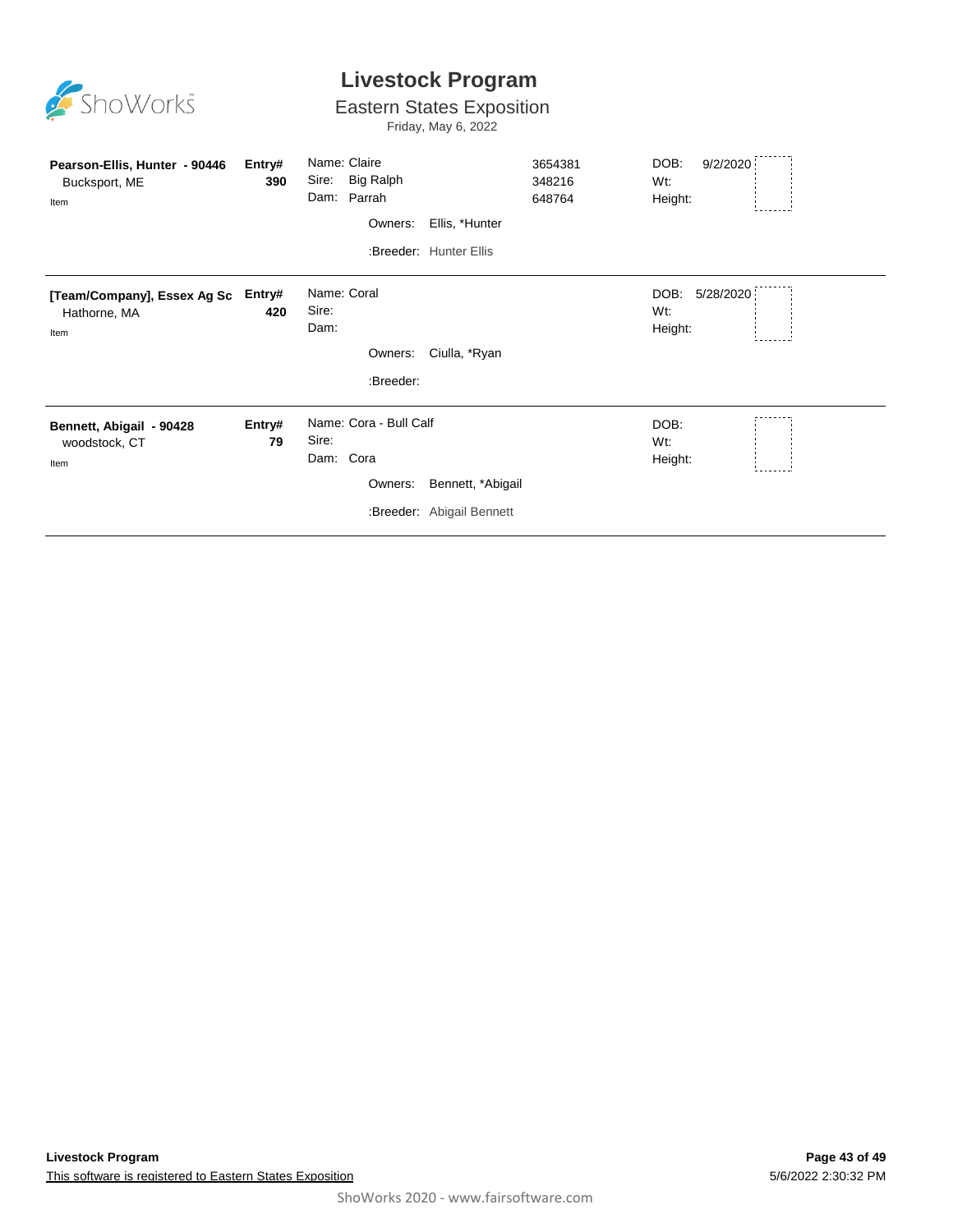

Eastern States Exposition

Friday, May 6, 2022

#### **- Simmental**

#### **Class: 415 - Jr Yearling (Jan-Feb 2021)**

| Oatley, Olivia - 2148<br>Exeter, RI<br>Item                | Entry#<br>13  | Name: Jass/Sher Lovestrong 119J<br>Profit<br>Sire:<br>Dam: HILB Crazy N Love A475S<br>Oatley, *Olivia<br>Owners:<br>:Breeder: Jass Simmentals & Sherwood Simmental | 3944801<br>2911662<br>2764813 | DOB: 2/13/2021<br>Wt:<br>Height:           |
|------------------------------------------------------------|---------------|--------------------------------------------------------------------------------------------------------------------------------------------------------------------|-------------------------------|--------------------------------------------|
| SanEmeterio, Molly - 90294<br>Greenville, NY<br>Item       | Entry#<br>268 | Name: BPF Peekaboo J08<br><b>TJSC Hammer Time 35D</b><br>Sire:<br>HILB/SHER No Peeking G411<br>Dam:<br>SanEmeterio, *Molly<br>Owners:<br>:Breeder: Premier Farm    | 3910263<br>3185062<br>3615378 | DOB:<br>2/6/2021<br>Wt:<br>Height:         |
| Di Cintio, Giovanna - 90438<br>Pleasant Valley, NY<br>Item | Entry#<br>239 | Name: Riga View Stella J102<br><b>TJSC Hammertime 35D</b><br>Sire:<br>KIs Diamond W516<br>Dam:<br>Di Cintio, *Giovanna<br>Owners:<br>:Breeder: Riga View Farms     | 3185062<br>2521166            | DOB:<br>1/23/2021<br>810<br>Wt:<br>Height: |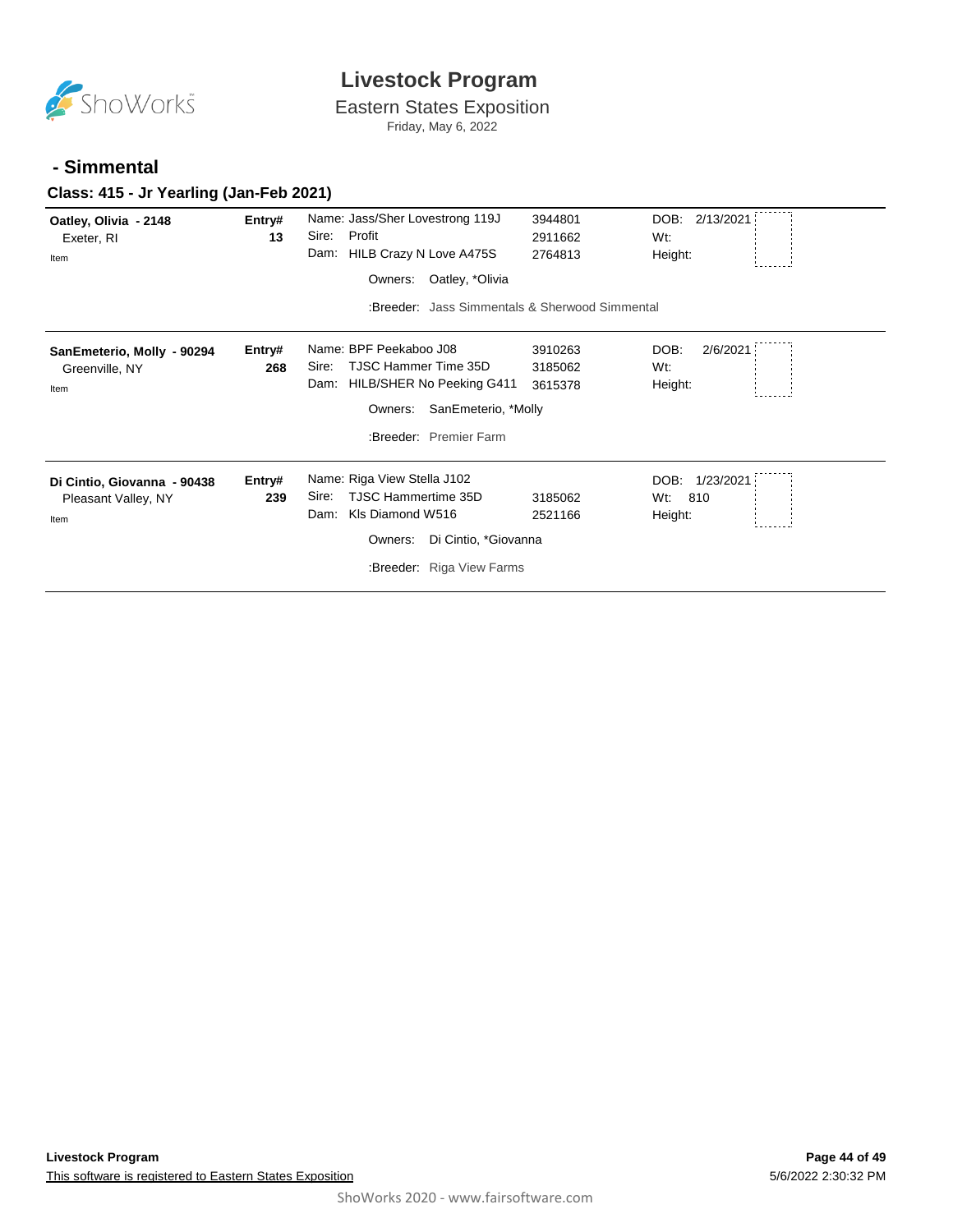

Eastern States Exposition

Friday, May 6, 2022

#### **Class: 416 - Sr Yearling (Sept-Dec 2020)**

| McBride, Eva - 90444<br>West Gardiner, ME<br>Item | Entry#<br>357 | Name: 4 Star Moana<br>Sire: CAJS Blaze of Glory<br>Dam: 4 Star Marylin | 3884505<br>2939840<br>3539531 | 10/4/2020<br>DOB:<br>Wt:<br>Height: |
|---------------------------------------------------|---------------|------------------------------------------------------------------------|-------------------------------|-------------------------------------|
|                                                   |               | McBride, *Eva<br>Owners:                                               |                               |                                     |
|                                                   |               | :Breeder: Ashton Caron                                                 |                               |                                     |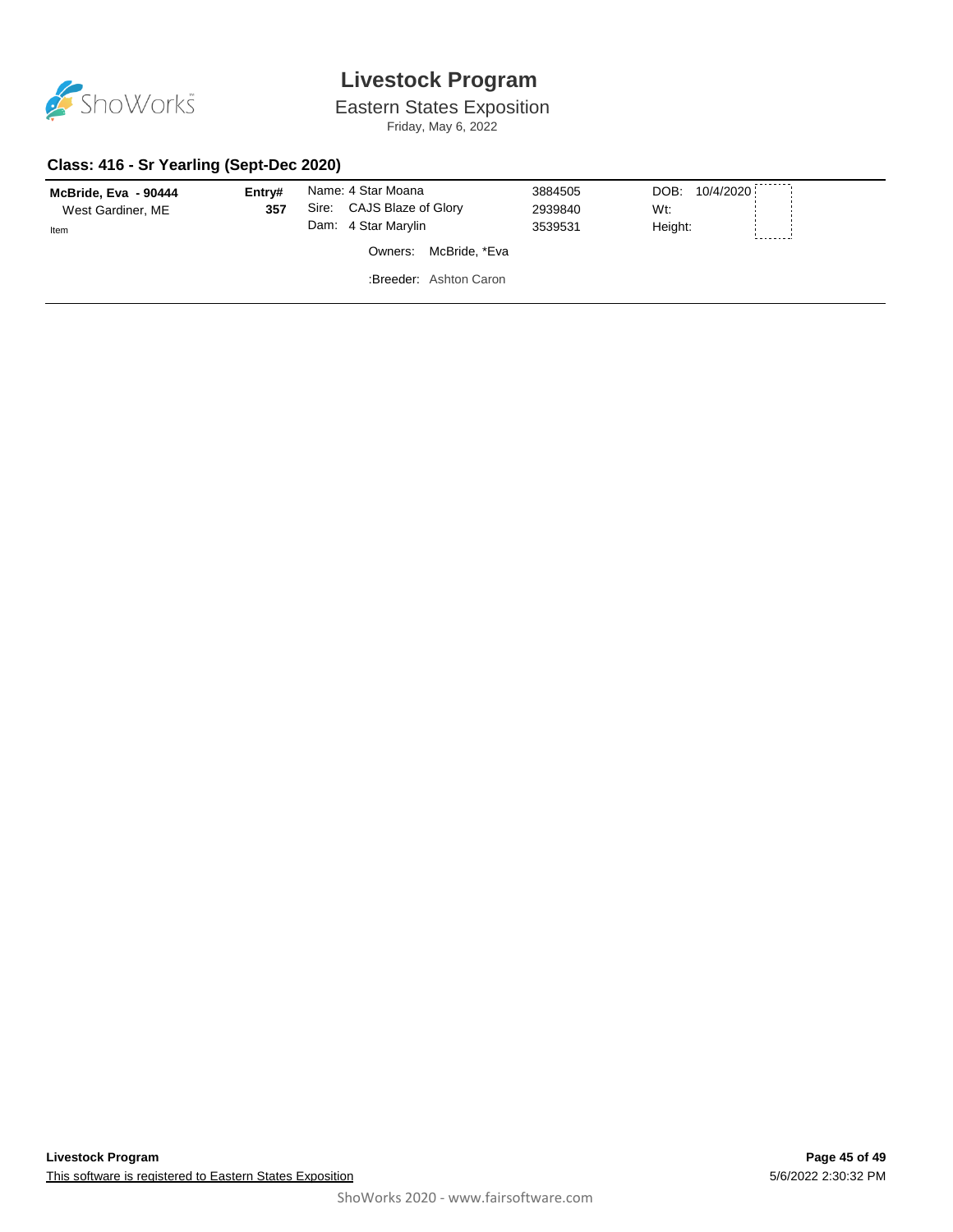

Eastern States Exposition Friday, May 6, 2022

#### **- Simmental Percentage**

#### **Class: 406 - Sr Heifer Calf (Sept-Dec 2021)**

| Perkins, Madison - 121<br>North Stonington, CT<br>Item | Entry#<br>45 | Name: MCP Lucys Moana<br>In God We Trust<br>Sire:<br>MCP Rizzo F03<br>Dam: | 4030446<br>3589285<br>3535131 | DOB:<br>11/3/2021<br>Wt:<br>Height: |  |
|--------------------------------------------------------|--------------|----------------------------------------------------------------------------|-------------------------------|-------------------------------------|--|
|                                                        |              | Perkins, *Madison<br>Owners:<br>:Breeder: Madison Perkins                  |                               |                                     |  |
|                                                        |              |                                                                            |                               |                                     |  |
| Hicks, james - 90233                                   | Entry#       | Name: Campbellco Queen 2163J Sophi 4017662                                 |                               | DOB:<br>9/22/2021                   |  |
| rhinebeck ny, NY                                       | 203          | W/C Relentless 32C<br>Sire:                                                | 3045559                       | Wt:                                 |  |
| Item                                                   |              | BNWZ Queen 7477<br>Dam:                                                    | 3594641                       | Height:                             |  |
|                                                        |              | Hicks, *James<br>Owners:                                                   |                               |                                     |  |
|                                                        |              | :Breeder: Campbellco                                                       |                               |                                     |  |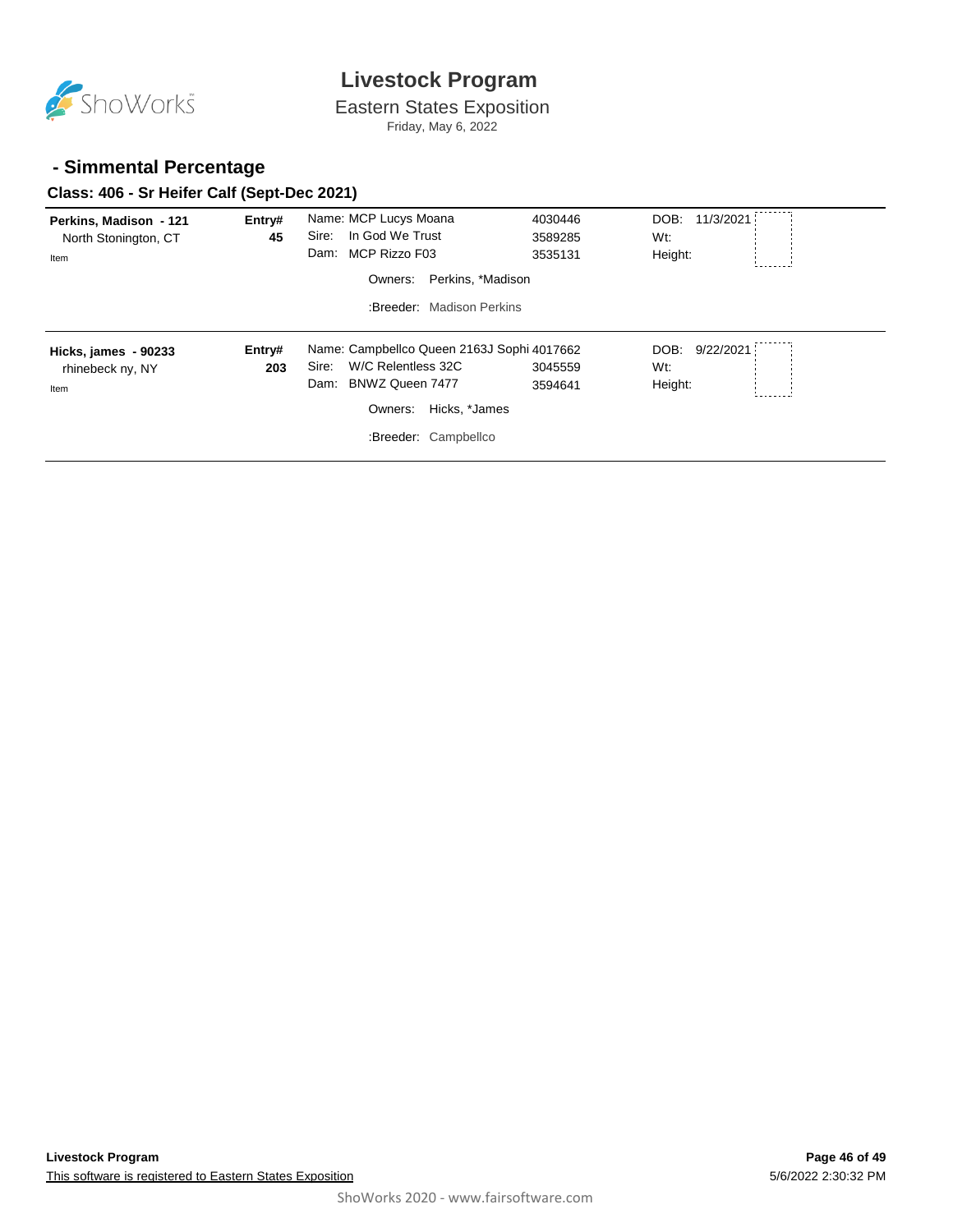

Eastern States Exposition

Friday, May 6, 2022

#### **Class: 412 - Spring Yearling (Mar-Apr 2021)**

| Battles, Erin - 90372<br>Tolland, CT<br>Item | Entry#<br>232 | Sire: | Name: TDF Raven J2<br>GSC GCCO Dew North 102C<br>Dam: 602D | 3952147<br>3141837<br>3952146 | 3/5/2021<br>DOB:<br>Wt:<br>Height: |  |
|----------------------------------------------|---------------|-------|------------------------------------------------------------|-------------------------------|------------------------------------|--|
|                                              |               |       | Battles, *Erin<br>Owners:                                  |                               |                                    |  |
|                                              |               |       | :Breeder: Tanner Francis                                   |                               |                                    |  |
|                                              |               |       |                                                            |                               |                                    |  |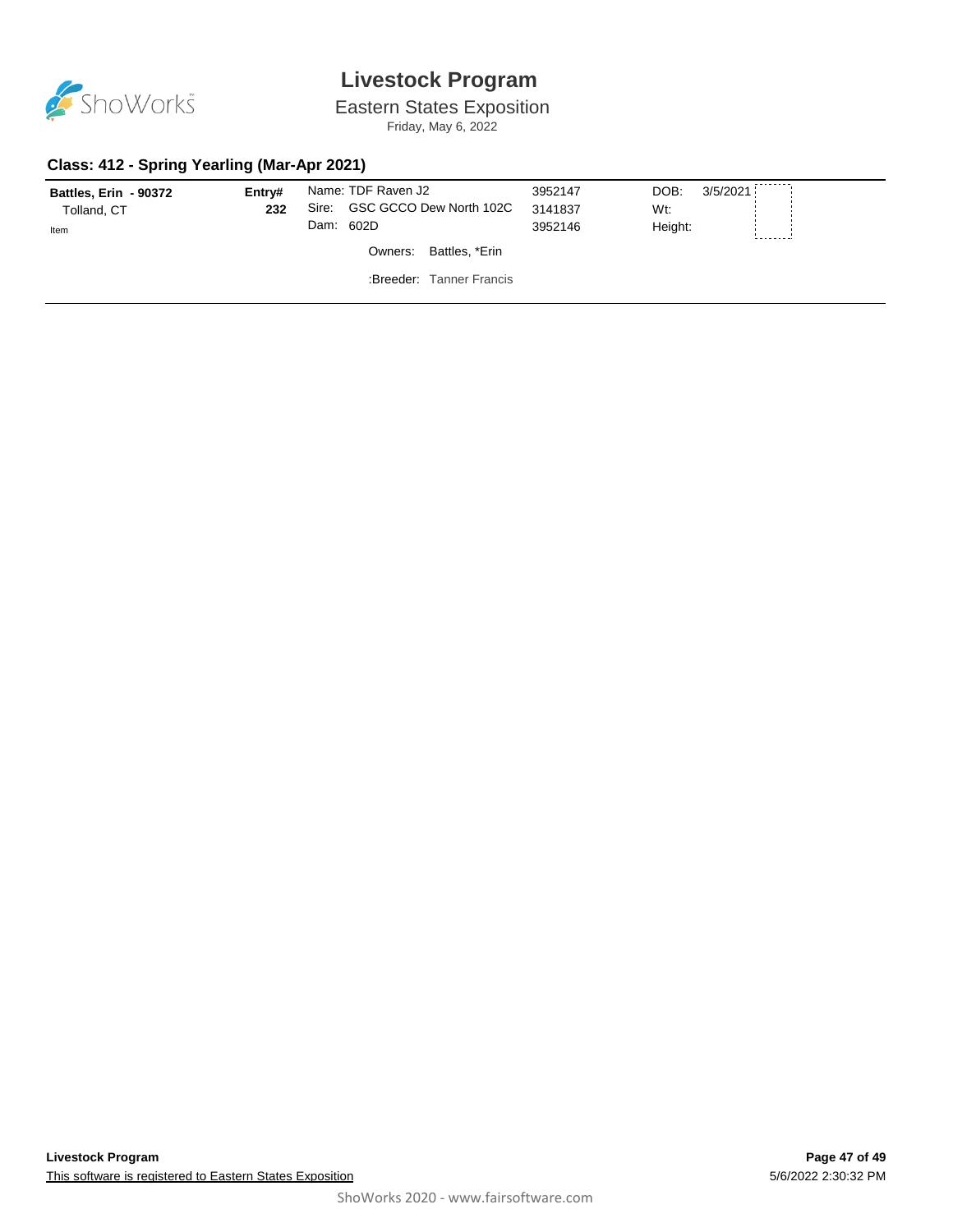

Eastern States Exposition

Friday, May 6, 2022

#### **Class: 415 - Jr Yearling (Jan-Feb 2021)**

| <b>Brown, Lily - 90381</b><br>Exeter, ME<br>Item | Entry#<br>396 | Name: KLER Dollys Lady 038J<br><b>VCL Foresight</b><br>Sire:<br>Dam: K-LER Dollys Lady 810F<br>Brown, *Lily<br>Owners:<br>:Breeder: K-LER Cattle Co.           | 3930101<br>3506652<br>3430416 | DOB: 2/15/2021<br>Wt:<br>Height: |
|--------------------------------------------------|---------------|----------------------------------------------------------------------------------------------------------------------------------------------------------------|-------------------------------|----------------------------------|
| Grondin, Lorne - 90403<br>Corinna, ME<br>Item    | Entry#<br>266 | Name: 4 Star Sweet Tart<br>JSUL Something About Mary 84 3565879<br>Sire:<br>4 Star Pistol Annie<br>Dam:<br>Grondin, *Lorne<br>Owners:<br>:Breeder: 4 Star Farm | 3902709<br>2709693            | DOB: 2/14/2021<br>Wt:<br>Height: |